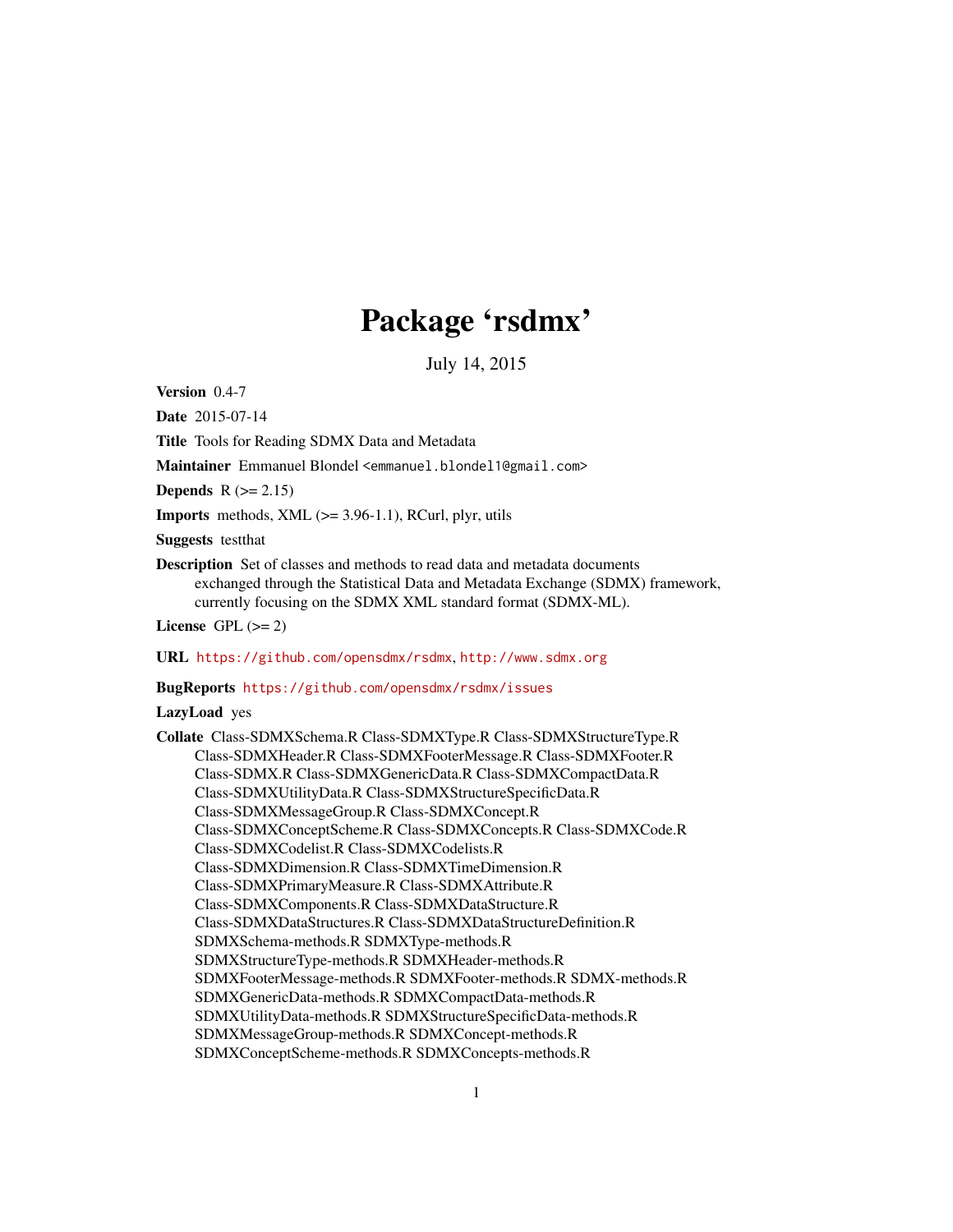SDMXCode-methods.R SDMXCodelist-methods.R SDMXCodelists-methods.R SDMXDimension-methods.R SDMXTimeDimension-methods.R SDMXPrimaryMeasure-methods.R SDMXAttribute-methods.R SDMXComponents-methods.R SDMXDataStructure-methods.R SDMXDataStructures-methods.R SDMXDataStructureDefinition-methods.R readSDMX.R

## NeedsCompilation no

Author Emmanuel Blondel [aut, cre], Matthieu Stigler [ctb]

## Repository CRAN

Date/Publication 2015-07-14 20:40:58

## R topics documented: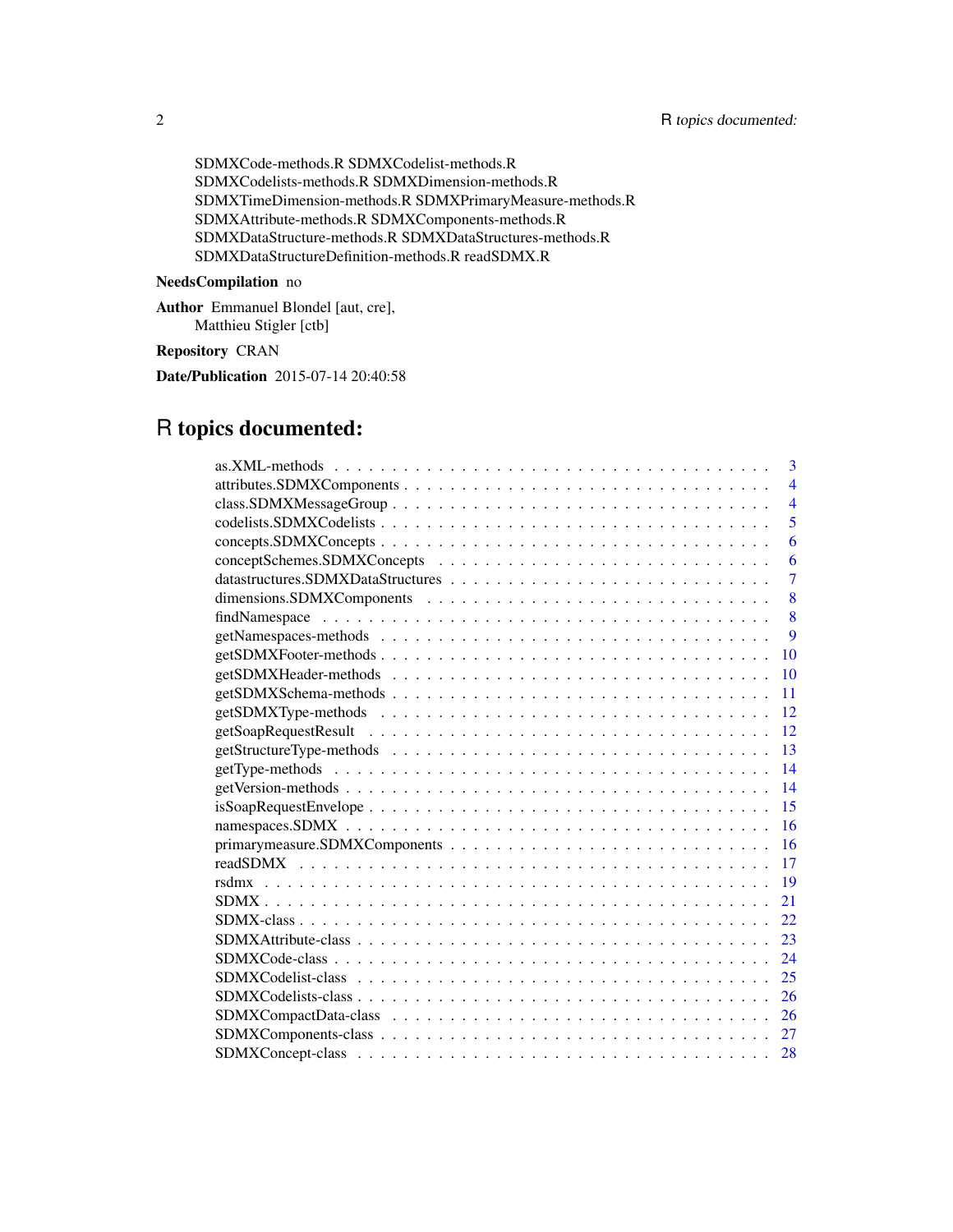<span id="page-2-0"></span>

| 31  |
|-----|
| 32  |
|     |
| -34 |
|     |
|     |
|     |
|     |
|     |
|     |
|     |
| 41  |
| 41  |
| 42  |
| 43  |
| 44  |
| 44  |
| 45  |
| 46  |
|     |

## **Index** [47](#page-46-0)

as.XML-methods *as.XML*

## Description

a convenience method to get SDMX as XML object

## Usage

as.XML(obj)

## Arguments

obj An object deriving from class "SDMX"

## Value

a object of class "XMLInternalDocument"

## Methods

obj = "SDMX" An object deriving from class "SDMX"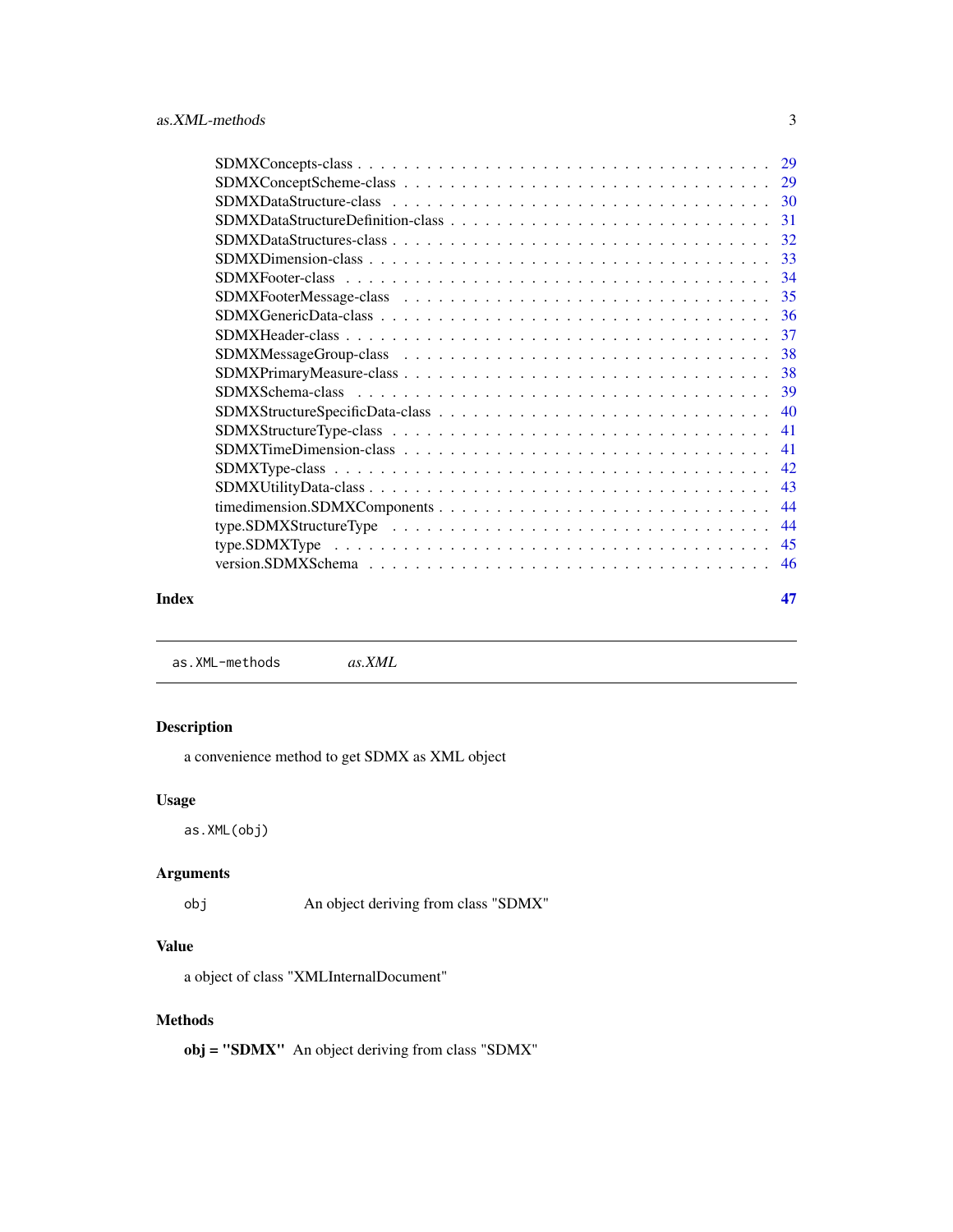#### <span id="page-3-0"></span>Author(s)

Emmanuel Blondel, <emmanuel.blondel1@gmail.com>

attributes.SDMXComponents

*attributes.SDMXComponents*

## Description

function used to parse the list of 'attribute' components of a SDMX-ML documents

## Usage

attributes.SDMXComponents(xmlObj)

#### Arguments

xmlObj an object of class "XMLInternalDocument"

#### Warning

attributes.SDMXComponents is a function used internally to parse the list of attributes during instantiation of "SDMXComponents" objects (used in DataStructures / KeyFamilies)

#### Author(s)

Emmanuel Blondel, <emmanuel.blondel1@gmail.com>

#### See Also

[SDMXComponents-class](#page-26-1) [SDMXDataStructure-class](#page-29-1)

class.SDMXMessageGroup

*class.SDMXMessageGroup*

#### Description

function used to determine the wrapped object class of a SDMX-ML MessageGroup object

## Usage

class.SDMXMessageGroup(xmlObj)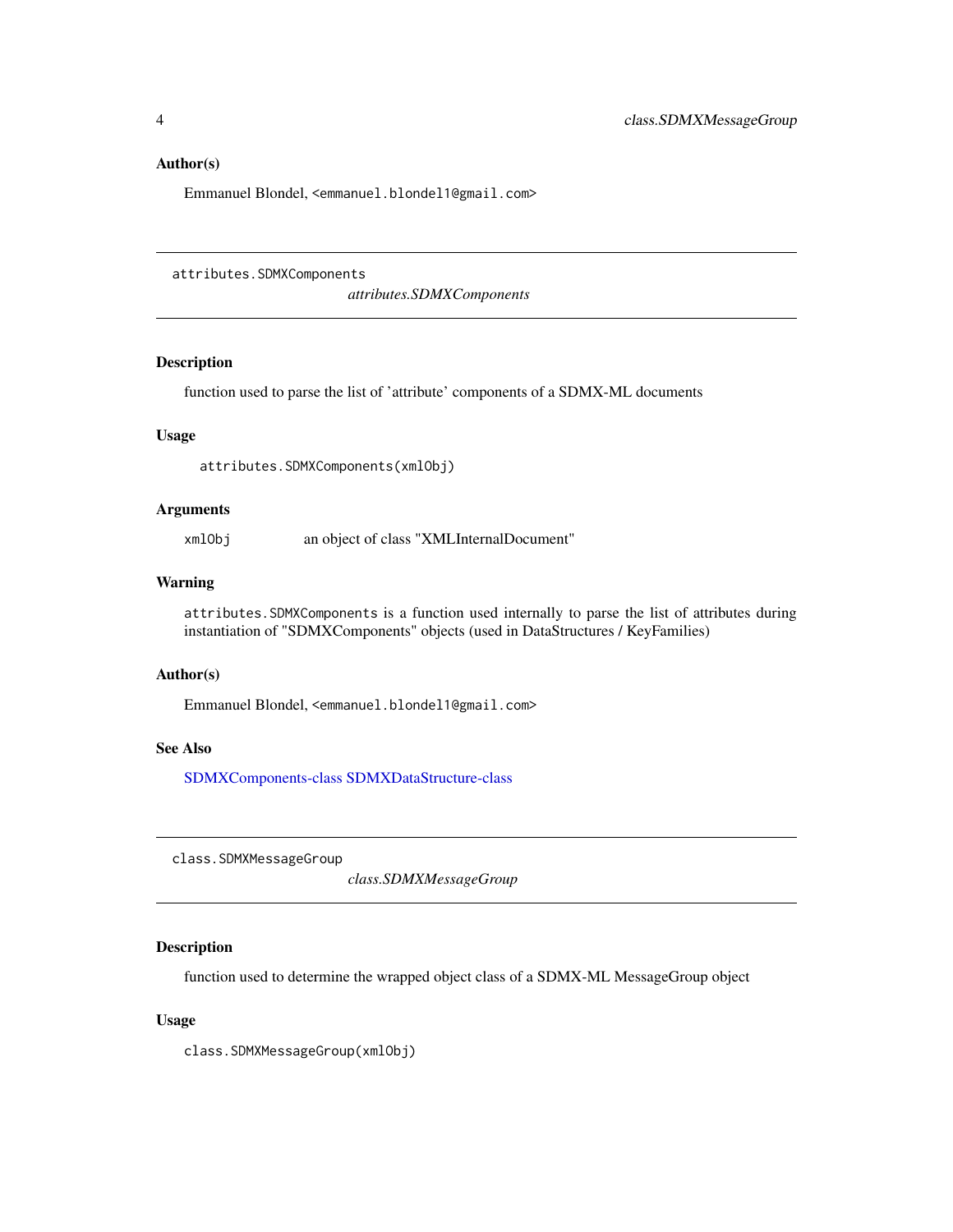#### <span id="page-4-0"></span>**Arguments**

xmlObj an object of class "XMLInternalDocument"

## Value

an object of class "character"

#### Warning

class.SDMXMessageGroup is a function used internally to determine appropriate methods to be used for SDMXMessageGroup objects. At now, the function has been tested to distinguish between embedded dataset objects, either SDMXGenericData or SDMXCompactData, and used to call appropriate as.data.frame method

#### Author(s)

Emmanuel Blondel, <emmanuel.blondel1@gmail.com>

#### See Also

[SDMXMessageGroup-class](#page-37-1)

```
codelists.SDMXCodelists
```
*codelists.SDMXCodelists*

#### Description

function used to parse the list of codelists of a SDMX-ML document

#### Usage

```
codelists.SDMXCodelists(xmlObj)
```
#### Arguments

xmlObj an object of class "XMLInternalDocument"

#### Warning

codelists.SDMXCodelists is a function used internally to parse the list of codelists during instantiation of "SDMXCodelists" objects

#### Author(s)

Emmanuel Blondel, <emmanuel.blondel1@gmail.com>

#### See Also

[SDMXCodelists-class](#page-25-1) [SDMXCodelist-class](#page-24-1)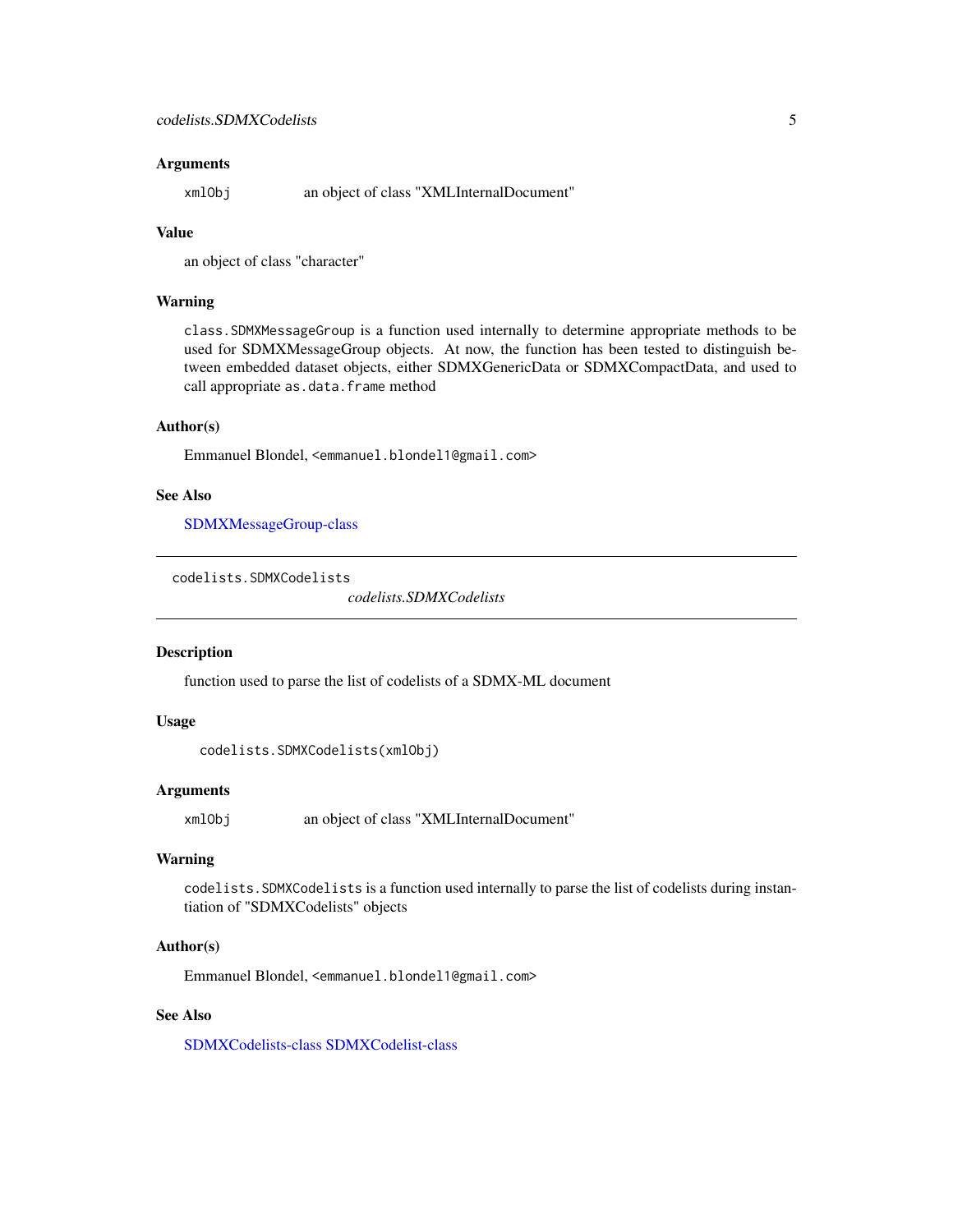<span id="page-5-0"></span>concepts.SDMXConcepts *concepts.SDMXConcepts*

#### Description

function used to parse the list of concepts of a SDMX-ML documents, to ensure backward compability with SDMX 1.0 that does not handle concepts in a concept scheme

#### Usage

```
concepts.SDMXConcepts(xmlObj)
```
#### Arguments

xmlObj an object of class "XMLInternalDocument"

## Warning

concepts.SDMXConcepts is a function used internally to parse the list of concepts during instantiation of "SDMXConcepts" objects

#### Author(s)

Emmanuel Blondel, <emmanuel.blondel1@gmail.com>

#### See Also

[SDMXConcepts-class](#page-28-1) [SDMXConcept-class](#page-27-1)

conceptSchemes.SDMXConcepts

*conceptSchemes.SDMXConcepts*

#### Description

function used to parse the list of concepts Schemes of a SDMX-ML documents, as defined from SDMX 2.0 specifications

#### Usage

conceptSchemes.SDMXConcepts(xmlObj)

#### Arguments

xmlObj an object of class "XMLInternalDocument"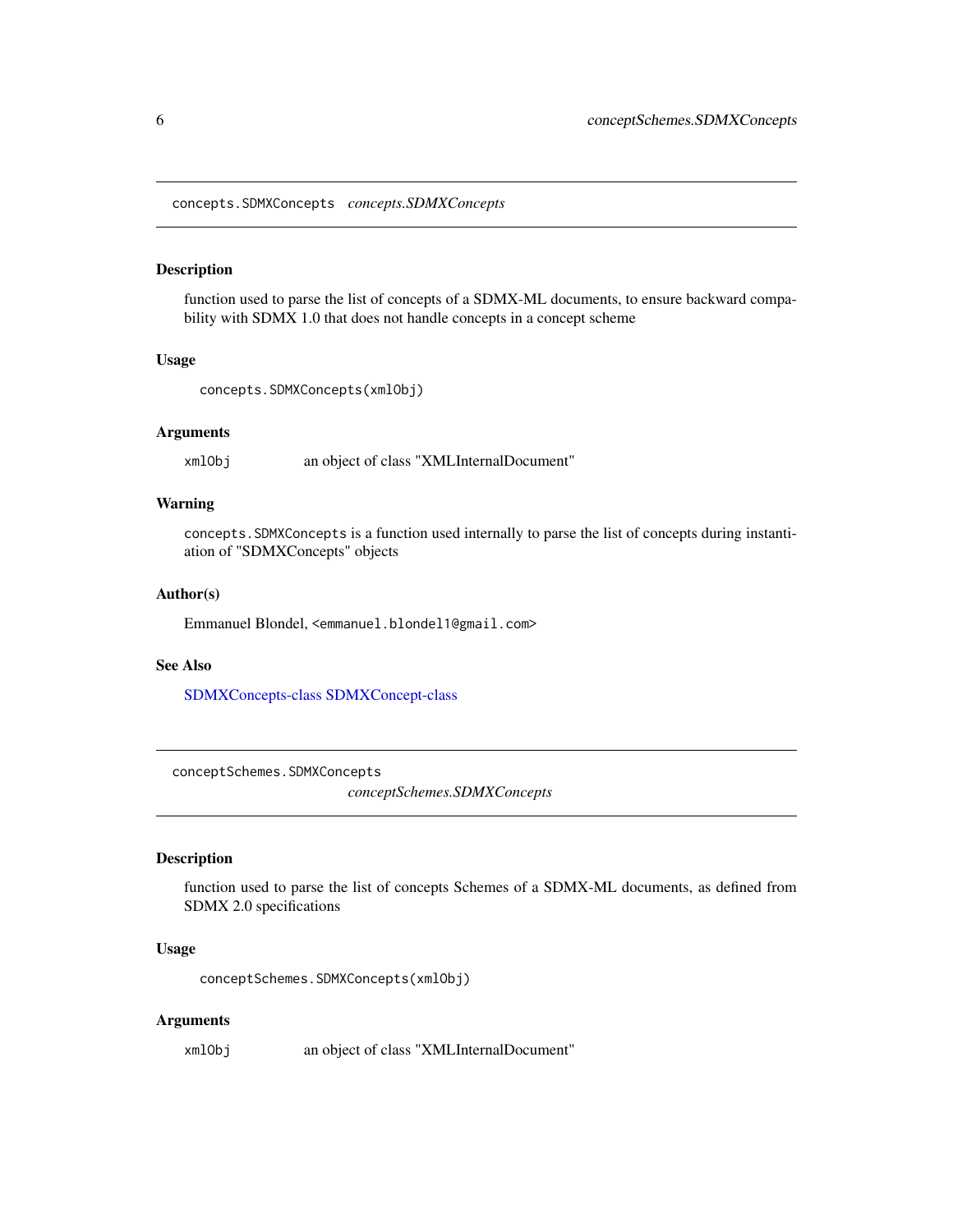## <span id="page-6-0"></span>Warning

concepts.SDMXConcepts is a function used internally to parse the list of concepts during instantiation of "SDMXConcepts" objects

#### Author(s)

Emmanuel Blondel, <emmanuel.blondel1@gmail.com>

## See Also

[SDMXConcepts-class](#page-28-1) [SDMXConceptScheme-class](#page-28-2) [SDMXConcept-class](#page-27-1)

datastructures.SDMXDataStructures *datastructures.SDMXDataStructures*

## Description

function used to parse the list of datastructures / keyfamilies of a SDMX-ML document

#### Usage

datastructures.SDMXDataStructures(xmlObj)

#### Arguments

xmlObj an object of class "XMLInternalDocument"

#### Warning

datastructures.SDMXDataStructures is a function used internally to parse the list of datastructure / keyfamily during instantiation of "SDMXDataStructures" objects

#### Author(s)

Emmanuel Blondel, <emmanuel.blondel1@gmail.com>

#### See Also

[SDMXDataStructures-class](#page-31-1) [SDMXDataStructure-class](#page-29-1)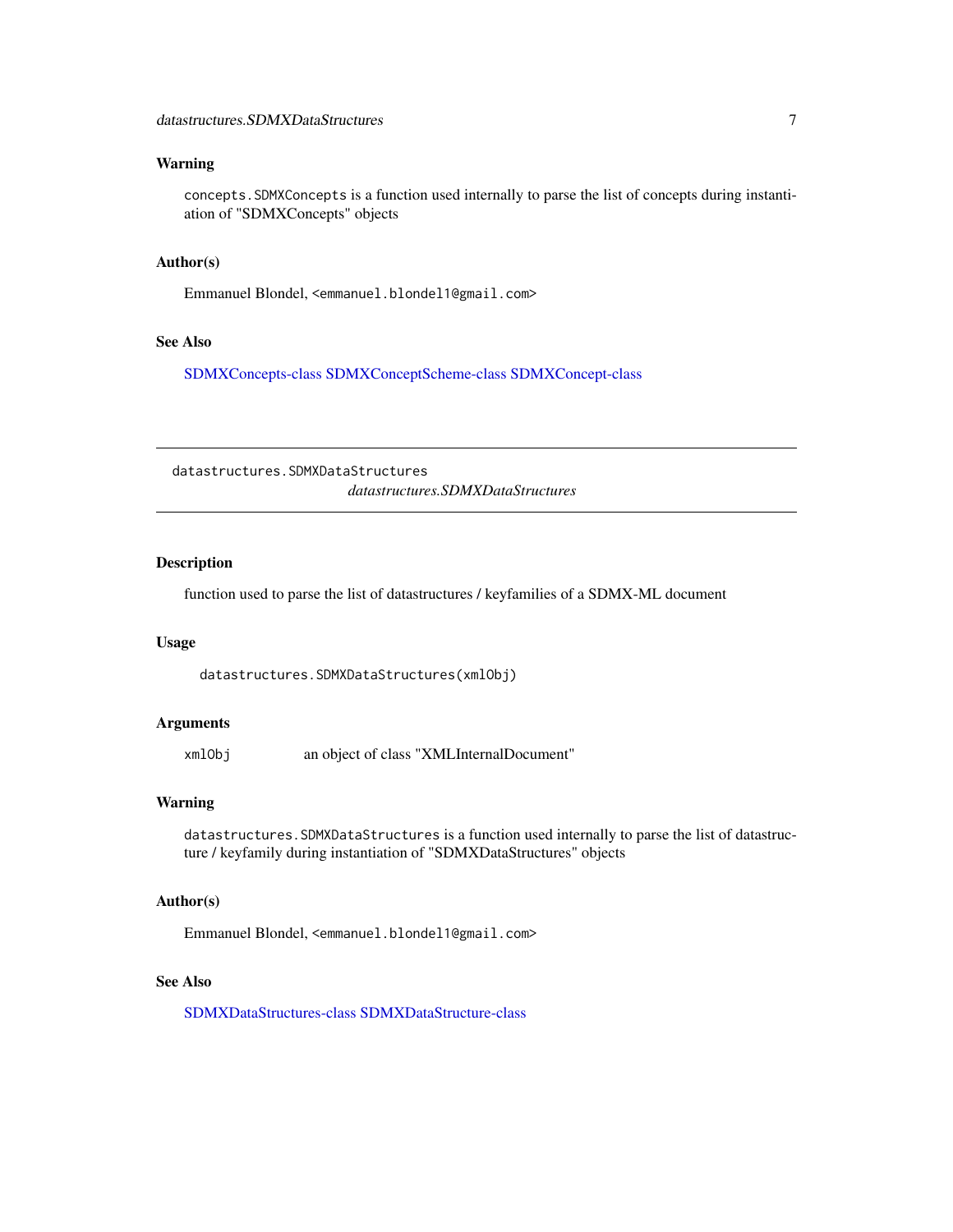<span id="page-7-0"></span>dimensions.SDMXComponents

*dimensions.SDMXComponents*

#### Description

function used to parse the list of 'dimension' components of a SDMX-ML documents

#### Usage

dimensions.SDMXComponents(xmlObj)

#### Arguments

xmlObj an object of class "XMLInternalDocument"

## Warning

dimensions.SDMXComponents is a function used internally to parse the list of dimensions during instantiation of "SDMXComponents" objects (used in DataStructures / KeyFamilies)

#### Author(s)

Emmanuel Blondel, <emmanuel.blondel1@gmail.com>

## See Also

[SDMXComponents-class](#page-26-1) [SDMXDataStructure-class](#page-29-1)

findNamespace *findNamespace*

## Description

function used to find a specific namespace within the available namespaces of an SDMX-ML object

## Usage

```
findNamespace(namespaces, messageType)
```
## Arguments

| namespaces  | A data frame giving the id and uri of namespaces available in a SDMX-ML<br>object, typically obtained with getNamespaces |
|-------------|--------------------------------------------------------------------------------------------------------------------------|
| messageType | a character representing a message type                                                                                  |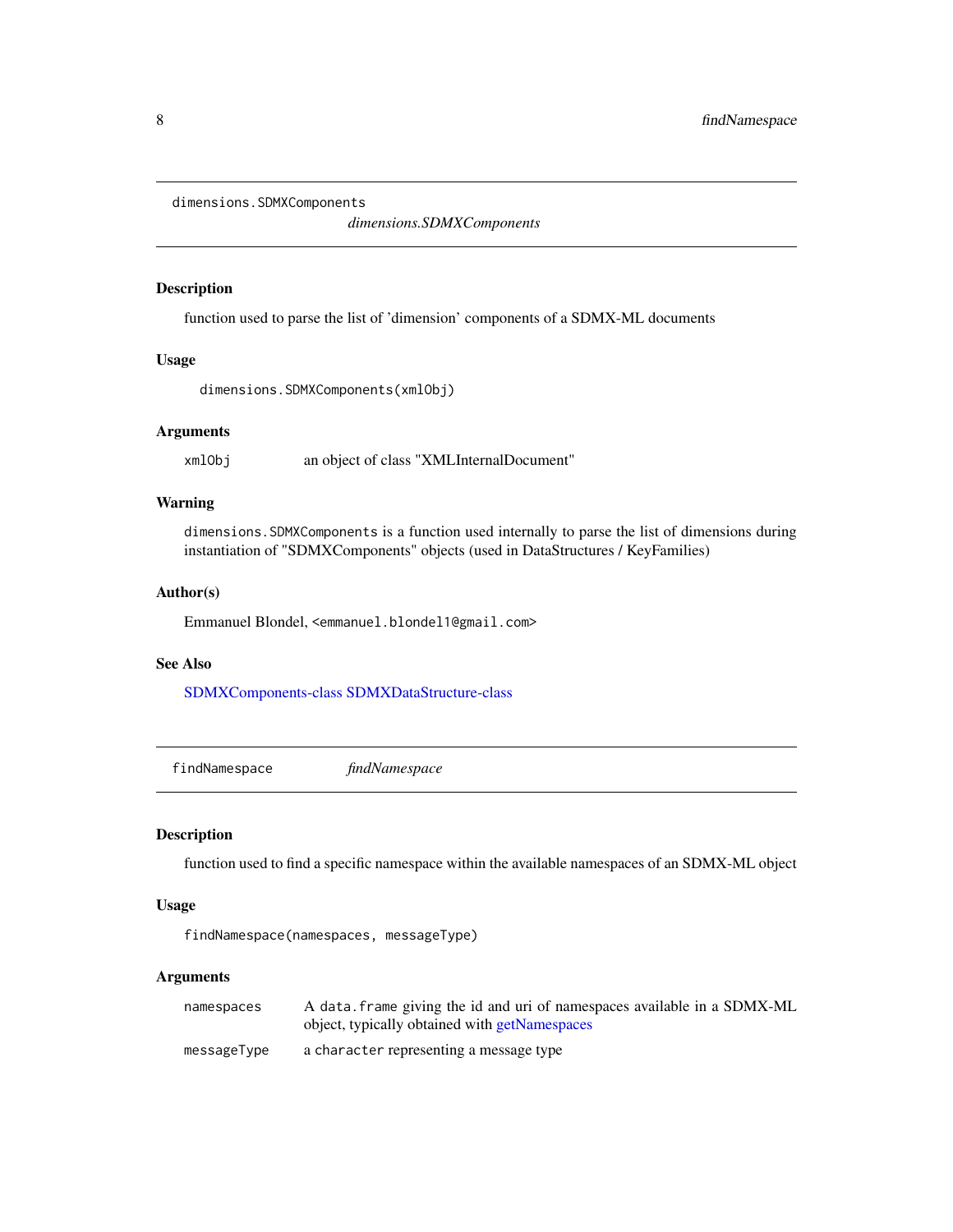## <span id="page-8-0"></span>Value

an object of class "character" giving the namespace uri if found in the available namespaces

## Warning

findNamespace is a function used internally as utility function in SDMX-ML object parsers.

## Author(s)

Emmanuel Blondel, <emmanuel.blondel1@gmail.com>

## See Also

[SDMX-class](#page-21-1) [getNamespaces](#page-8-1)

getNamespaces-methods *getNamespaces*

## <span id="page-8-1"></span>Description

Access the namespaces of the SDMX-ML object

#### Usage

```
getNamespaces(obj)
```
## Arguments

obj An object deriving from class "SDMX"

## Value

an data. frame giving the id and uri for each of the namespaces handled in the SDMX-ML document.

## Methods

obj An object deriving from class "SDMX"

#### Author(s)

Emmanuel Blondel, <emmanuel.blondel1@gmail.com>

#### See Also

[SDMX-class](#page-21-1)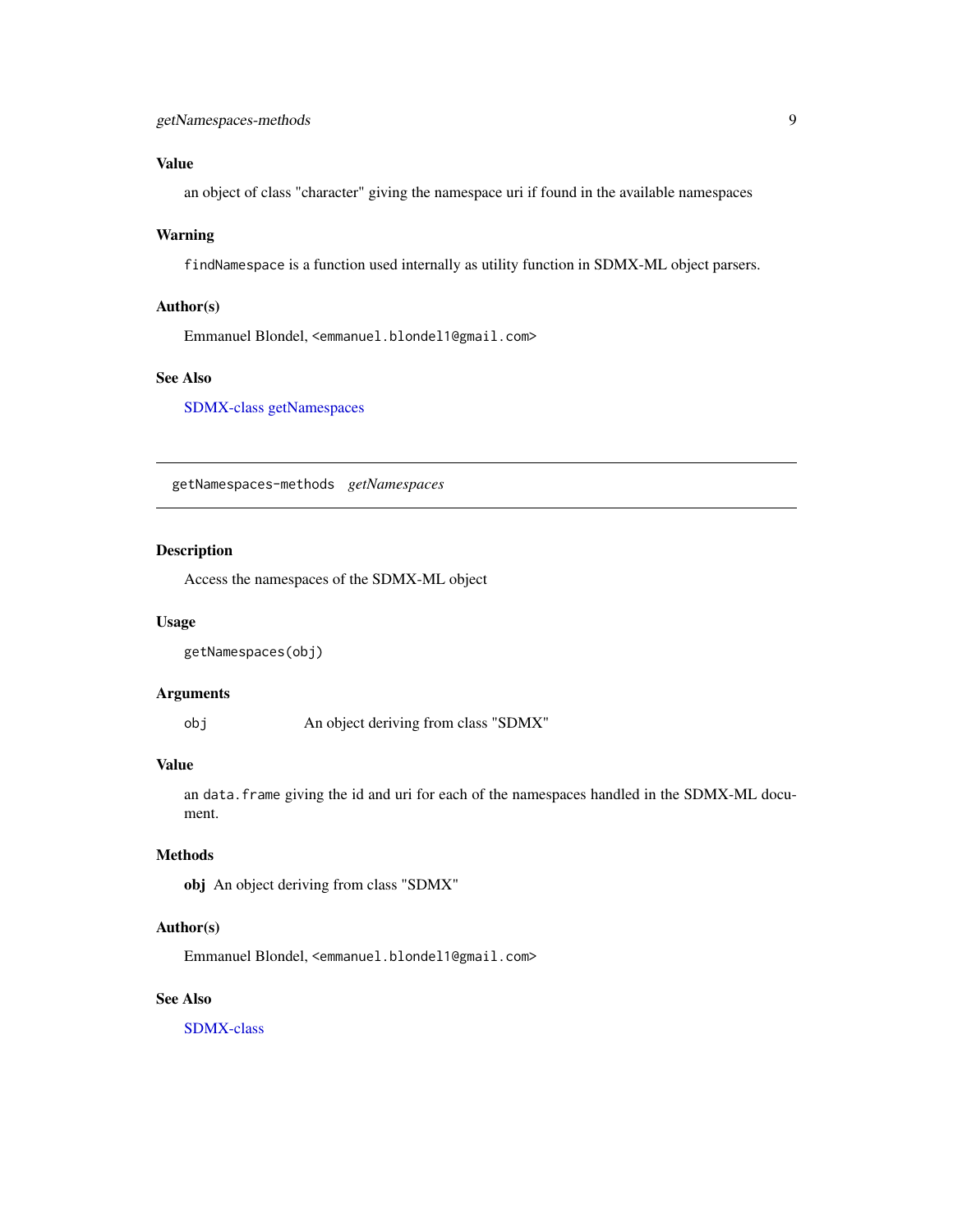<span id="page-9-0"></span>getSDMXFooter-methods *getSDMXFooter*

## Description

Access the SDMX Footer

## Usage

getSDMXFooter(obj)

## Arguments

obj An object deriving from class "SDMX"

#### Value

an object of class "SDMXFooter"

#### Methods

obj = "SDMX" An object deriving from class "SDMX"

## Author(s)

Emmanuel Blondel, <emmanuel.blondel1@gmail.com>

## See Also

[SDMXFooter-class](#page-33-1)

getSDMXHeader-methods *getSDMXHeader*

## Description

Access the SDMX header

## Usage

```
getSDMXHeader(obj)
```
#### Arguments

obj An object deriving from class "SDMX"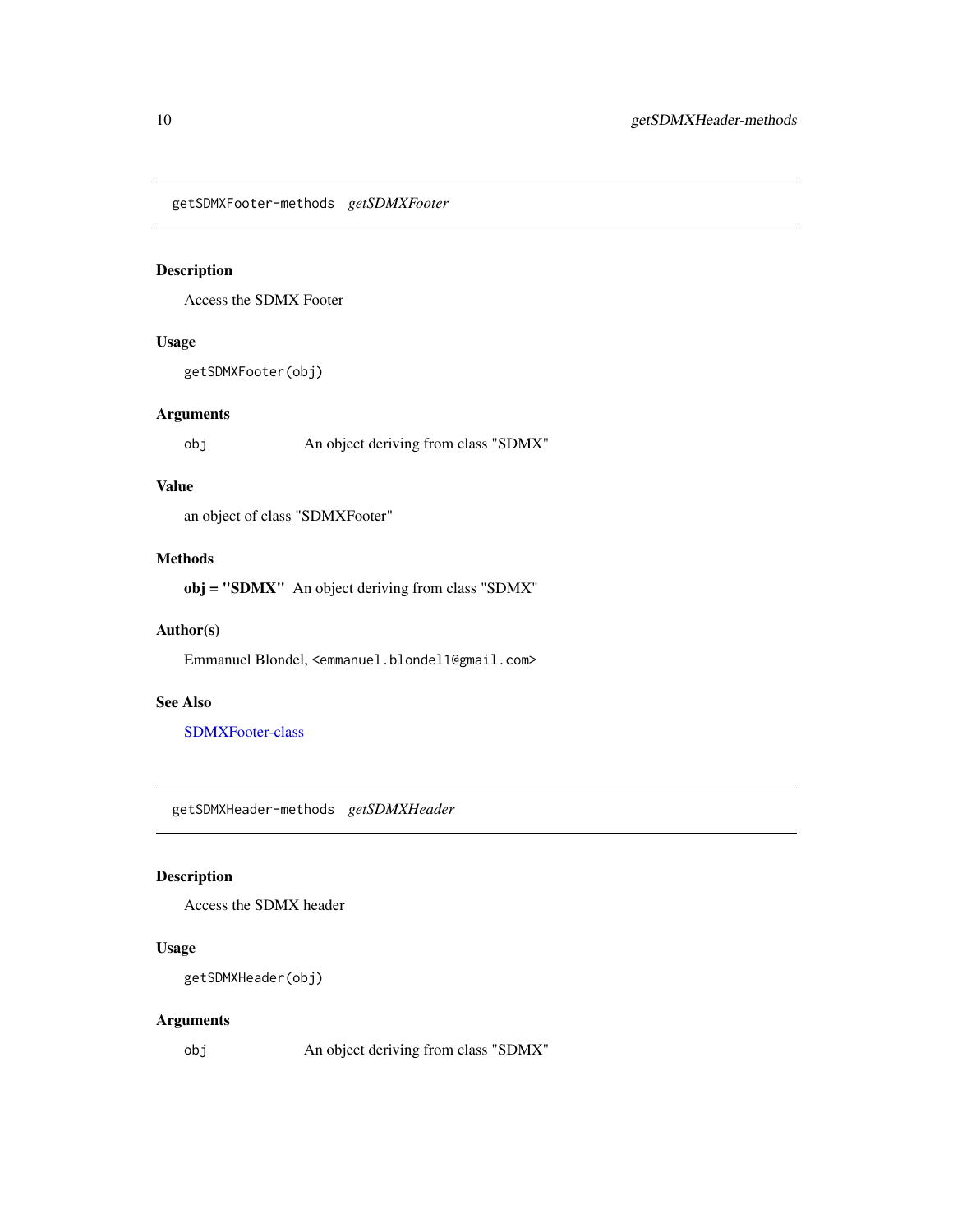## <span id="page-10-0"></span>Value

an object of class "SDMXHeader"

## Methods

obj = "SDMX" An object deriving from class "SDMX"

## Author(s)

Emmanuel Blondel, <emmanuel.blondel1@gmail.com>

#### See Also

[SDMXHeader-class](#page-36-1)

getSDMXSchema-methods *getSDMXSchema*

#### <span id="page-10-1"></span>Description

Access the SDMX-ML schema version

#### Usage

```
getSDMXSchema(obj)
```
#### Arguments

obj An object deriving from class "SDMX"

#### Value

an object of class "SDMXSchema"

#### Methods

obj = "SDMX" An object deriving from class "SDMX"

## Author(s)

Emmanuel Blondel, <emmanuel.blondel1@gmail.com>

## See Also

[SDMXSchema-class](#page-38-1)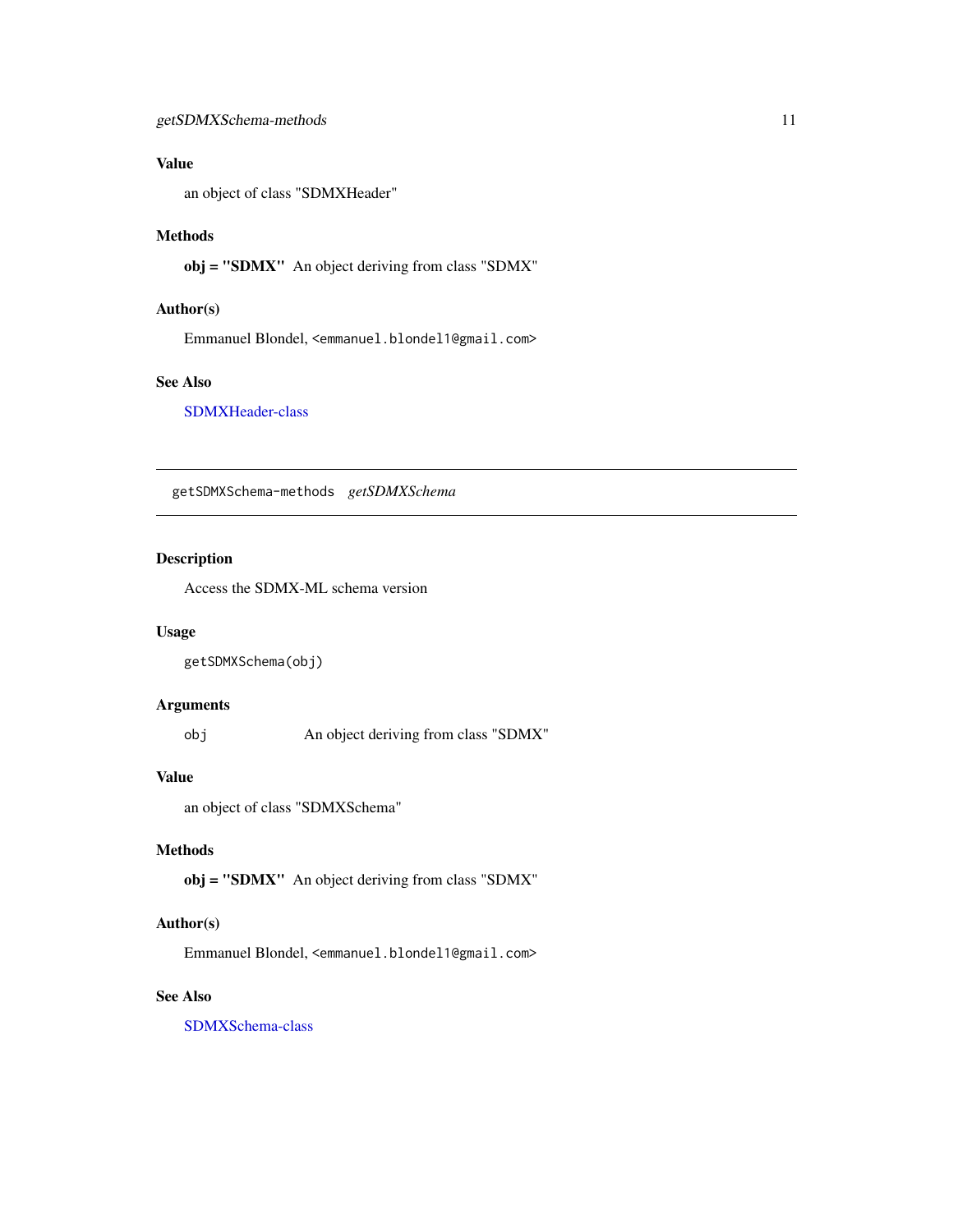<span id="page-11-0"></span>getSDMXType-methods *getSDMXType*

## <span id="page-11-1"></span>Description

Access the type of SDMX object

## Usage

getSDMXType(obj)

## Arguments

obj An object deriving from class "SDMX"

#### Value

an object of class "SDMXType"

## Methods

obj An object deriving from class "SDMX"

## Author(s)

Emmanuel Blondel, <emmanuel.blondel1@gmail.com>

## See Also

[SDMXType-class](#page-41-1)

getSoapRequestResult *getSoapRequestResult*

## Description

function used to extract the SDMX-ML message from a SOAP request response

## Usage

getSoapRequestResult(xmlObj)

#### Arguments

xmlObj object of class "XMLInternalDocument derived from XML package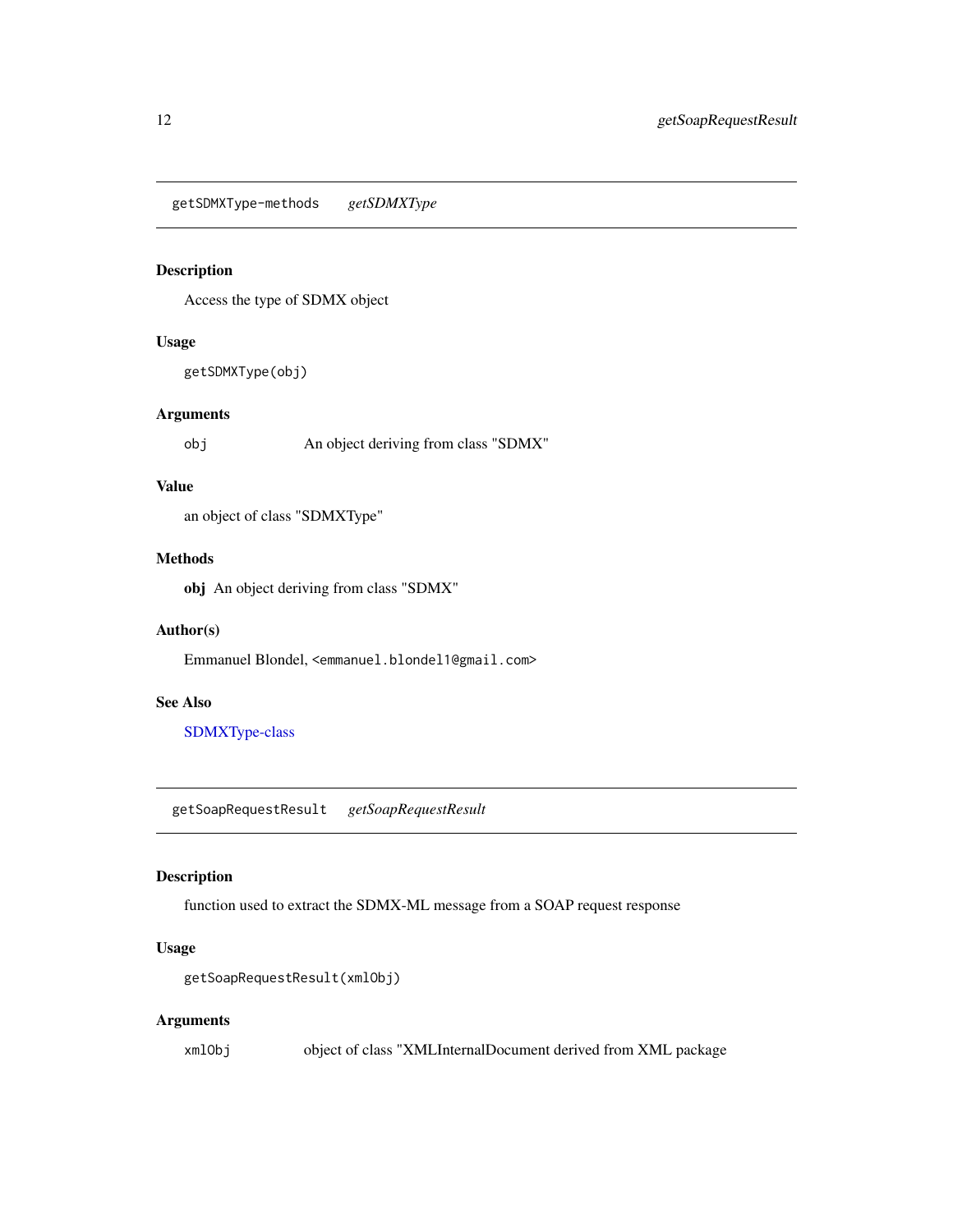## <span id="page-12-0"></span>Value

an object of class "XMLInternalDocument derived from XML package

## Warning

getSoapRequestResult is a function used internally by [readSDMX](#page-16-1)

## Author(s)

Emmanuel Blondel, <emmanuel.blondel1@gmail.com>

## See Also

[SDMX-class](#page-21-1) [readSDMX](#page-16-1)

getStructureType-methods

*getStructureType*

## Description

Access the subtype of SDMXStructureType object

## Usage

```
getStructureType(obj)
```
## Arguments

obj An object deriving from class "SDMXStructureType"

## Value

an object of class "character"

#### Methods

obj An object deriving from class "SDMXStructureType"

## Author(s)

Emmanuel Blondel, <emmanuel.blondel1@gmail.com>

## See Also

[SDMXStructureType-class](#page-40-1)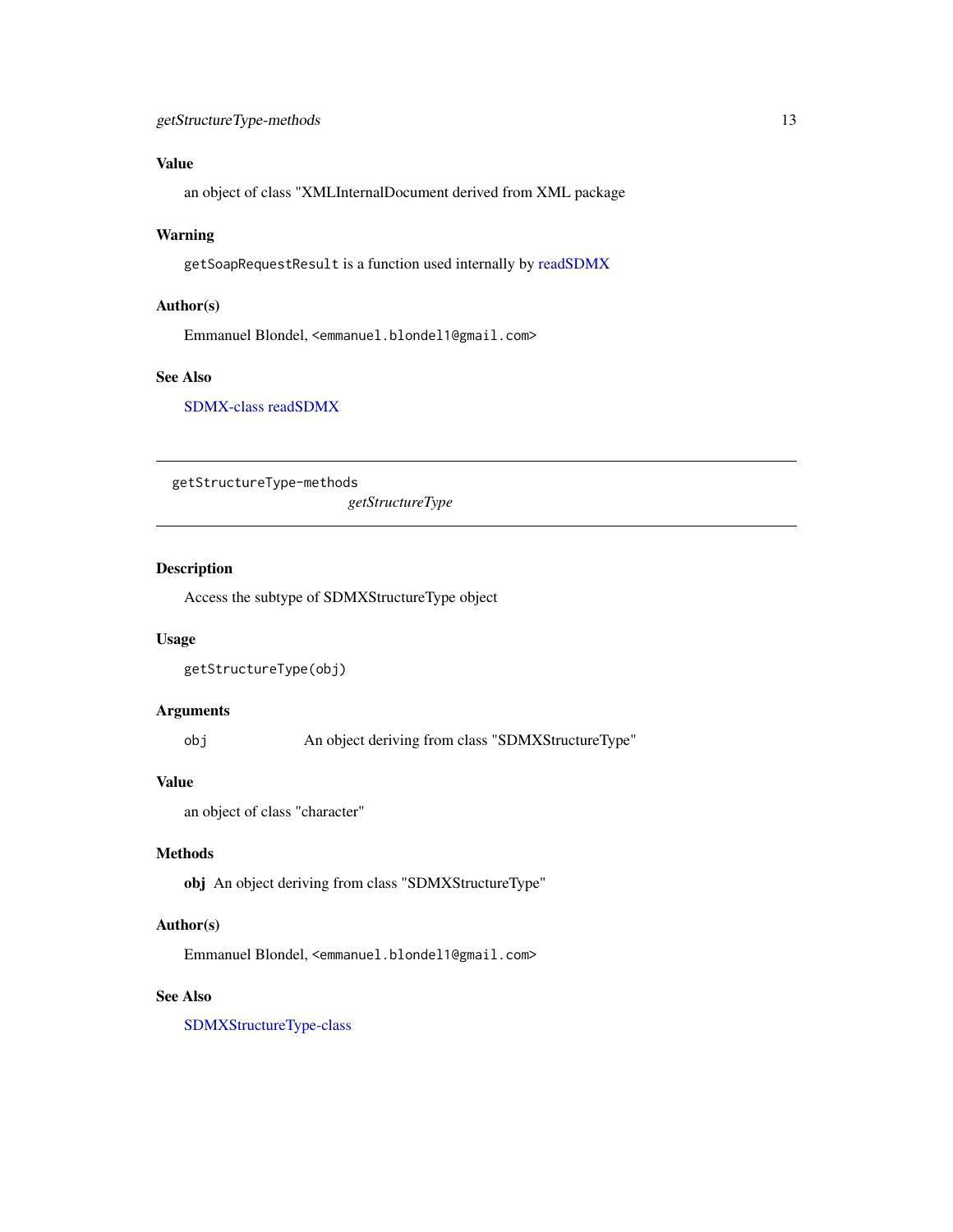<span id="page-13-0"></span>getType-methods *getType*

## Description

Access the type of SDMXType object

## Usage

getType(obj)

## Arguments

obj An object deriving from class "SDMXType"

#### Value

an object of class "character"

#### Methods

obj An object deriving from class "SDMXType"

## Author(s)

Emmanuel Blondel, <emmanuel.blondel1@gmail.com>

## See Also

[SDMXType-class](#page-41-1) [getSDMXType](#page-11-1)

getVersion-methods *getVersion*

## Description

Access the version of a SDMXSchema object

## Usage

```
getVersion(obj)
```
#### Arguments

obj An object deriving from class "SDMXSchema"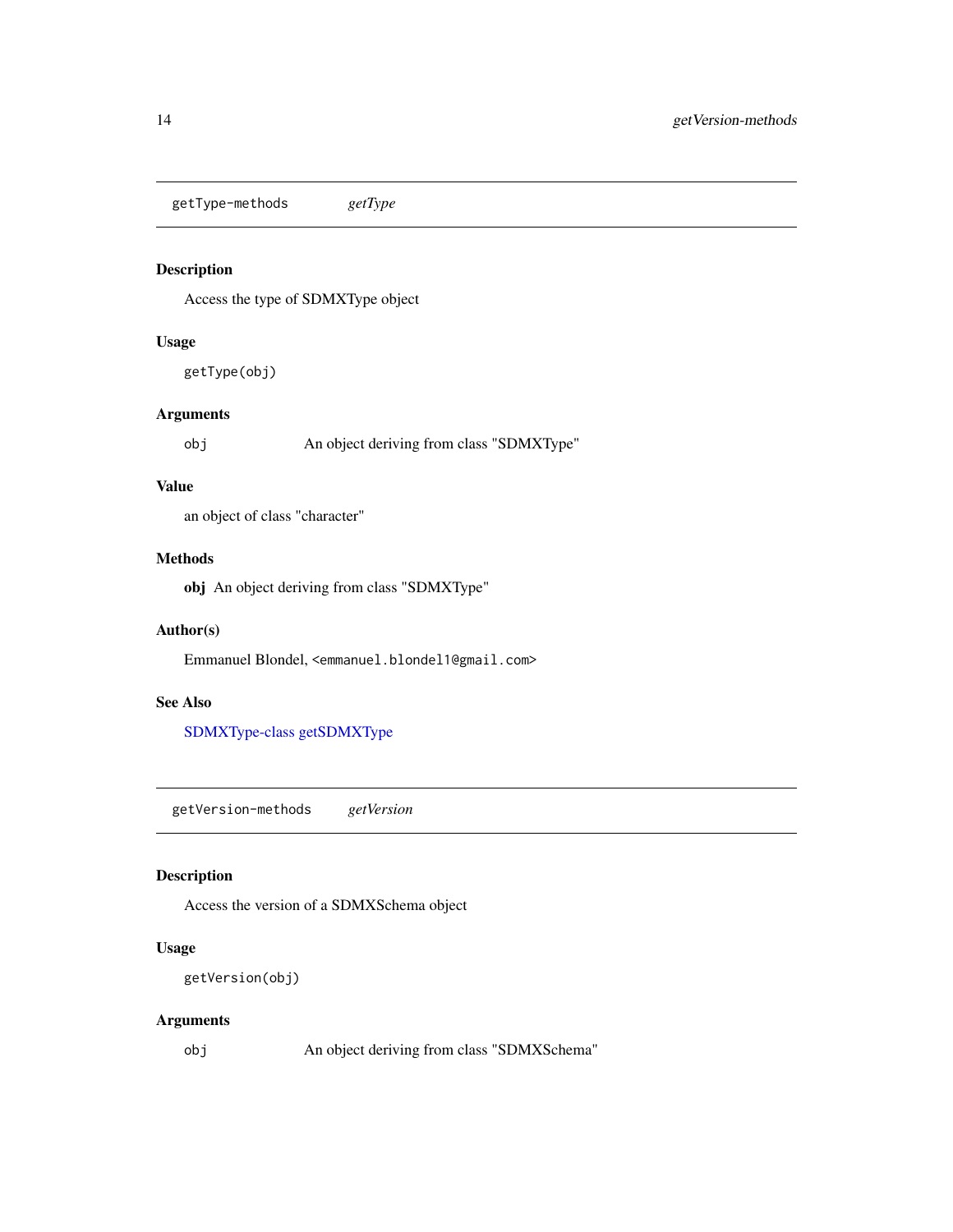## <span id="page-14-0"></span>isSoapRequestEnvelope 15

## Value

an object of class "character"

## Methods

obj An object deriving from class "SDMXSchema"

## Author(s)

Emmanuel Blondel, <emmanuel.blondel1@gmail.com>

## See Also

[SDMXSchema-class](#page-38-1) [getSDMXSchema](#page-10-1)

isSoapRequestEnvelope *isSoapRequestEnvelope*

## Description

function used to detect if the XML document corresponds to a SOAP request response

#### Usage

```
isSoapRequestEnvelope(xmlObj)
```
## Arguments

xmlObj object of class "XMLInternalDocument derived from XML package

## Value

```
an object of class "logical"
```
## Warning

isSoapRequestEnvelope is a function used internally by [readSDMX](#page-16-1)

## Author(s)

Emmanuel Blondel, <emmanuel.blondel1@gmail.com>

## See Also

[SDMX-class](#page-21-1) [readSDMX](#page-16-1)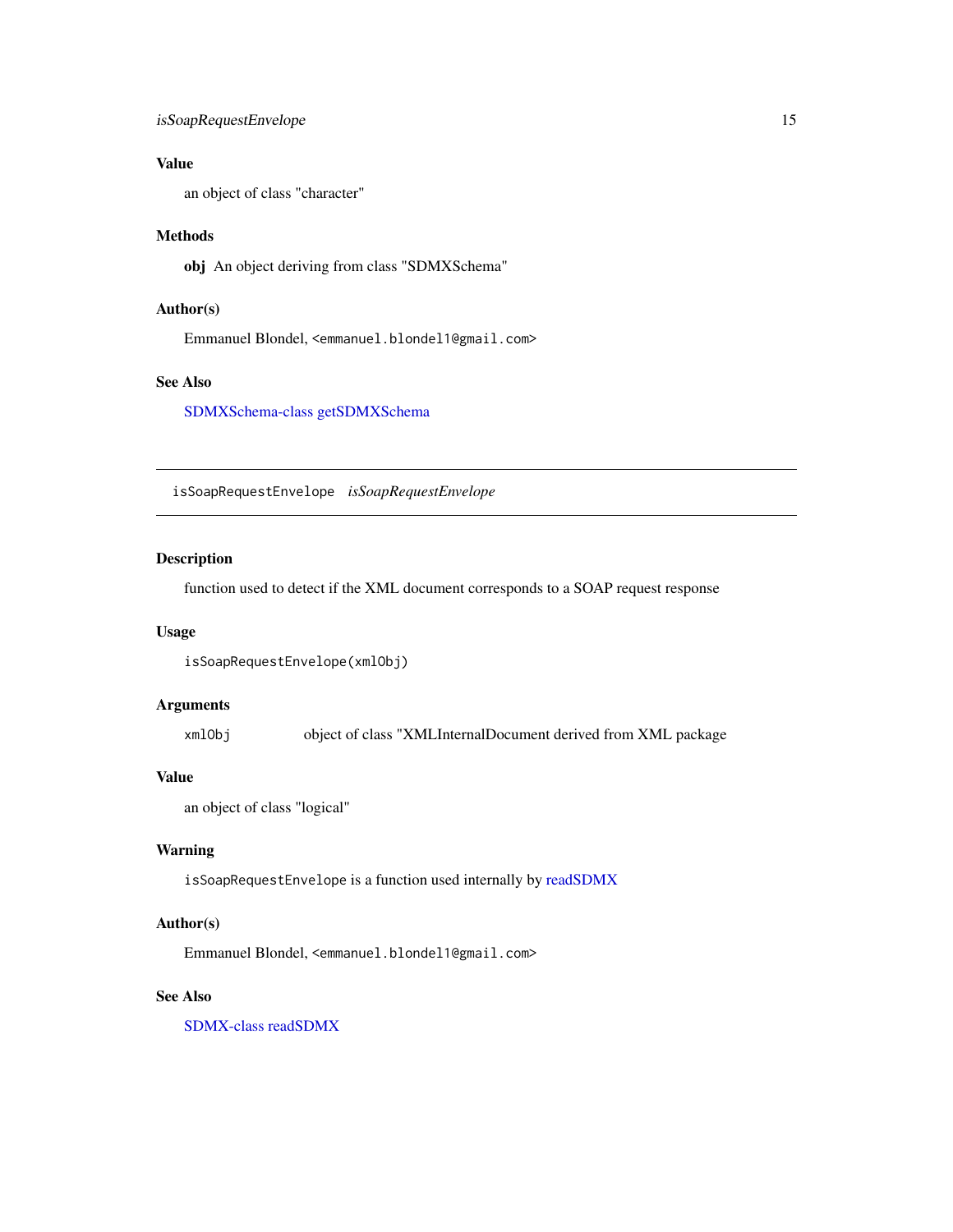<span id="page-15-0"></span>namespaces.SDMX *namespaces.SDMX*

## Description

function used to get the namespaces handled by an SDMX-ML object

#### Usage

```
namespaces.SDMX(xmlObj)
```
## Arguments

xmlObj an object of class "XMLInternalDocument"

#### Value

an object of class "data.frame" giving the namespace(s) id and uri

## Warning

namespaces.SDMX is a function used internally to get the namespaces of the SDMX-ML object through [getNamespaces.](#page-8-1) This last function is used an utility re-used in the different SDMX document parsers.

#### Author(s)

Emmanuel Blondel, <emmanuel.blondel1@gmail.com>

## See Also

[SDMXType-class](#page-41-1) [getNamespaces](#page-8-1)

primarymeasure.SDMXComponents *primarymeasure.SDMXComponents*

#### Description

function used to parse the primarymeasure of a SDMX-ML document

## Usage

primarymeasure.SDMXComponents(xmlObj)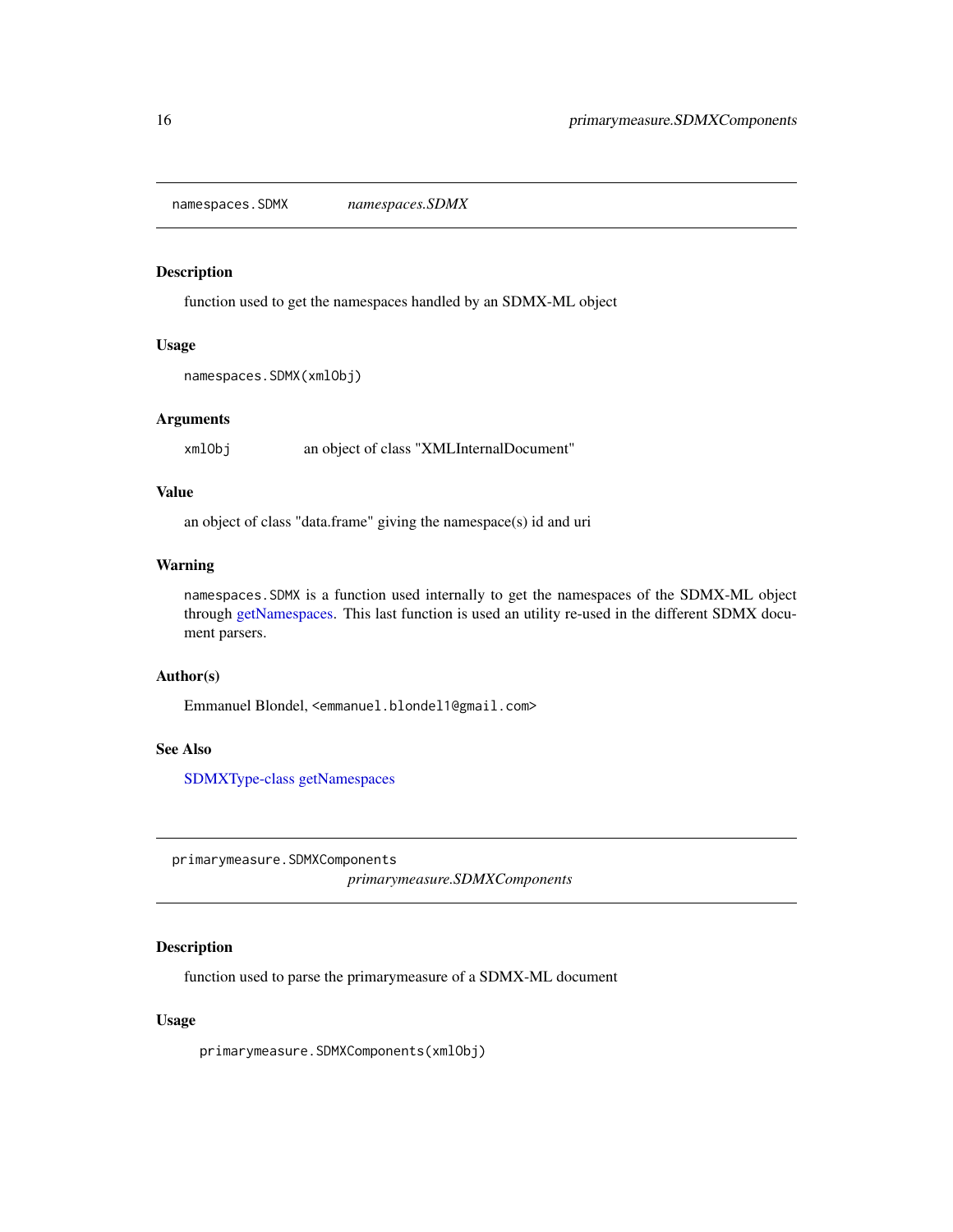#### <span id="page-16-0"></span>readSDMX  $17$

## Arguments

xmlObj an object of class "XMLInternalDocument"

## Warning

primarymeasure.SDMXComponents is a function used internally to parse the primarymeasure during instantiation of "SDMXComponents" objects (used in DataStructures / KeyFamilies)

## Author(s)

Emmanuel Blondel, <emmanuel.blondel1@gmail.com>

## See Also

[SDMXComponents-class](#page-26-1) [SDMXDataStructure-class](#page-29-1)

<span id="page-16-1"></span>

|--|--|

#### Description

readSDMX is the main function to use to read SDMX data

## Usage

readSDMX(file, isURL)

## Arguments

| file  | path to SDMX-ML document that needs to be parsed                                    |
|-------|-------------------------------------------------------------------------------------|
| isURL | a value of class "logical" either the path is an url, and data has to be downloaded |
|       | from a SDMX web-repository. Default value is TRUE.                                  |

#### Author(s)

Emmanuel Blondel, <emmanuel.blondel1@gmail.com>

## Examples

```
# SDMX datasets
#--------------
## Not run:
# Not run
# (local dataset examples)
#with SDMX 2.0
tmp <- system.file("extdata","Example_Eurostat_2.0.xml", package="rsdmx")
sdmx4 <- readSDMX(tmp, isURL = FALSE)
```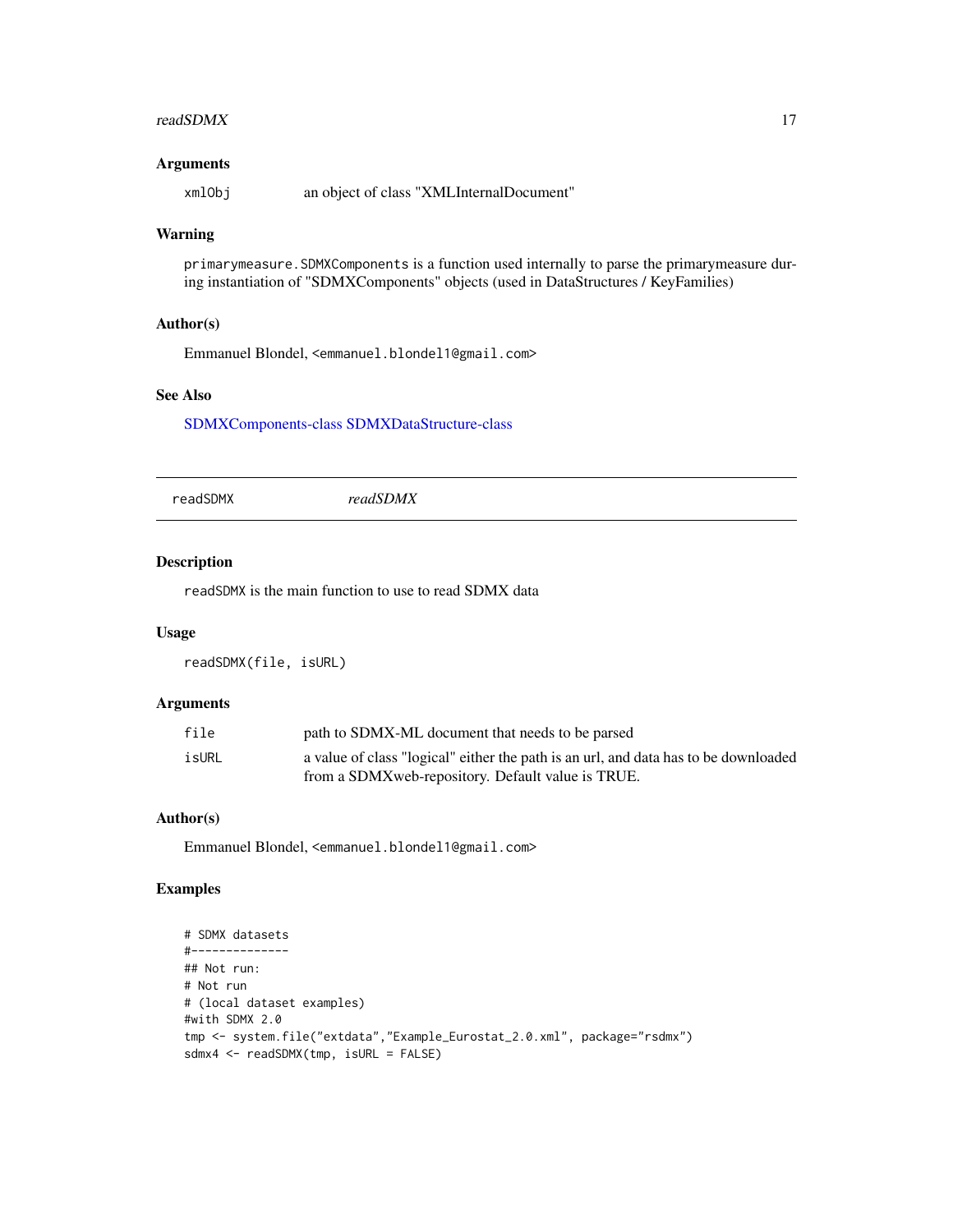#### 18 readSDMX

```
stats4 <- as.data.frame(sdmx4)
head(stats4)
#with SDMX 2.1
tmpnew <- system.file("extdata","Example_Eurostat_2.1.xml", package="rsdmx")
sdmx5 <- readSDMX(tmpnew, isURL = FALSE)
stats5 <- as.data.frame(sdmx5)
head(stats5)
## End(**Not run**)
## End(Not run)
# Not run by 'R CMD check'
# (reliable remote datasource but with possible occasional unavailability)
#example 1: FAO data
url1 <- paste("http://data.fao.org/sdmx/repository/data/",
              "CROP_PRODUCTION/.156.5312.515./FAO?startPeriod=2008&endPeriod=2008",
              sep = "")sdmx1 <- readSDMX(url1)
stats1 <- as.data.frame(sdmx1)
head(stats1)
#example 2: OECD data
url2 <- paste("http://stats.oecd.org/restsdmx/sdmx.ashx/GetData/",
              "MIG/TOT.B11.TOT.FRA/OECD?startTime=2011&endTime=2011",
              sep = "")sdmx2 <- readSDMX(url2)
stats2 <- as.data.frame(sdmx2)
head(stats2)
#example 3: Eurostat data
#using url (Eurostat REST SDMX 2.1)
url3 <- paste("http://ec.europa.eu/eurostat/SDMX/diss-web/rest/data/",
              "cdh_e_fos/..PC.FOS1.BE/?startperiod=2011&endPeriod=2011",
              sep = "")sdmx3 <- readSDMX(url3)
stats3 <- as.data.frame(sdmx3)
head(stats3)
## End(**Not run**)
# SDMX Concepts / ConceptSchemes
#-------------------------------
# Not run by 'R CMD check'
# (reliable remote datasource but with possible occasional unavailability)
csUrl <- paste("http://data.fao.org/sdmx/registry/conceptscheme",
               "/FAO/ALL/LATEST/?detail=full&references=none&version=2.1",
               sep = "")csobj <- readSDMX(csUrl)
csdf <- as.data.frame(csobj)
```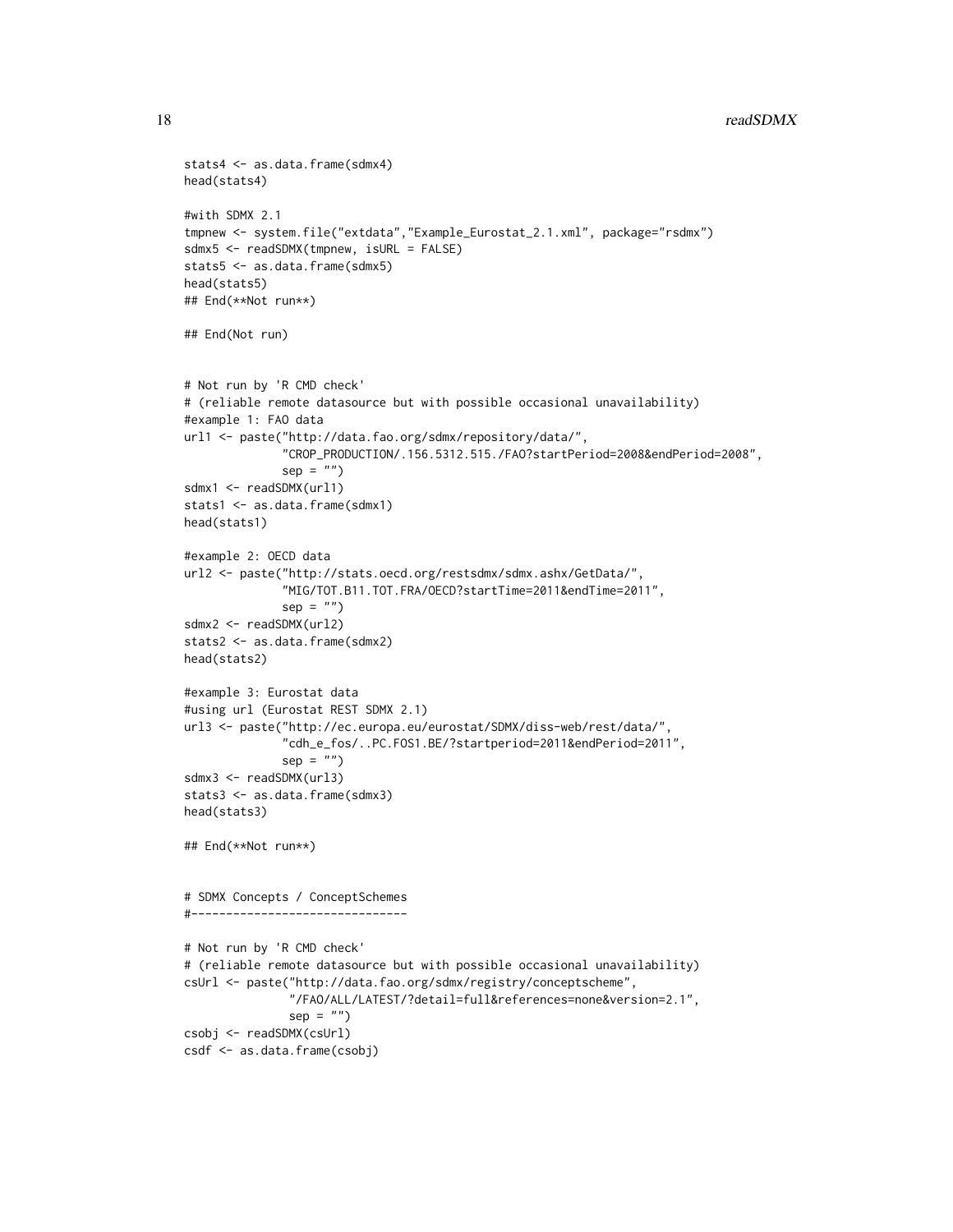#### <span id="page-18-0"></span>rsdmx and the control of the control of the control of the control of the control of the control of the control of the control of the control of the control of the control of the control of the control of the control of th

```
head(csdf)
## End(**Not run**)
# SDMX Codelists
#---------------
# Not run by 'R CMD check'
# (reliable remote datasource but with possible occasional unavailability)
clUrl <- "http://data.fao.org/sdmx/registry/codelist/FAO/CL_FAO_MAJOR_AREA/0.1"
clobj <- readSDMX(clUrl)
cldf <- as.data.frame(clobj)
head(cldf)
## End(**Not run**)
# SDMX DataStructureDefinition (DSD)
#-----------------------------------
# Not run by 'R CMD check'
# (reliable remote datasource but with possible occasional unavailability)
dsdUrl <- paste("http://stats.oecd.org/restsdmx/sdmx.ashx/GetDataStructure/",
                "WATER_ABSTRACT",
                sep = "")dsd <- readSDMX(dsdUrl)
#get codelists from DSD
cls <- dsd@codelists
codelists <- sapply(cls@codelists, function(x) x@id) #get list of codelists
#get a codelist
codelist <- as.data.frame(dsd@codelists,
                          codelistId = "CL_WATER_ABSTRACT_SOURCE")
#get concepts from DSD
concepts <- as.data.frame(dsd@concepts)
## End(**Not run**)
```
<span id="page-18-1"></span>

rsdmx *Tools for Reading SDMX Data and Metadata*

#### Description

RSDMX is a package to parse/read SDMX documents in R. It provides a set of classes and methods to read data and metadata documents exchanged through the Statistical Data and Metadata Exchange (SDMX) framework. The package currently focuses on the SDMX XML standard format (SDMX-ML).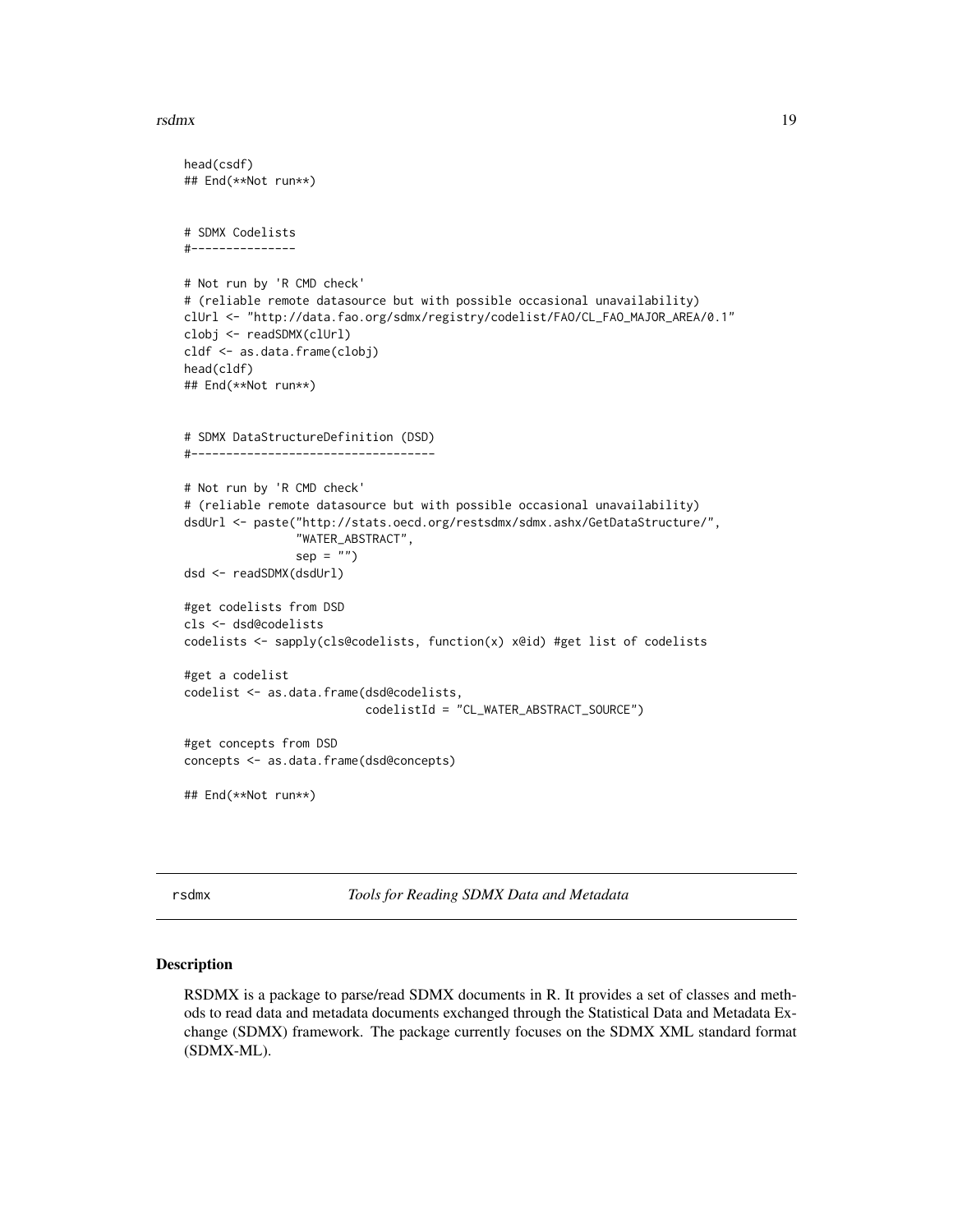20 rsdmx

Details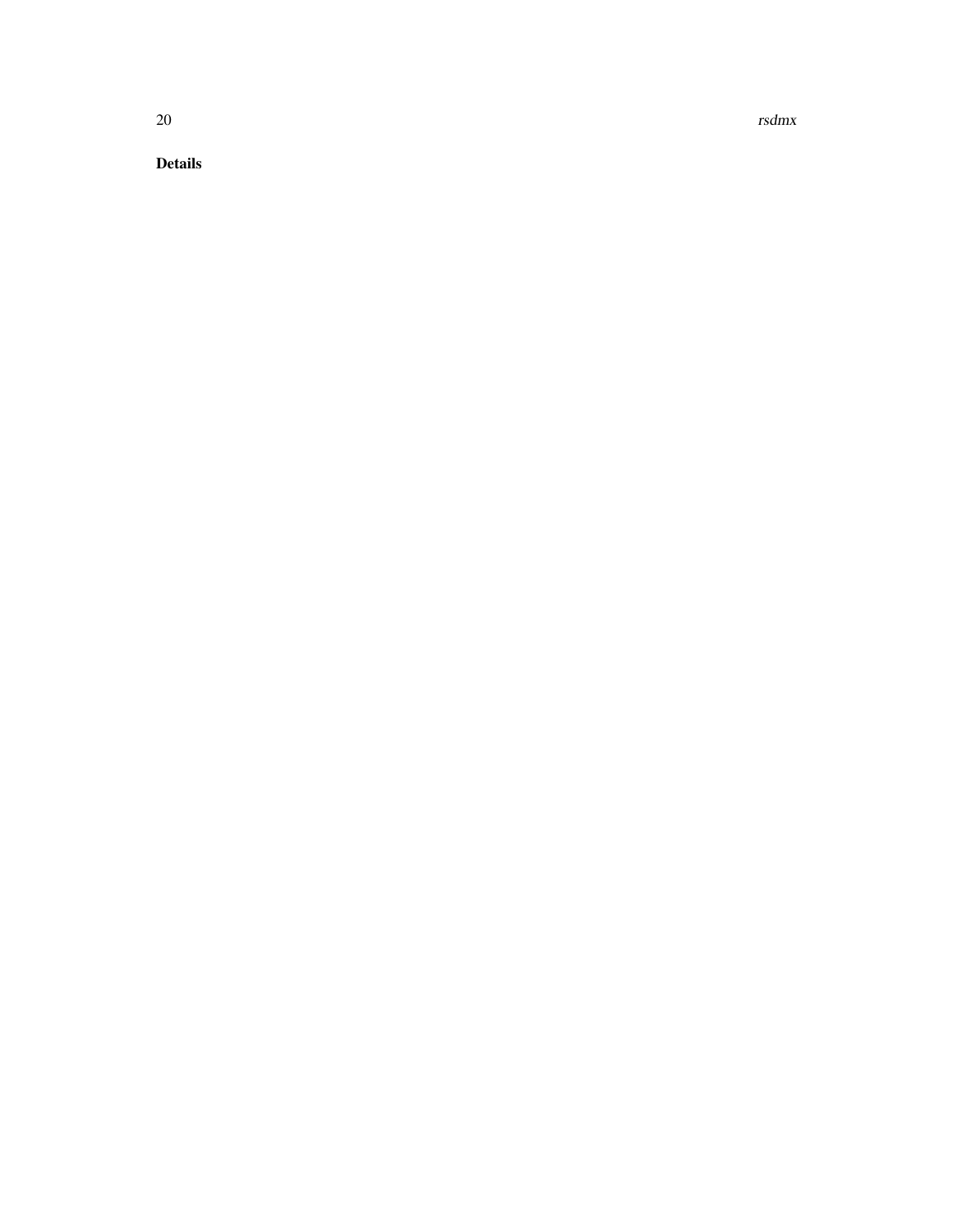#### <span id="page-20-0"></span> $SDMX$  21

| Package:  | rsdmx          |
|-----------|----------------|
| Type:     | Package        |
| Version:  | $0.4 - 7$      |
| Date:     | 2015-07-14     |
| License:  | $GPL(\ge=2.0)$ |
| LazyLoad: | yes            |

## Author(s)

Emmanuel Blondel <emmanuel.blondel1@gmail.com>

| <b>SDMX</b> | <b>SDMX</b> |
|-------------|-------------|
|             |             |

## Description

create objects of class SDMX

#### Usage

SDMX(xmlObj)

## Arguments

xmlObj object of class "XMLInternalDocument derived from XML package

## Value

Returns an object of class "SDMX"

## Warning

SDMX function is used as internal constructor by readSDMX to instantiate SDMX objects. This function should not be used.

## Author(s)

Emmanuel Blondel, <emmanuel.blondel1@gmail.com>

## See Also

[SDMX-class](#page-21-1) [readSDMX](#page-16-1)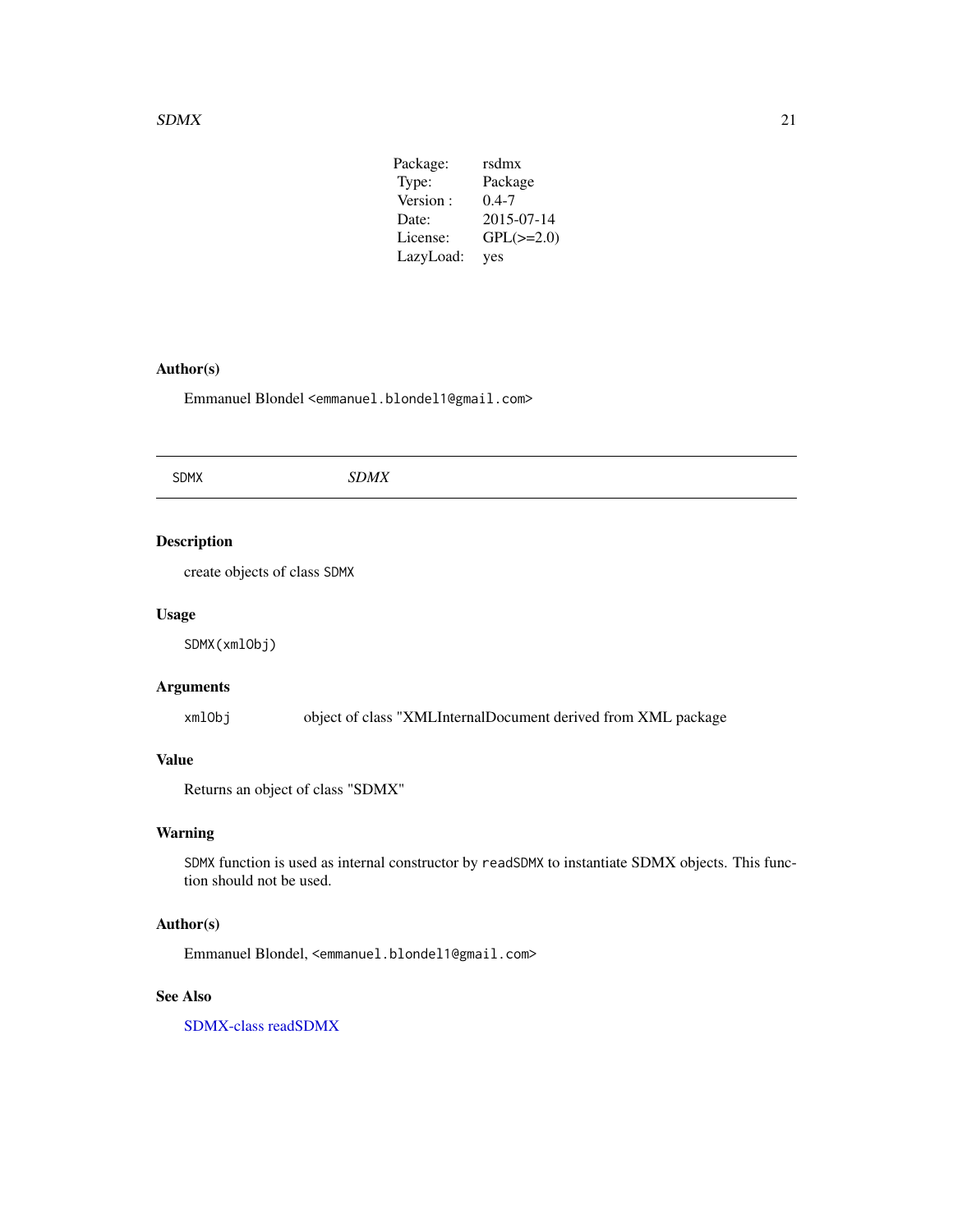<span id="page-21-1"></span><span id="page-21-0"></span>

#### **Description**

An abstract class from which SDMX classes are derived

#### Arguments

xmlObj an object of class "XMLInternalDocument"

#### Objects from the Class

are never to be generated; only derived classes can be meaningful

## **Slots**

xmlObj Object of class "XMLInternalDocument" derived from XML package schema Object of class "SDMXSchema" which handles the version of SDMX-ML implementation header Object of class "SDMXHeader" which handles the SDMX-ML document header footer Object of class "SDMXFooter"which handles the SDMX-ML document footer

#### Methods

```
as. XML signature(obj = "SDMX"): Retrieves the object of class "XMLInternalDocument de-
    rived from XML package
getSDMXSchema signature(obj = "SDMX"): Get the SDMX-ML schema version
getSDMXHeader signature(obj = "SDMX"): Get the SDMX header object
getSDMXType signature(obj = "SDMX"): Get an object of class "SDMXType"
getSDMXFooter signature(obj = "SDMX"): Get an object of class "SDMXFooter"
```
## Warning

this class is not useful in itself, but all SDMX classes in this package derive from it

## Note

Currently, the approach drafted in [rsdmx](#page-18-1) package was to rely on XML package, read the xml object and store it as part of the SDMX R object. Another approach being investigated is to use XML handlers that could avoid to load the entire XML tree in the SDMX R object (xmlObj). Indeed, SDMX data could be huge and causes issues of memory if the complete XML tree is loaded in the R user session.

#### Author(s)

Emmanuel Blondel, <emmanuel.blondel1@gmail.com>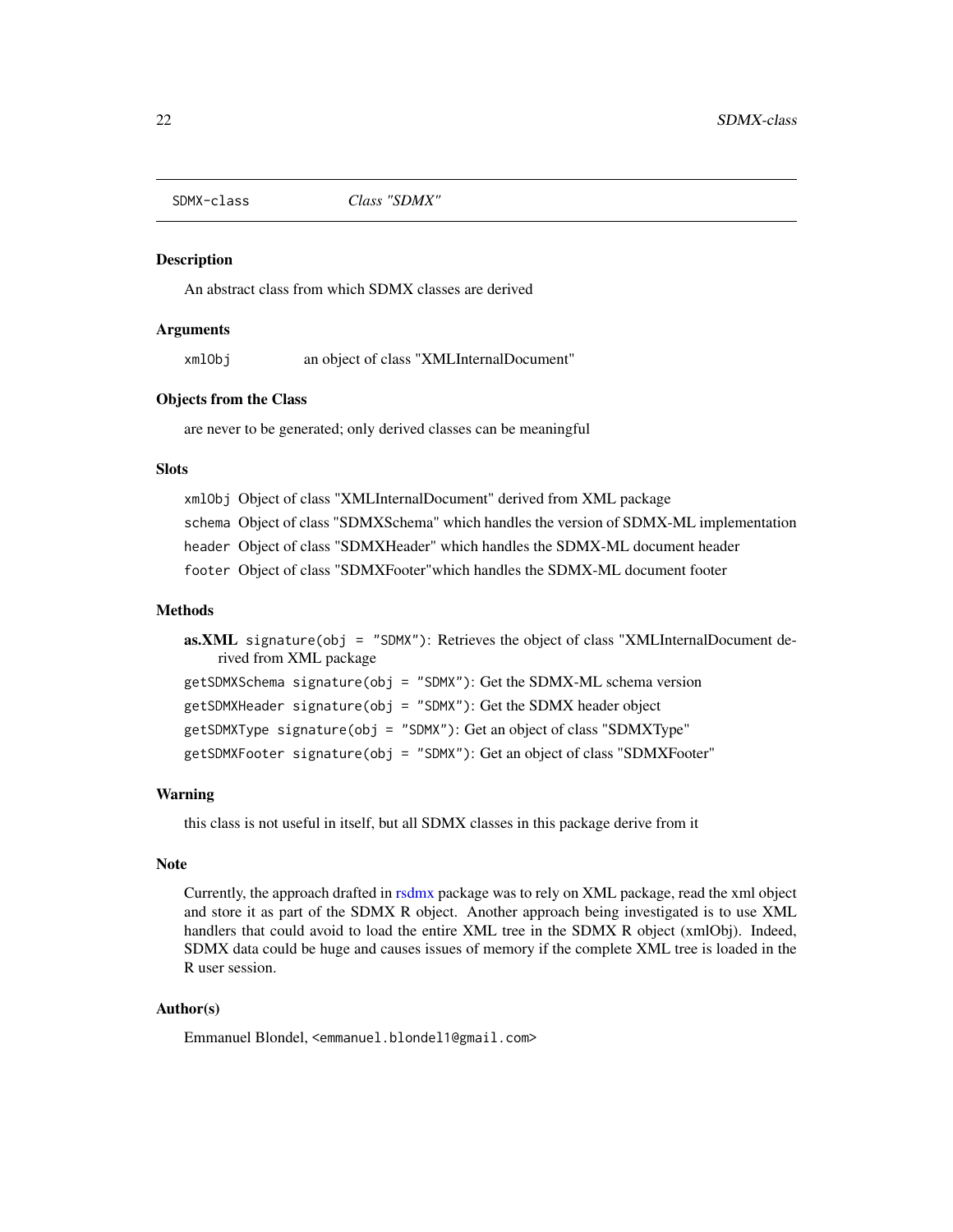## <span id="page-22-1"></span><span id="page-22-0"></span>Description

A basic class to handle a SDMX Attribute

#### Usage

SDMXAttribute(xmlObj)

#### Arguments

xmlObj an object of class "XMLInternalDocument"

#### Objects from the Class

are never to be generated; used by SDMX derived [SDMXComponents-class](#page-26-1) class

## **Slots**

conceptRef Object of class "character" giving the attribute conceptRef (required) conceptVersion Object of class "character" giving the attribute concept version conceptAgency Object of class "character" giving the attribute concept agency conceptSchemeRef Object of class "character" giving the attribute conceptScheme ref conceptSchemeAgency Object of class "character" giving the attribute conceptScheme agency codelist Object of class "character" giving the codelist ref name codelistVersion Object of class "character" giving the codelist ref version codelistAgency Object of class "character" giving the codelist ref agency attachmentLevel Object of class "character" giving the attachment level (e.g. DataSet) assignmentStatus Object of class "character" giving the assignment status (e.g. Mandatory) isTimeFormat Object of class "logical" crossSectionalAttachDataset Object of class "logical" crossSectionalAttachGroup Object of class "logical" crossSectionalAttachSection Object of class "logical" crossSectionalAttachObservation Object of class "logical" isEntityAttribute Object of class "logical" indicating if the Attribute is an entity Attribute. Default value is FALSE isNonObservationTimeAttribute Object of class "logical" indicating if the Attribute is a nonobservation Attribute. Default value is FALSE

isCountAttribute Object of class "logical" indicating if the Attribute is a count Attribute. Default value is FALSE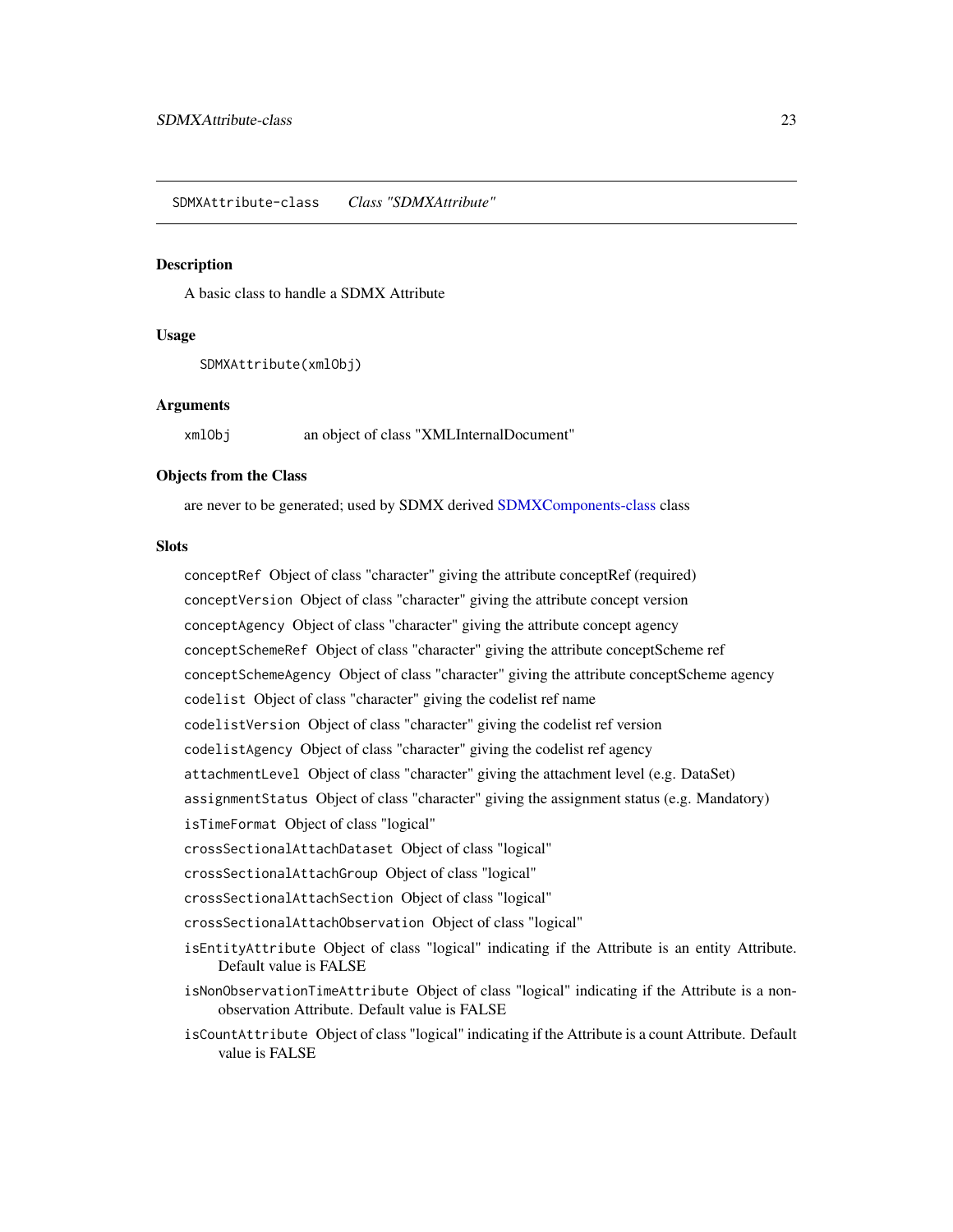- <span id="page-23-0"></span>isFrequencyAttribute Object of class "logical" indicating if the Attribute is a frequency Attribute. Default value is FALSE
- isIdentityAttribute Object of class "logical" indicating if the Attribute is an identity Attribute. Default value is FALSE

#### Warning

this class is not useful in itself, but all SDMX non-abstract classes will encapsulate it as slot, when parsing an SDMX-ML document (DataStructures, or DataStructureDefinitions)

#### Author(s)

Emmanuel Blondel, <emmanuel.blondel1@gmail.com>

<span id="page-23-1"></span>SDMXCode-class *Class "SDMXCode"*

#### Description

A basic class to handle a SDMX Code

#### Usage

SDMXCode(xmlObj)

#### Arguments

xmlObj an object of class "XMLInternalDocument"

#### Objects from the Class

are never to be generated; used by SDMX derived class [SDMXCodelists-class](#page-25-1)

#### Slots

- id Object of class "character" giving the ID of the code (required). In SDMX 2.0 documents, this slot will handle the 'value' attribute
- urn Object of class "character" giving the code urn

parentCode Object of class "character" giving the parent code

label Object of class "list" giving the code label (by language). In SDMX 2.0, it takes the code 'Description' element vs. 'Name' element in SDMX 2.1

#### Warning

this class is not useful in itself, but all SDMX non-abstract classes will encapsulate it as slot, when parsing an SDMX-ML document (Codelists, or DataStructureDefinition)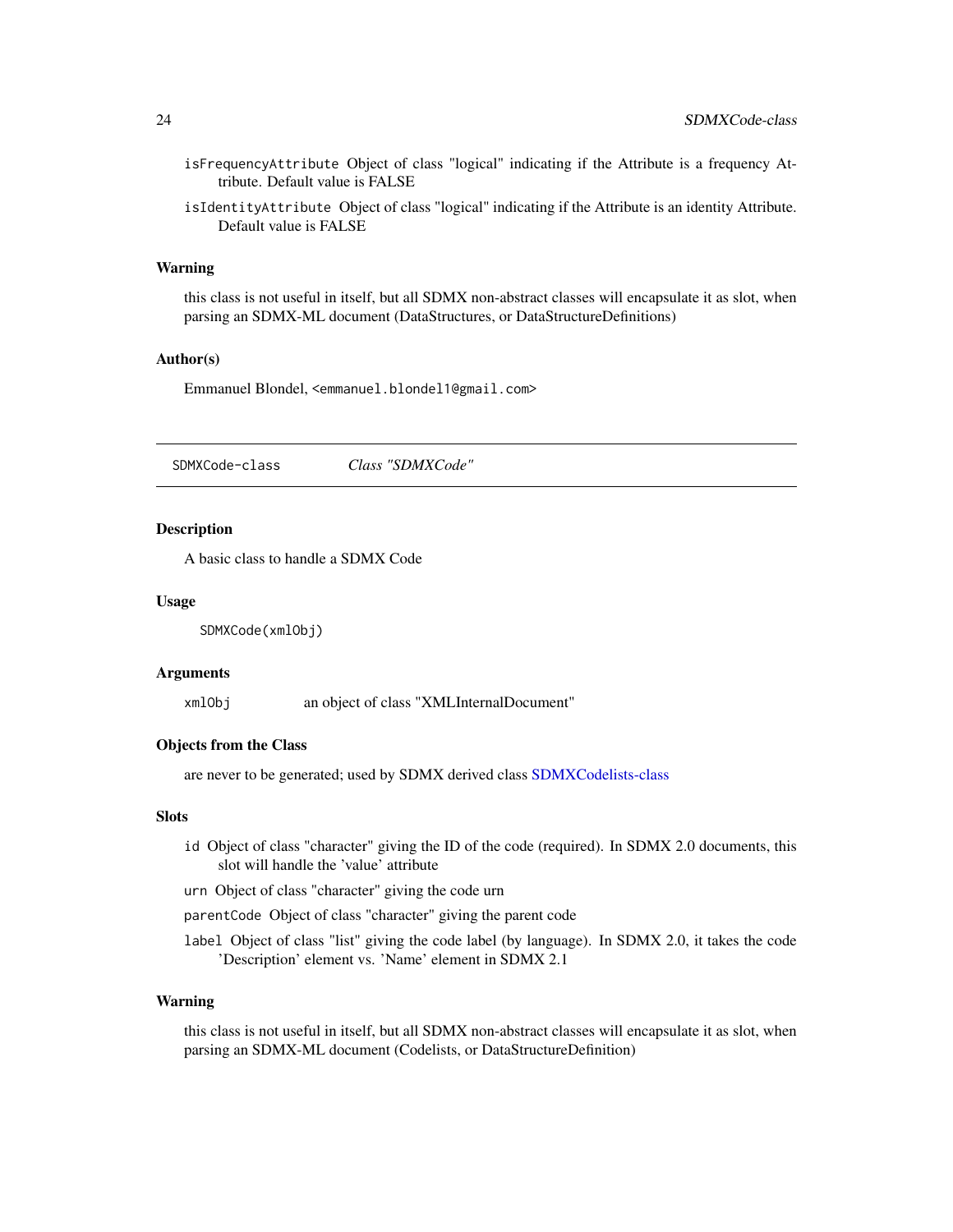#### <span id="page-24-0"></span>Author(s)

Emmanuel Blondel, <emmanuel.blondel1@gmail.com>

<span id="page-24-1"></span>SDMXCodelist-class *Class "SDMXCodelist"*

## Description

A basic class to handle a SDMX Codelist

#### Usage

SDMXCodelist(xmlObj)

#### Arguments

xmlObj an object of class "XMLInternalDocument"

#### Objects from the Class

are never to be generated; used by SDMX derived [SDMXCodelists-class](#page-25-1) classes

#### **Slots**

id Object of class "character" giving the ID of the codelist (required) agencyID Object of class "character" giving the AgencyID version Object of class "character" giving the version uri Object of class "character" giving the codelist uri urn Object of class "character" giving the codelist urn isExternalReference Object of class "logical" indicating if the codelist is an external reference isFinal Object of class "logical" indicating if the codelist is final validFrom Object of class "character" indicating the start validity period validTo Object of class "character" indicating the end validity period Name Object of class "list" giving the codelist (by language) - required Description Object of class "list" giving the codelist description (by language) Code Object of class "list" giving the list of "SDMXCode" objects included in the codelist (see [SDMXCode-class\)](#page-23-1)

## Warning

this class is not useful in itself, but all SDMX non-abstract classes will encapsulate it as slot, when parsing an SDMX-ML document (Codelists, or DataStructureDefinition)

#### Author(s)

Emmanuel Blondel, <emmanuel.blondel1@gmail.com>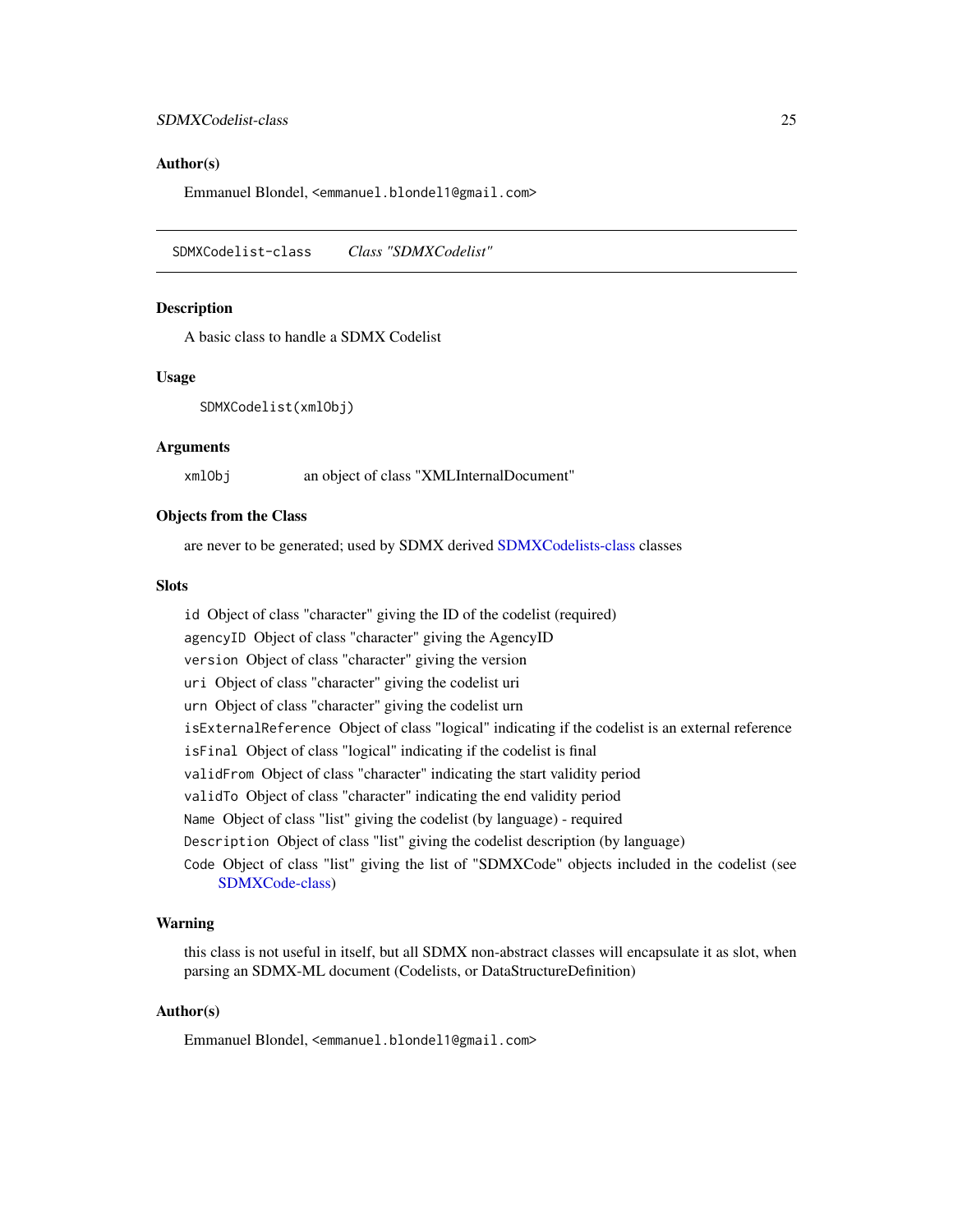<span id="page-25-1"></span><span id="page-25-0"></span>SDMXCodelists-class *Class "SDMXCodelists"*

## Description

A basic class to handle SDMX Codelists

#### Usage

```
SDMXCodelists(xmlObj)
```
#### **Arguments**

xmlObj an object of class "XMLInternalDocument"

## Objects from the Class

are never to be generated; used as target object by [readSDMX](#page-16-1) , or intend to be used by SDMX derived classes like SDMXDataStructureDefinition (DSD)

## **Slots**

codelists Object of class "list" giving the list of "SDMXCodelist"

## Author(s)

Emmanuel Blondel, <emmanuel.blondel1@gmail.com>

SDMXCompactData-class *Class "SDMXCompactData"*

#### Description

A basic class to handle a SDMX-ML compact data set

#### Usage

```
SDMXCompactData(xmlObj)
```
## Arguments

xmlObj an object of class "XMLInternalDocument"

#### Objects from the Class

are never to be generated; will be used by the [readSDMX](#page-16-1) main parser function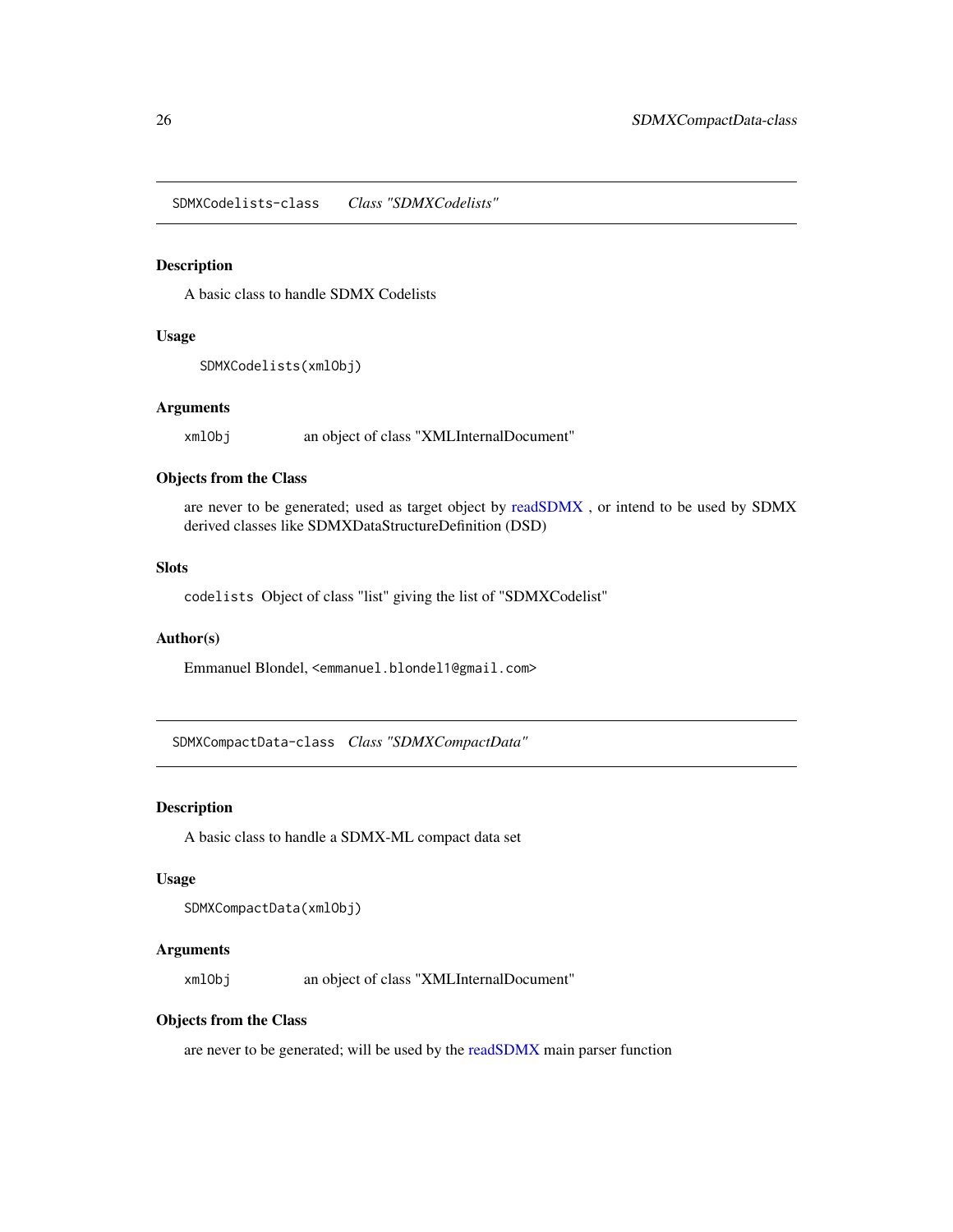#### <span id="page-26-0"></span>Author(s)

Emmanuel Blondel, <emmanuel.blondel1@gmail.com>

<span id="page-26-1"></span>SDMXComponents-class *Class "SDMXComponents"*

#### Description

A basic class to handle SDMX Components

### Usage

```
SDMXComponents(xmlObj)
```
## Arguments

xmlObj an object of class "XMLInternalDocument"

## Objects from the Class

are never to be generated; used by SDMX derived [SDMXDataStructure-class](#page-29-1) class

#### Slots

Dimensions Object of class "list" giving the list of dimensions (see [SDMXDimension-class\)](#page-32-1)

TimeDimension Object of class "SDMXTimeDimension"

PrimaryMeasure Object of class "SDMXPrimaryMeasure"

Attributes Object of class "list" giving the list of attributes (see [SDMXAttribute-class\)](#page-22-1)

## Warning

this class is not useful in itself, but all SDMX non-abstract classes will encapsulate it as slot, when parsing an SDMX-ML document (DataStructures, or DataStructureDefinitions)

## Author(s)

Emmanuel Blondel, <emmanuel.blondel1@gmail.com>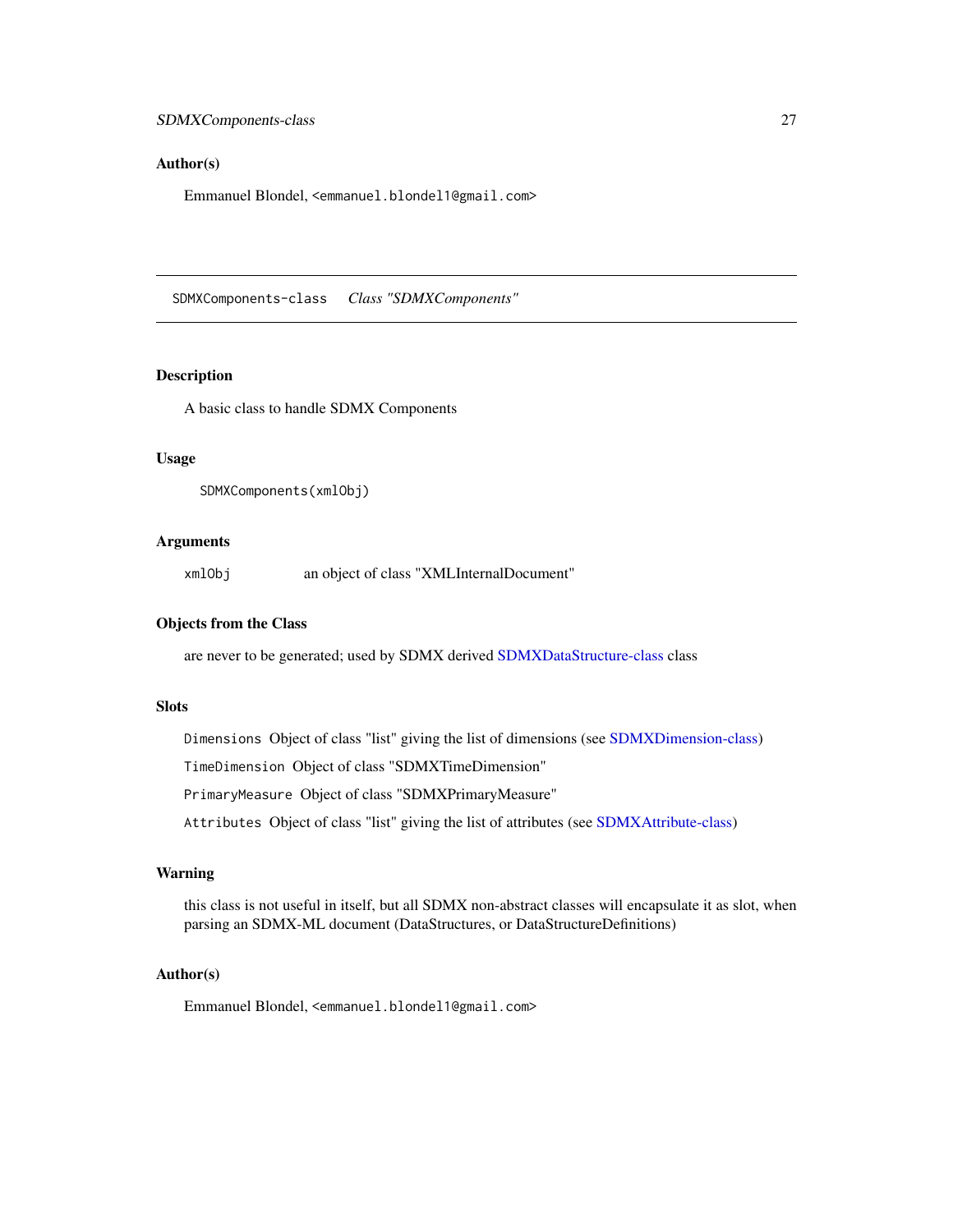<span id="page-27-1"></span><span id="page-27-0"></span>SDMXConcept-class *Class "SDMXConcept"*

#### Description

A basic class to handle a SDMX Concept

#### Usage

SDMXConcept(xmlObj)

#### Arguments

xmlObj an object of class "XMLInternalDocument"

## Objects from the Class

are never to be generated; used by SDMX derived [SDMXConceptScheme-class](#page-28-2) and [SDMXConcepts](#page-28-1)[class](#page-28-1) classes

## **Slots**

id Object of class "character" giving the ID of the concept (required) agencyID Object of class "character" giving the AgencyID version Object of class "character" giving the concept version uri Object of class "character" giving the concept uri urn Object of class "character" giving the concept urn isExternalReference Object of class "logical" indicating if the concept is an external reference coreRepresentation Object of class "character" giving the core representation coreRepresentationAgency Object of class "character" giving the core representation agency parent Object of class "character" giving the concept parent parentAgency Object of class "character" giving the parentAgency Name Object of class "list" giving the concept name (by language) - required Description Object of class "list" giving the concept description (by language)

#### Warning

this class is not useful in itself, but all SDMX non-abstract classes will encapsulate it as slot, when parsing an SDMX-ML document (Concepts, or DataStructureDefinition)

## Author(s)

Emmanuel Blondel, <emmanuel.blondel1@gmail.com>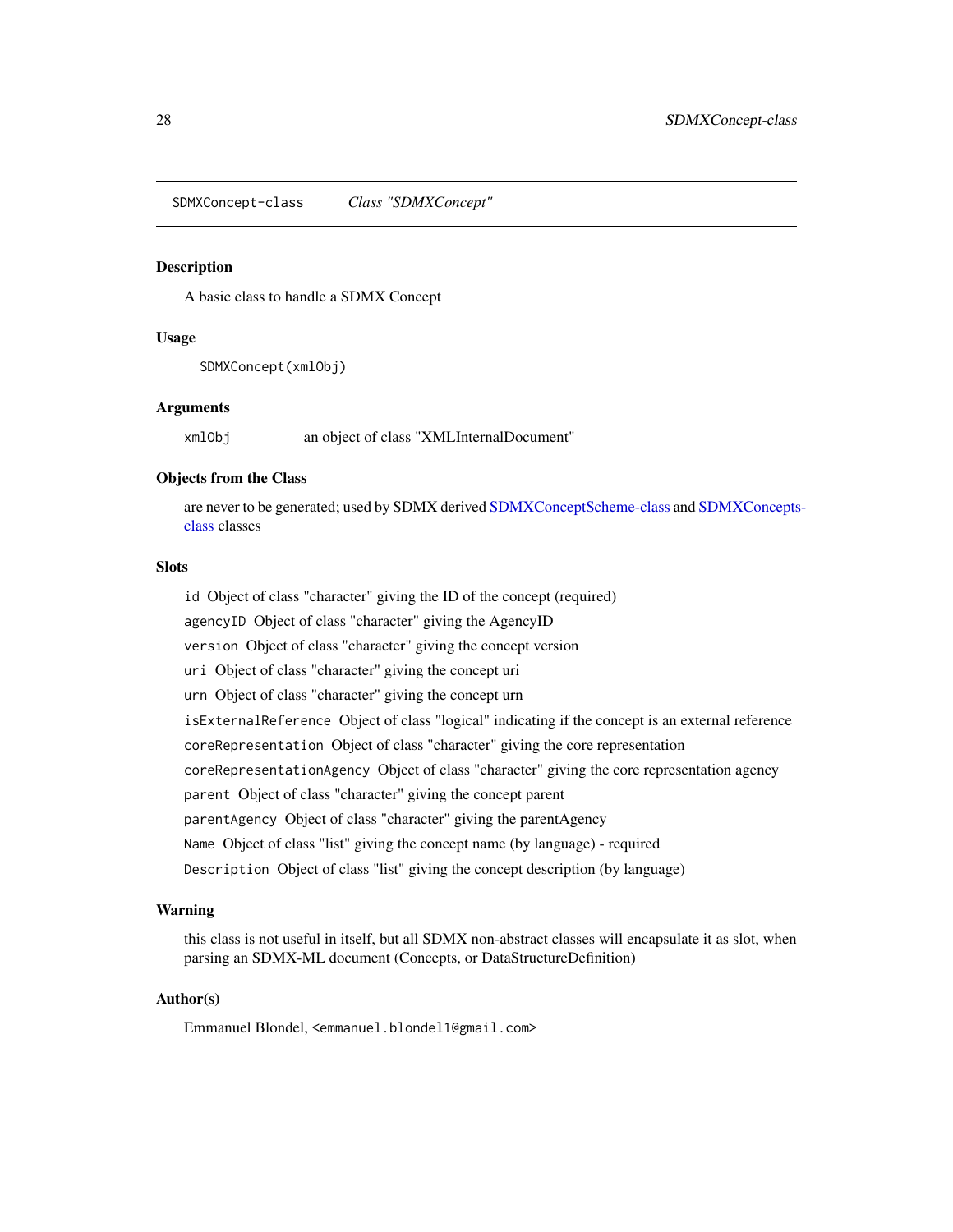<span id="page-28-1"></span><span id="page-28-0"></span>SDMXConcepts-class *Class "SDMXConcepts"*

#### Description

A basic class to handle SDMX Concepts

#### Usage

SDMXConcepts(xmlObj)

#### Arguments

xmlObj an object of class "XMLInternalDocument"

#### Objects from the Class

are never to be generated; used as target object by [readSDMX](#page-16-1) (in case of conceptSchemes document), or intend to be used by SDMX derived classes like SDMXDataStructureDefinition (DSD)

## Slots

concepts Object of class "list" giving the list of "SDMXConcept". This slot is available to ensure backward compatibility with SDMX 1.0 in SDMX 2.0 or 2.1 documents

conceptSchemes Object of class "list" giving the list of "SDMXConceptScheme", which will encapsulate the list of "SDMXConcept" (defined from SDMX 2.0)

#### Author(s)

Emmanuel Blondel, <emmanuel.blondel1@gmail.com>

<span id="page-28-2"></span>SDMXConceptScheme-class

*Class "SDMXConceptScheme"*

## Description

A basic class to handle a SDMX Concept scheme

## Usage

SDMXConceptScheme(xmlObj)

#### Arguments

xmlObj an object of class "XMLInternalDocument"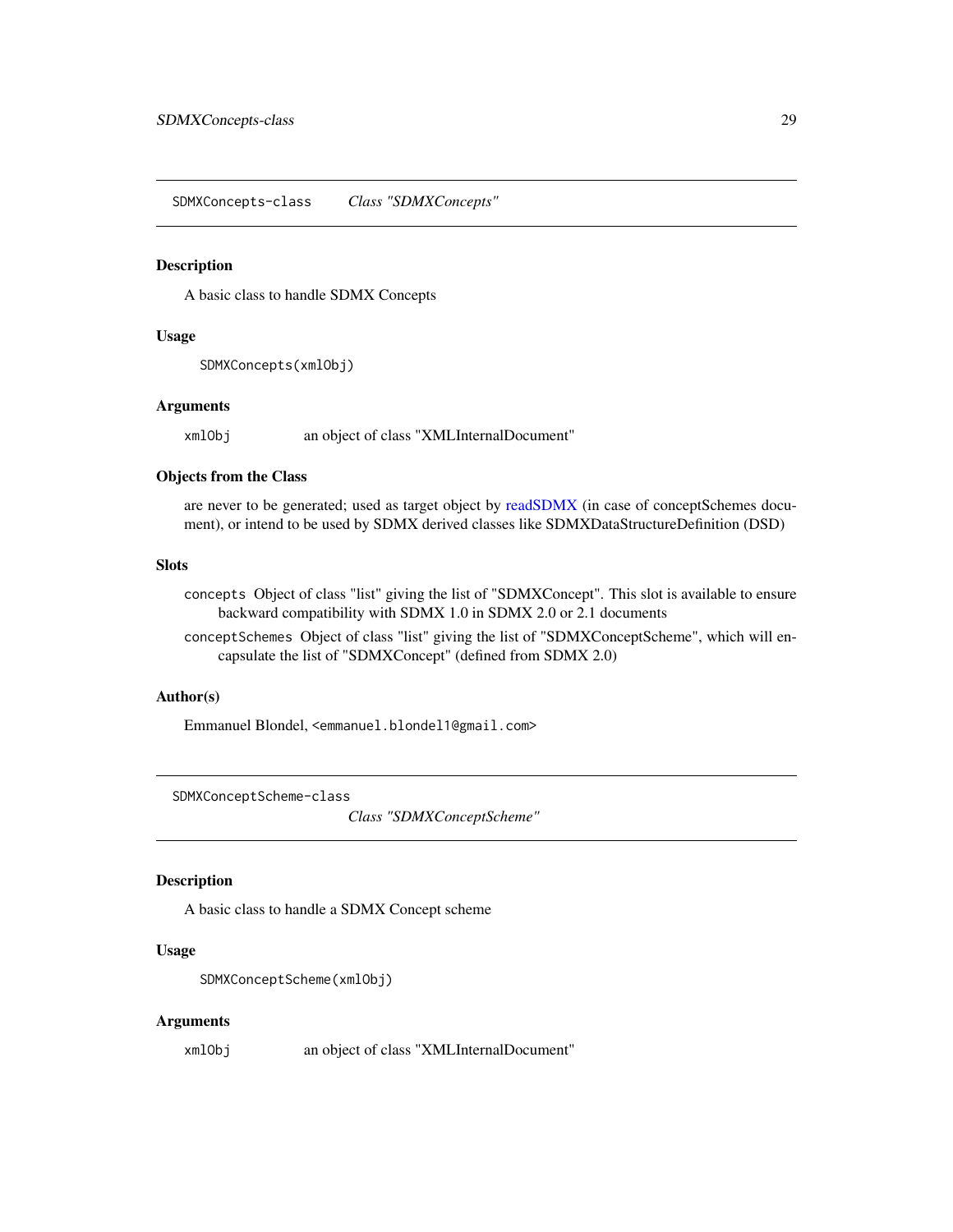#### <span id="page-29-0"></span>Objects from the Class

are never to be generated; used by SDMX derived [SDMXConcepts-class](#page-28-1) classes

#### Slots

id Object of class "character" giving the ID of the concept scheme (required) agencyID Object of class "character" giving the AgencyID version Object of class "character" giving the version uri Object of class "character" giving the concept uri urn Object of class "character" giving the concept urn isExternalReference Object of class "logical" indicating if the concept scheme is an external reference isFinal Object of class "logical" indicating if the concept scheme is final validFrom Object of class "character" indicating the start validity period validTo Object of class "character" indicating the end validity period Name Object of class "list" giving the concept scheme name (by language) - required Description Object of class "list" giving the concept scheme description (by language) Concept Object of class "list" giving the list of "SDMXConcept" objects (see [SDMXConcept](#page-27-1)[class\)](#page-27-1)

## Warning

this class is not useful in itself, but all SDMX non-abstract classes will encapsulate it as slot, when parsing an SDMX-ML document (Concepts, or DataStructureDefinition)

## Author(s)

Emmanuel Blondel, <emmanuel.blondel1@gmail.com>

<span id="page-29-1"></span>SDMXDataStructure-class

*Class "SDMXDataStructure"*

## Description

A basic class to handle a SDMX DataStructure (or KeyFamily)

## Usage

```
SDMXDataStructure(xmlObj)
```
#### Arguments

xmlObj an object of class "XMLInternalDocument"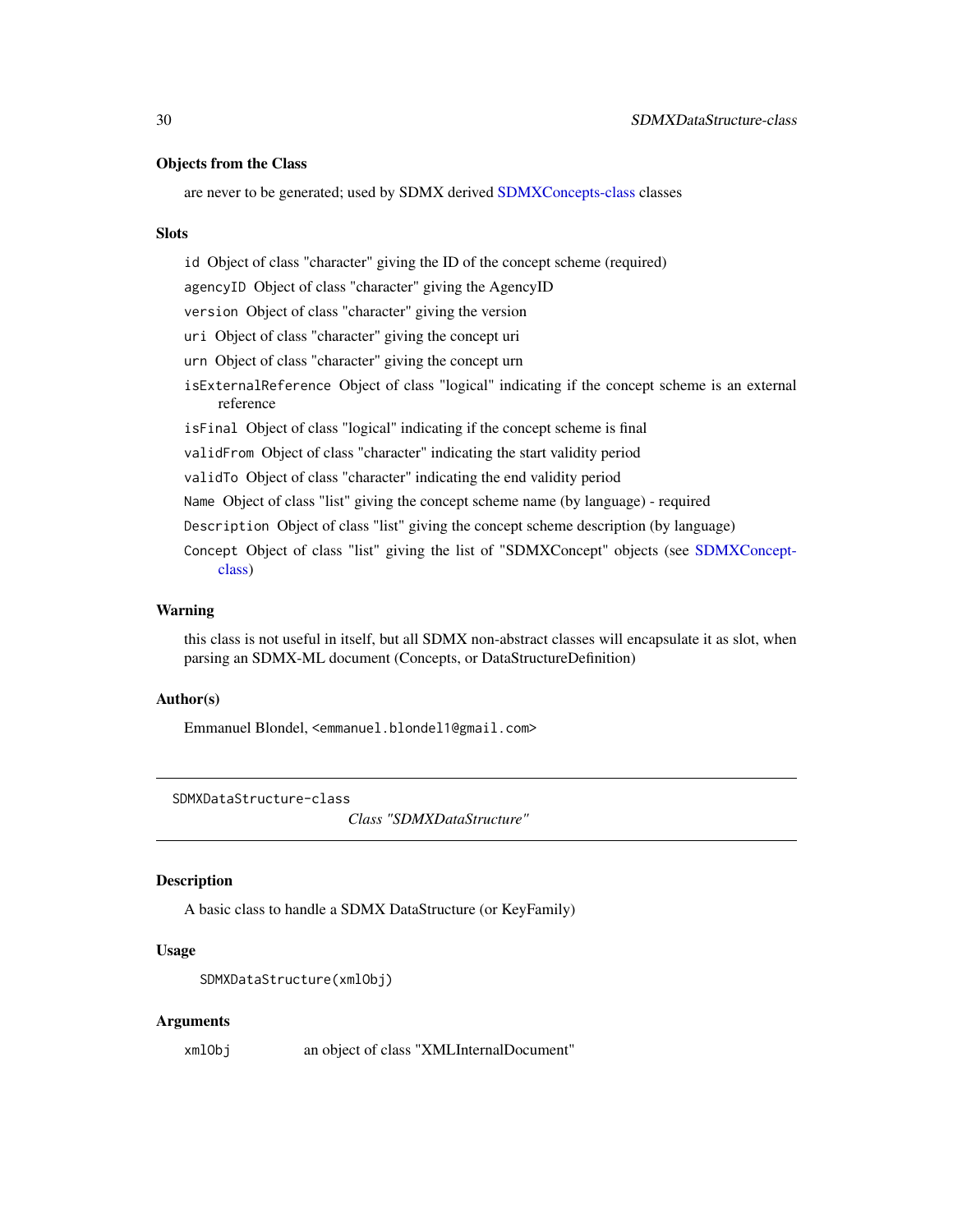#### <span id="page-30-0"></span>Objects from the Class

are never to be generated; used by SDMX derived [SDMXCodelists-class](#page-25-1) classes

#### Slots

id Object of class "character" giving the ID (required) agencyID Object of class "character" giving the AgencyID version Object of class "character" giving the version uri Object of class "character" giving the uri urn Object of class "character" giving the urn isExternalReference Object of class "logical" indicating if the datastructure / keyfamily is an external reference isFinal Object of class "logical" indicating if the datastructure / keyfamily is final validFrom Object of class "character" indicating the start validity period validTo Object of class "character" indicating the end validity period Name Object of class "list" giving the codelist (by language) - required Description Object of class "list" giving the codelist description (by language) Components Object of class "SDMXComponents" (see [SDMXComponents-class\)](#page-26-1)

#### Warning

this class is not useful in itself, but all SDMX non-abstract classes will encapsulate it as slot, when parsing an SDMX-ML document (DataStructures, or DataStructureDefinition)

#### **Note**

This class is named according to SDMX 2.1 specifications. The SDMX 2.0 KeyFamily type is handled with this unique class, the 'DataStucture' being the new term for 'KeyFamily'

## Author(s)

Emmanuel Blondel, <emmanuel.blondel1@gmail.com>

SDMXDataStructureDefinition-class *Class "SDMXDataStructureDefinition"*

## **Description**

A basic class to handle a SDMX DataStructureDefinition (DSD)

#### Usage

SDMXDataStructureDefinition(xmlObj)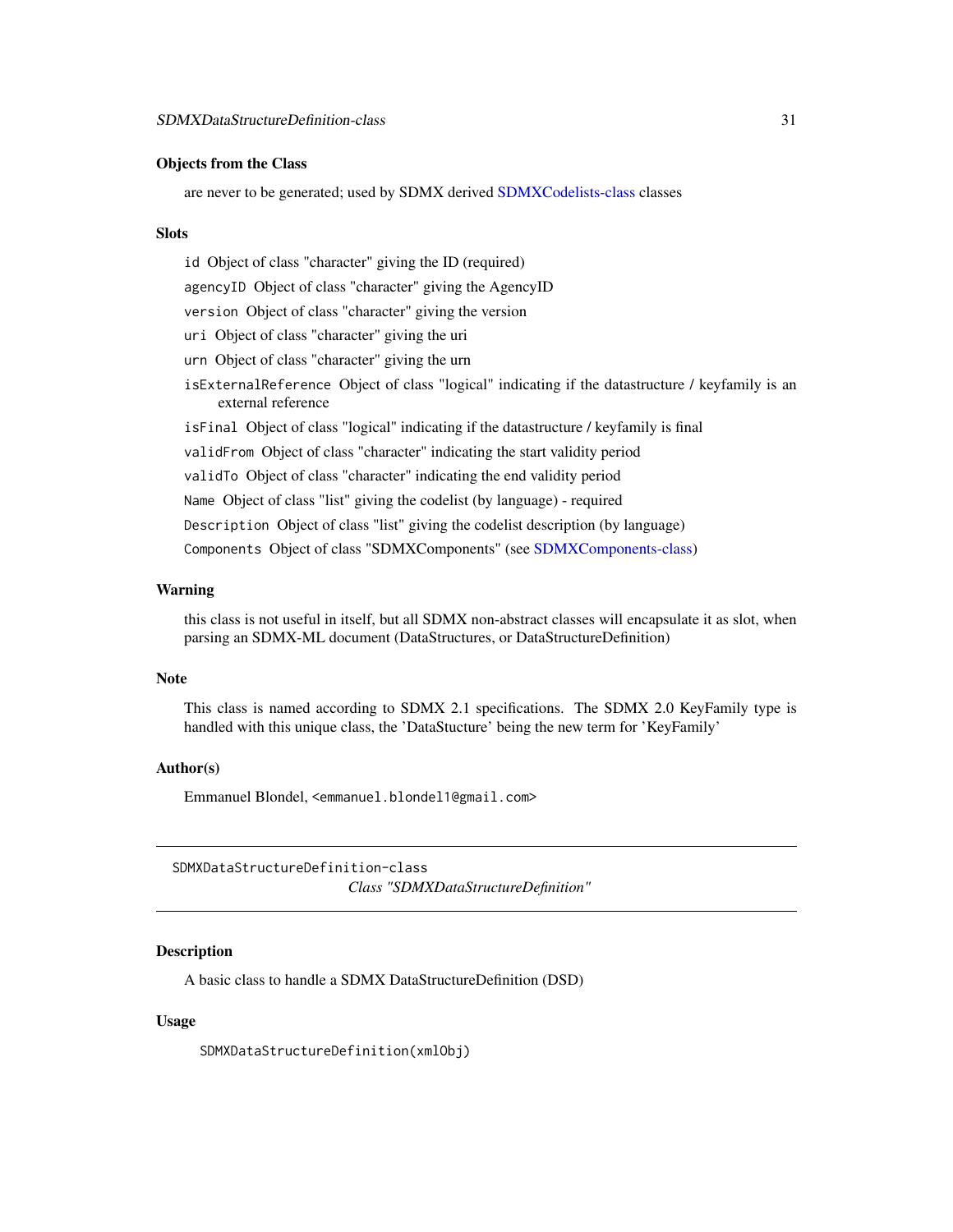#### <span id="page-31-0"></span>**Arguments**

| xmlObj |  | an object of class "XMLInternalDocument" |
|--------|--|------------------------------------------|
|        |  |                                          |

#### Objects from the Class

are never to be generated; retrieved by [readSDMX](#page-16-1)

#### **Slots**

- concepts Object of class "SDMXConcepts" giving the list of concepts or conceptSchemes (see [SDMXConcepts-class\)](#page-28-1)
- codelists Object of class "SDMXCodelists" giving the list of codelists (see [SDMXCodelists](#page-25-1)[class\)](#page-25-1)
- datastructures Object of class "SDMXDataStructures" giving the list of datastructures /key families (see [SDMXDataStructures-class\)](#page-31-1)

#### Author(s)

Emmanuel Blondel, <emmanuel.blondel1@gmail.com>

<span id="page-31-1"></span>SDMXDataStructures-class

*Class "SDMXDataStructures"*

#### Description

A basic class to handle a SDMX DataStructures (or KeyFamilies)

#### Usage

```
SDMXDataStructures(xmlObj)
```
#### Arguments

xmlObj an object of class "XMLInternalDocument"

## Objects from the Class

are never to be generated; retrieved by [readSDMX](#page-16-1) for DataStructures documents, or as part of a DataStructureDefinitions (DSD)

#### Slots

datastructures Object of class "list" giving the list of DataStructures, (see [SDMXDataStructure](#page-29-1)[class\)](#page-29-1)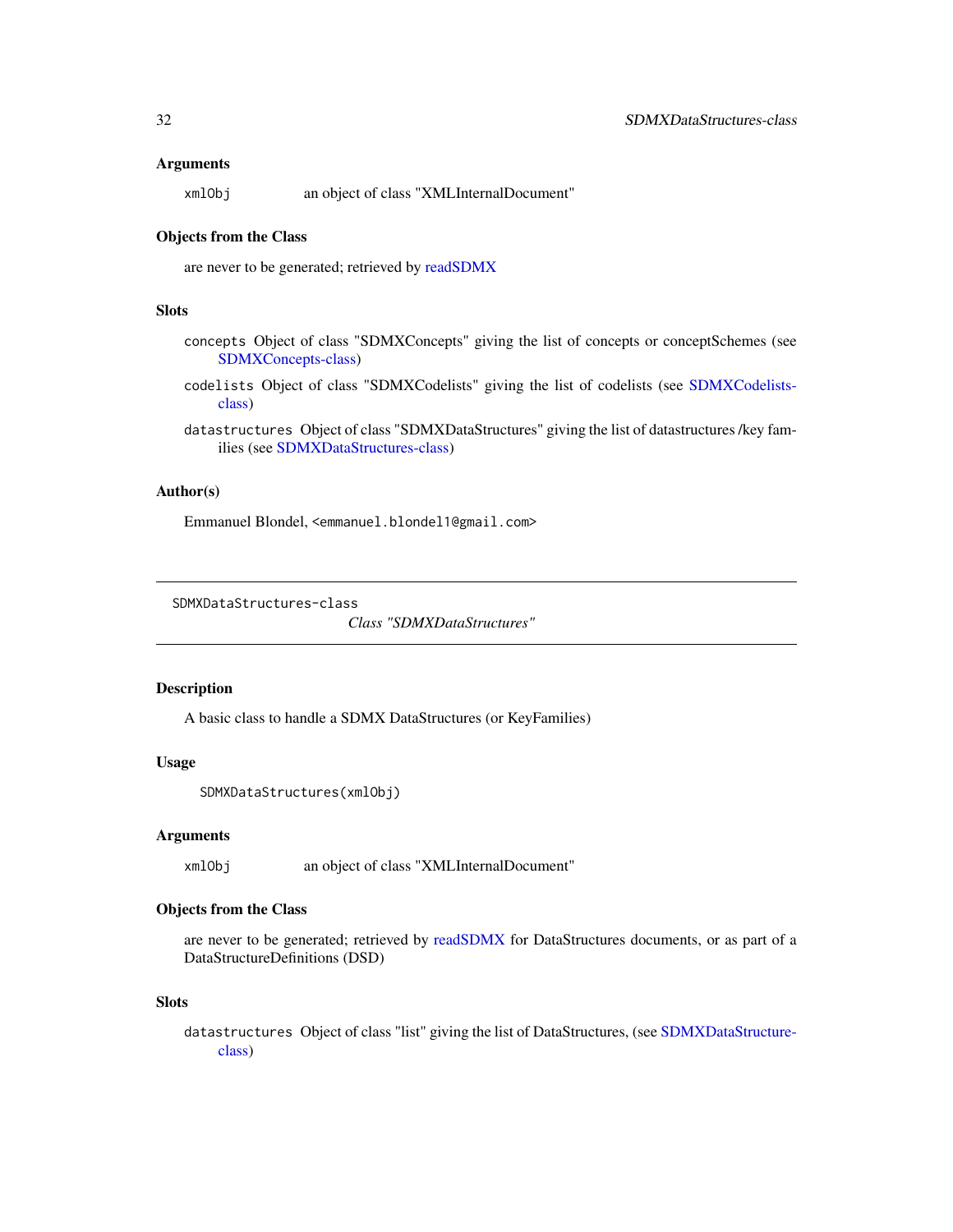#### <span id="page-32-0"></span>SDMXDimension-class 33

#### **Note**

This class is named according to SDMX 2.1 specifications. The SDMX 2.0 KeyFamilies type is handled with this unique class, the 'DataStuctures' being the new term for 'KeyFamilies'

#### Author(s)

Emmanuel Blondel, <emmanuel.blondel1@gmail.com>

<span id="page-32-1"></span>SDMXDimension-class *Class "SDMXDimension"*

#### Description

A basic class to handle a SDMX Dimension

#### Usage

SDMXDimension(xmlObj)

#### Arguments

xmlObj an object of class "XMLInternalDocument"

#### Objects from the Class

are never to be generated; used by SDMX derived [SDMXComponents-class](#page-26-1) class

#### **Slots**

conceptRef Object of class "character" giving the dimension conceptRef (required)

- conceptVersion Object of class "character" giving the dimension concept version
- conceptAgency Object of class "character" giving the dimension concept agency
- conceptSchemeRef Object of class "character" giving the dimension conceptScheme ref
- conceptSchemeAgency Object of class "character" giving the dimension conceptScheme agency
- codelist Object of class "character" giving the codelist ref name
- codelistVersion Object of class "character" giving the codelist ref version
- codelistAgency Object of class "character" giving the codelist ref agency
- isMeasureDimension Object of class "logical" indicating if the dimension is a measure dimension. Default value is FALSE
- isFrequencyDimension Object of class "logical" indicating if the dimension is a frequency dimension. Default value is FALSE
- isEntityDimension Object of class "logical" indicating if the dimension is an entity dimension. Default value is FALSE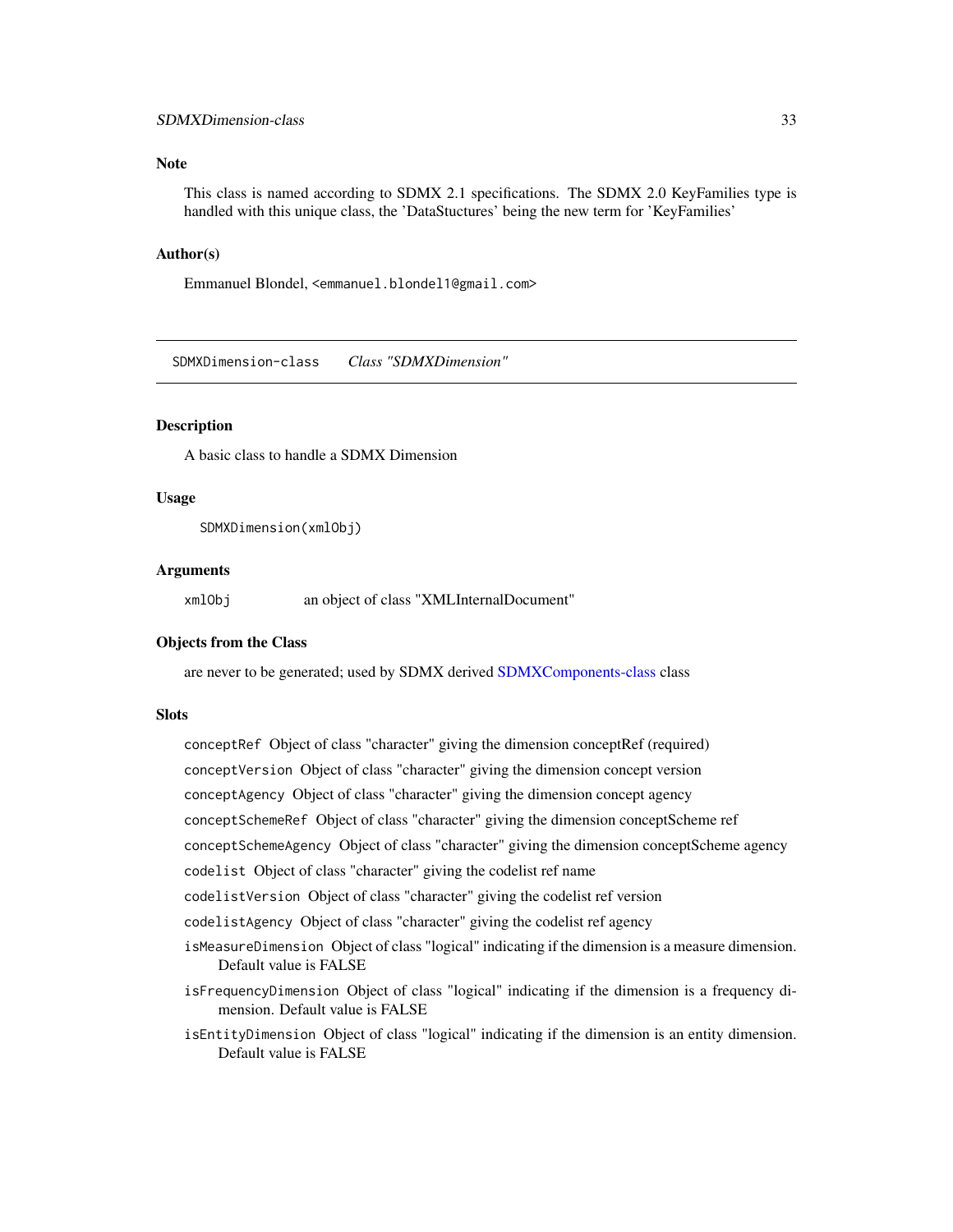- <span id="page-33-0"></span>isCountDimension Object of class "logical" indicating if the dimension is a count dimension. Default value is FALSE
- isNonObservationTimeDimension Object of class "logical" indicating if the dimension is a nonobservation dimension. Default value is FALSE
- isIdentityDimension Object of class "logical" indicating if the dimension is an identity dimension. Default value is FALSE

crossSectionalAttachDataset Object of class "logical"

crossSectionalAttachGroup Object of class "logical"

crossSectionalAttachSection Object of class "logical"

crossSectionalAttachObservation Object of class "logical"

#### Warning

this class is not useful in itself, but all SDMX non-abstract classes will encapsulate it as slot, when parsing an SDMX-ML document (DataStructures, or DataStructureDefinitions)

#### Author(s)

Emmanuel Blondel, <emmanuel.blondel1@gmail.com>

<span id="page-33-1"></span>SDMXFooter-class *Class "SDMXFooter"*

#### **Description**

A basic class to handle the footer of a SDMX-ML document

#### Usage

```
SDMXFooter(xmlObj)
```
#### Arguments

xmlObj an object of class "XMLInternalDocument"

#### Objects from the Class

are never to be generated; used by SDMX derived classes

## **Slots**

messages Object of class "SDMXFooterMessage" giving the list of messages

#### Warning

this class is not useful in itself, but all SDMX non-abstract classes will encapsulate it as slot, when parsing an SDMX-ML document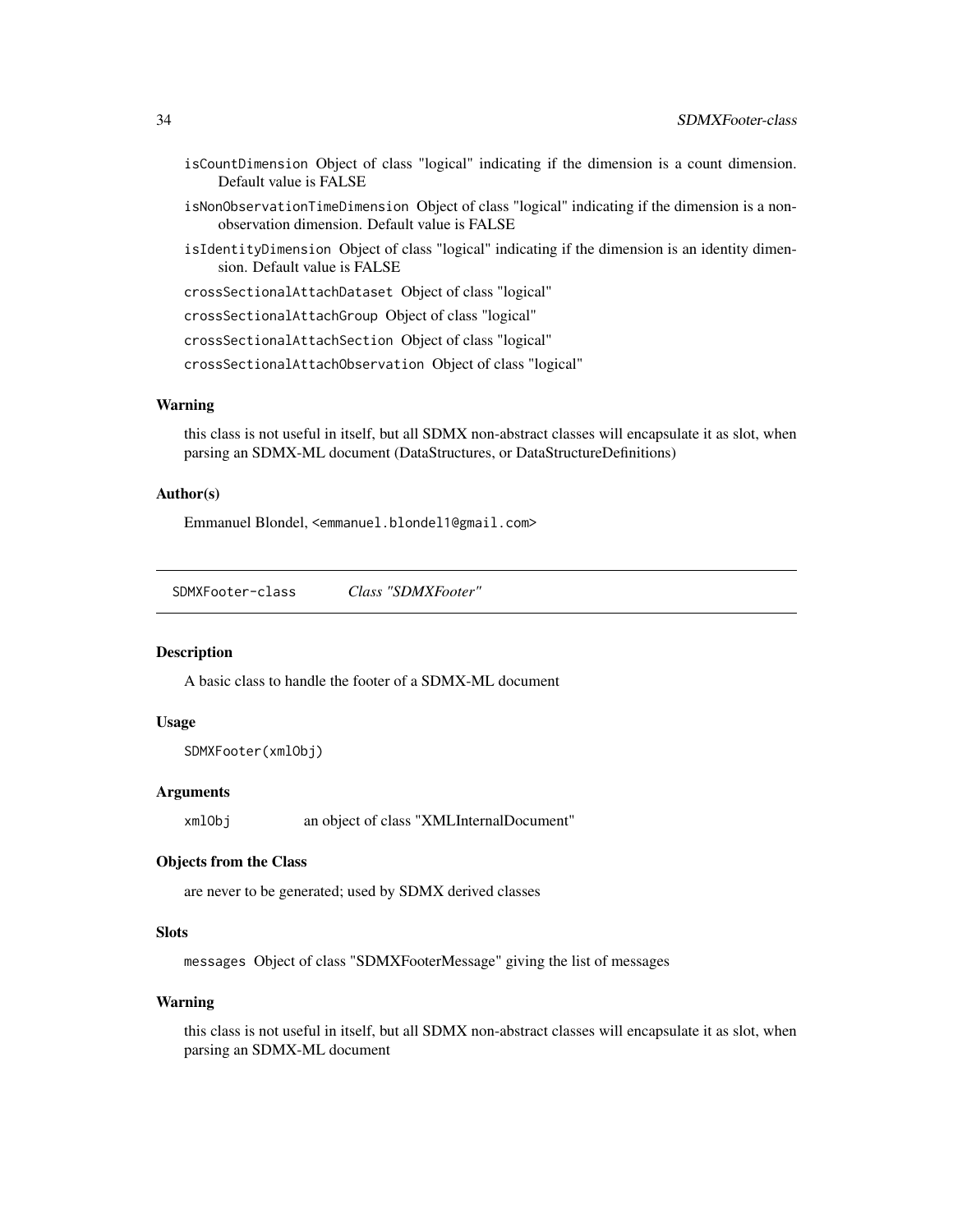#### <span id="page-34-0"></span>Note

This class is especially useful for SDMX 2.1 compliant documents. Footer messages are not supported in SDMX 2.0 standard format. In this case, the footer will return an empty message list().

According to the SDMX 2.1 standard, the message severity takes one of the following values: "Error", "Warning", "Information". Given the possible typos handled by data providers, rsdmx adopts a permissive strategy and does not validate the object according to such controlled terms.

## Author(s)

Emmanuel Blondel, <emmanuel.blondel1@gmail.com>

SDMXFooterMessage-class

*Class "SDMXFooterMessage"*

## **Description**

A basic class to handle a footer message of a SDMX-ML document

#### Usage

```
SDMXFooterMessage(xmlObj)
```
#### Arguments

xmlObj an object of class "XMLInternalDocument"

## Objects from the Class

are never to be generated; used by SDMX derived classes

## Slots

code Object of class "character" giving the status code severity Object of class "character" giving the severity of the message messages Object of class "list" giving the list of messages

## Warning

this class is not useful in itself, but all SDMX non-abstract classes will encapsulate it as slot, when parsing an SDMX-ML document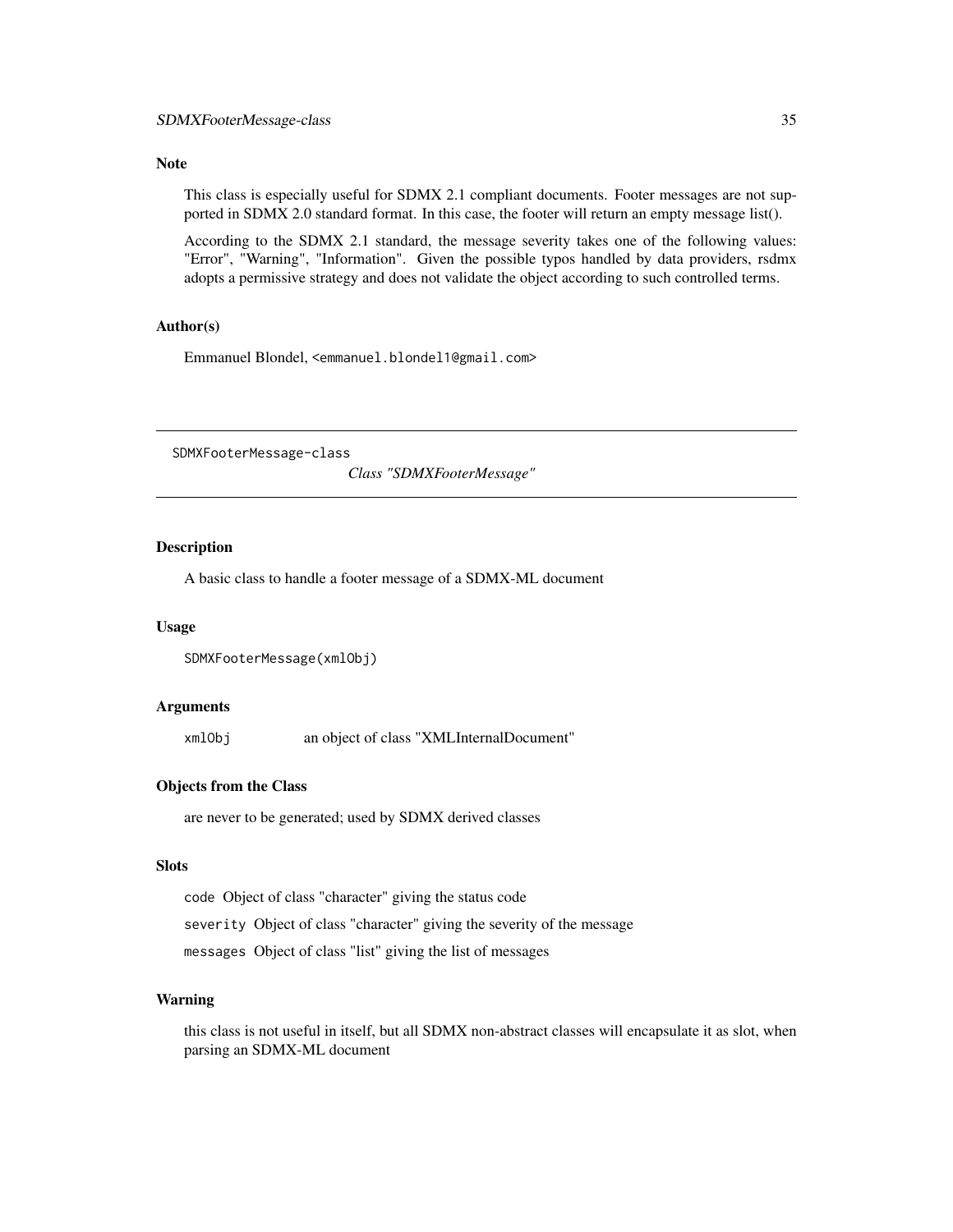<span id="page-35-0"></span>Note

This class is especially useful for SDMX 2.1 compliant documents. Footer messages are not supported in SDMX 2.0 standard format.

According to the SDMX 2.1 standard, the message severity takes one of the following values: "Error", "Warning", "Information". Given the possible typos handled by data providers, rsdmx adopts a permissive strategy and does not validate the object according to such controlled terms.

## Author(s)

Emmanuel Blondel, <emmanuel.blondel1@gmail.com>

SDMXGenericData-class *Class "SDMXGenericData"*

#### Description

A basic class to handle a SDMX-ML generic data set

#### Usage

SDMXGenericData(xmlObj)

## Arguments

xmlObj an object of class "XMLInternalDocument"

## Objects from the Class

are never to be generated; will be used by the [readSDMX](#page-16-1) main parser function

#### Author(s)

Emmanuel Blondel, <emmanuel.blondel1@gmail.com>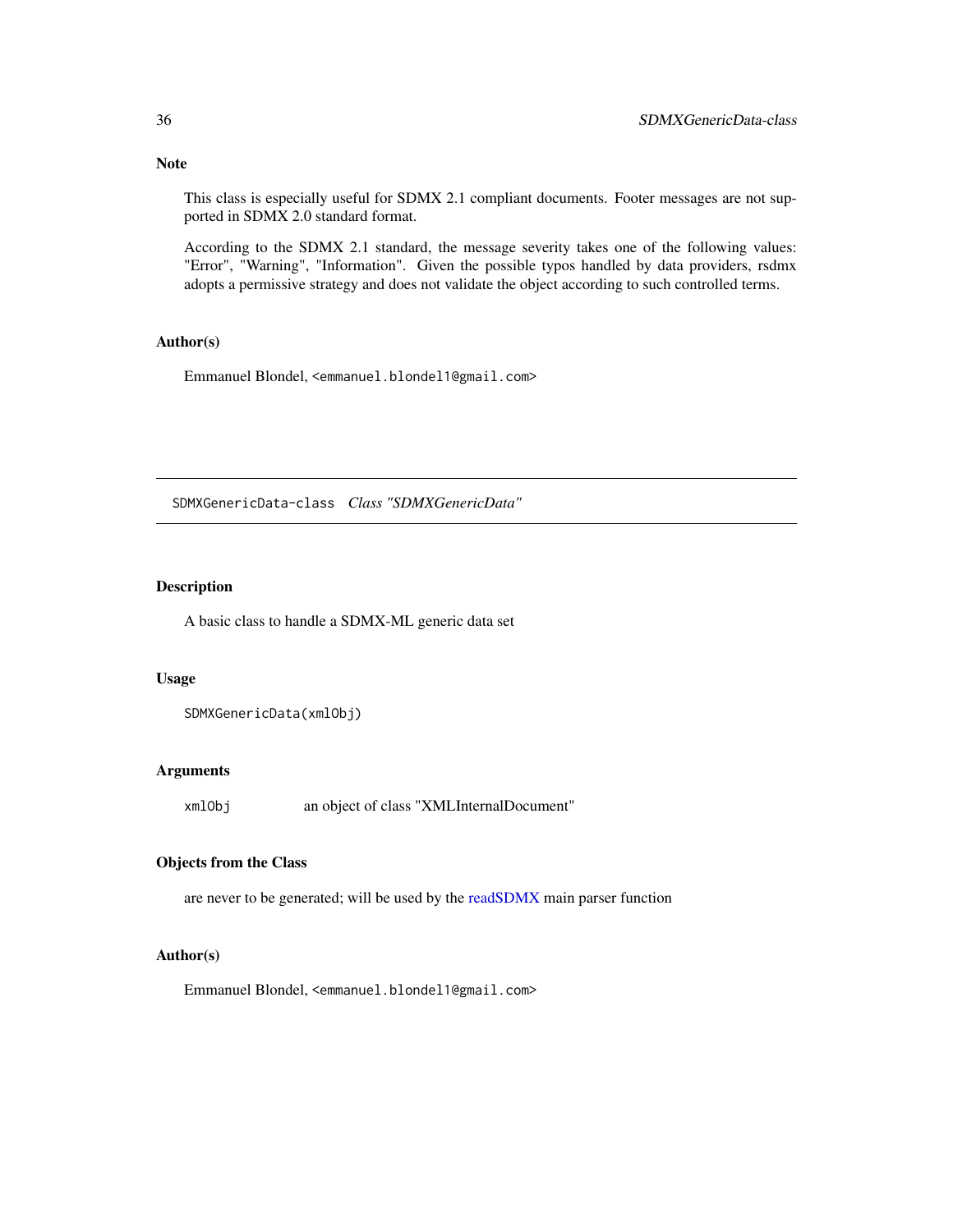#### <span id="page-36-1"></span><span id="page-36-0"></span>Description

A basic class to handle the header of a SDMX-ML document

#### Usage

SDMXHeader(xmlObj)

#### **Arguments**

xmlObj an object of class "XMLInternalDocument"

## Objects from the Class

are never to be generated; used by SDMX derived classes

#### **Slots**

- ID Object of class "character" giving the ID of the SDMX-ML document
- Test Object of class "logical" indicating if the SDMX-ML document is disseminated for test purpose
- Truncated Object of class "logical" indicating if the SDMX-ML document is truncated
- Name Object of class "character" giving the name of SDMX-ML document
- Sender Object of class "list" giving the id of the sender and eventually its in name, possibly in multi-languages
- Receiver Object of class "list" giving the id of the receiver and eventually its in name, possibly in multi-languages
- Prepared Object of class "POSIXlt" giving the preparation date of the SDMX-ML document
- Extracted Object of class "POSIXlt" giving the extraction date of the SDMX-ML document
- ReportingBegin Object of class "POSIXlt" giving the reporting begin date for the data retrieved in the SDMX-ML document
- ReportingEnd Object of class "POSIXlt" giving the reporting end date for the data retrieved in the SDMX-ML document

Source Object of class "character" giving the source of the SDMX-ML document

#### Warning

this class is not useful in itself, but all SDMX non-abstract classes will encapsulate it as slot, when parsing an SDMX-ML document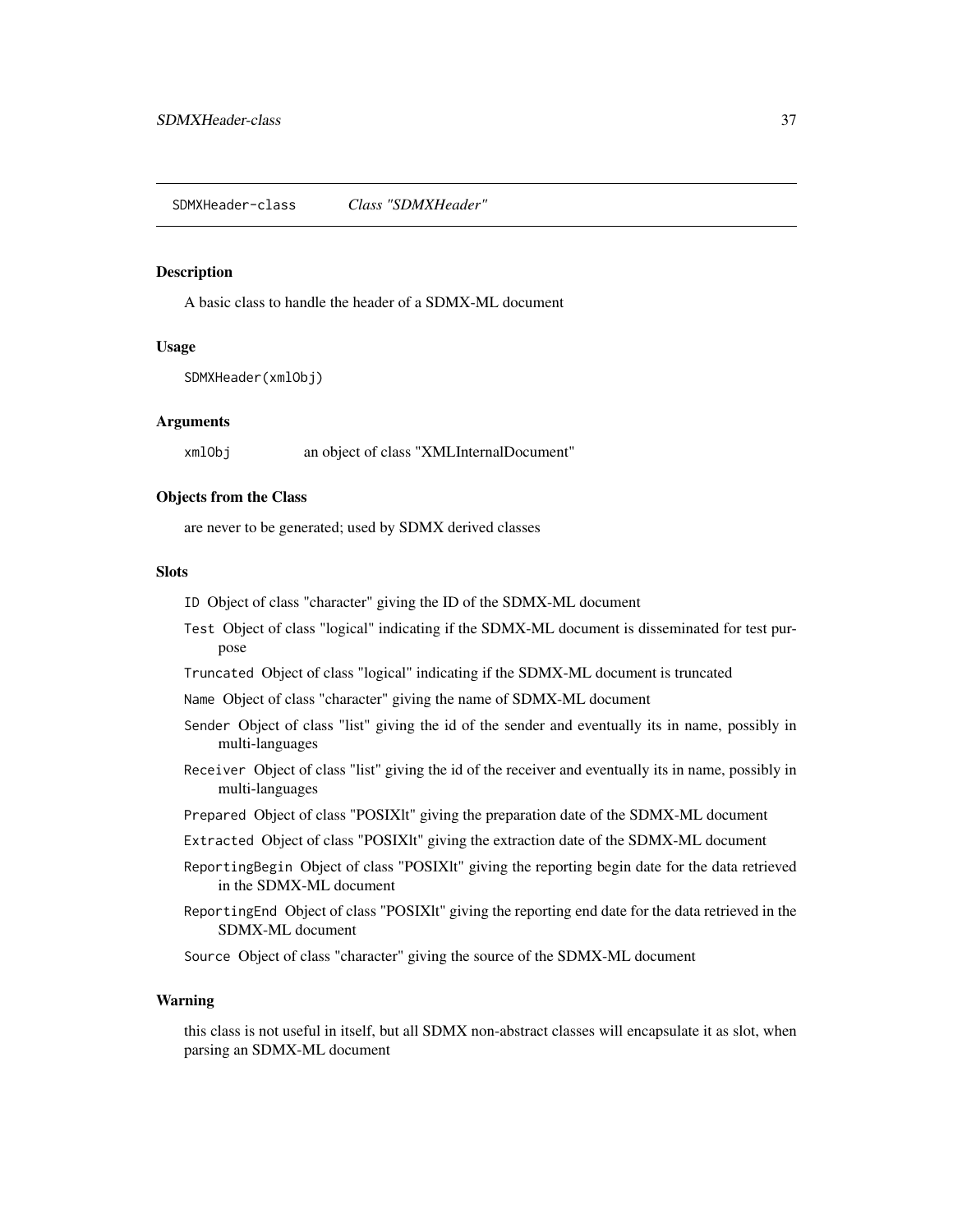## <span id="page-37-0"></span>Note

Some SDMXHeader properties are not yet supported and thus not available as "slots". These are "KeyFamilyRef", "KeyFamilyAgency", "DataSetAgency", "DataSetID", "DataSetAction"

## Author(s)

Emmanuel Blondel, <emmanuel.blondel1@gmail.com>

<span id="page-37-1"></span>SDMXMessageGroup-class

*Class "SDMXMessageGroup"*

## Description

A basic class to handle a SDMX-ML message group

## Usage

SDMXMessageGroup(xmlObj)

#### Arguments

xmlObj an object of class "XMLInternalDocument"

## Objects from the Class

are never to be generated; will be used by the [readSDMX](#page-16-1) main parser function

## Author(s)

Emmanuel Blondel, <emmanuel.blondel1@gmail.com>

SDMXPrimaryMeasure-class

*Class "SDMXPrimaryMeasure"*

#### Description

A basic class to handle a SDMX PrimaryMeasure

#### Usage

SDMXPrimaryMeasure(xmlObj)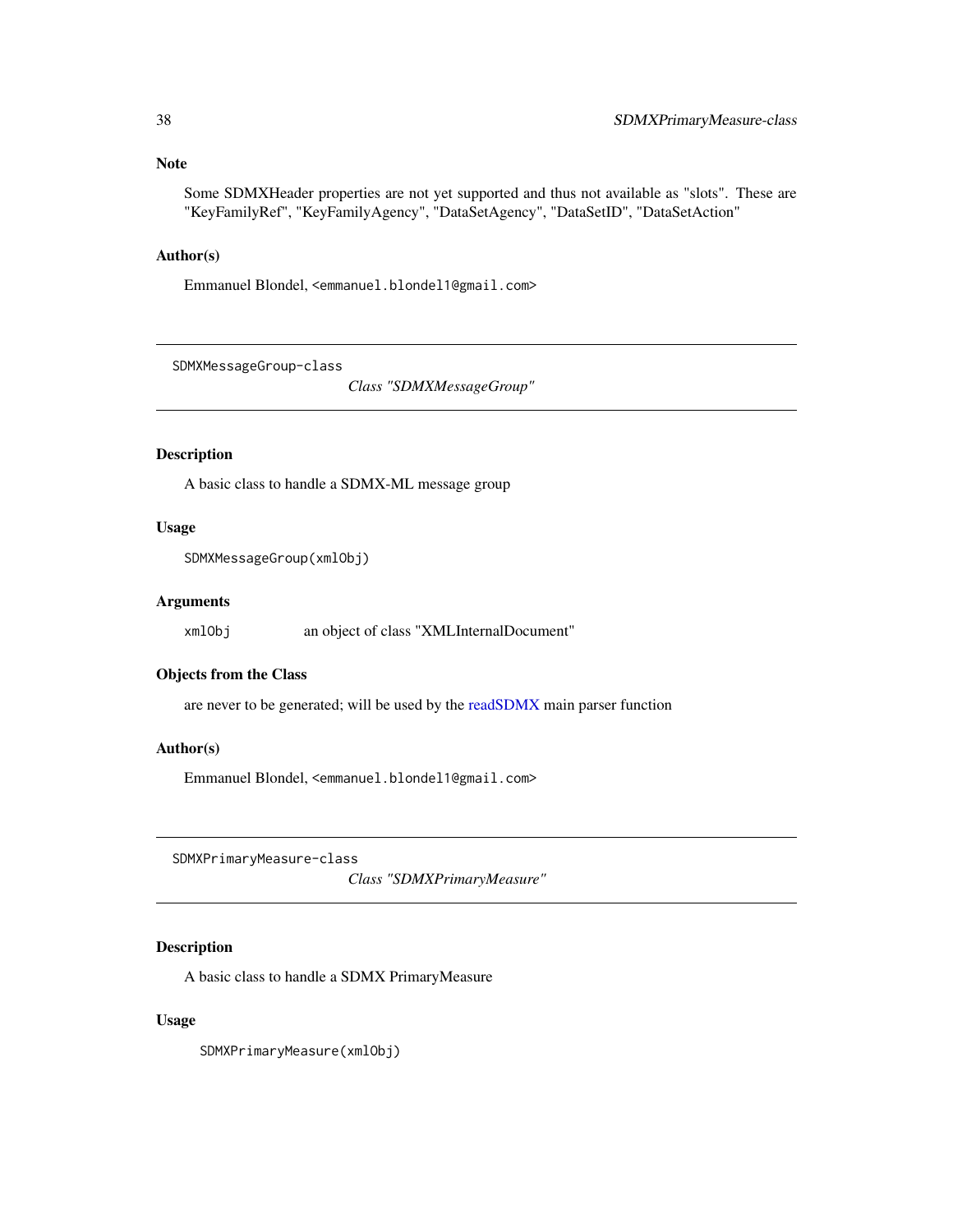## <span id="page-38-0"></span>SDMXSchema-class 39

#### **Arguments**

xmlObj an object of class "XMLInternalDocument"

#### Objects from the Class

are never to be generated; used by SDMX derived [SDMXComponents-class](#page-26-1) class

## **Slots**

conceptRef Object of class "character" giving the dimension conceptRef (required) conceptVersion Object of class "character" giving the dimension concept version conceptAgency Object of class "character" giving the dimension concept agency conceptSchemeRef Object of class "character" giving the dimension conceptScheme ref conceptSchemeAgency Object of class "character" giving the dimension conceptScheme agency codelist Object of class "character" giving the codelist ref name codelistVersion Object of class "character" giving the codelist ref version codelistAgency Object of class "character" giving the codelist ref agency

#### Warning

this class is not useful in itself, but all SDMX non-abstract classes will encapsulate it as slot, when parsing an SDMX-ML document (DataStructures, or DataStructureDefinitions)

### Author(s)

Emmanuel Blondel, <emmanuel.blondel1@gmail.com>

<span id="page-38-1"></span>SDMXSchema-class *Class "SDMXSchema"*

#### Description

A basic class to handle the version of the SDMX-ML Schema

#### Usage

```
SDMXSchema(xmlObj)
```
## Arguments

xmlObj an object of class "XMLInternalDocument"

#### Objects from the Class

are never to be generated; used by SDMX derived classes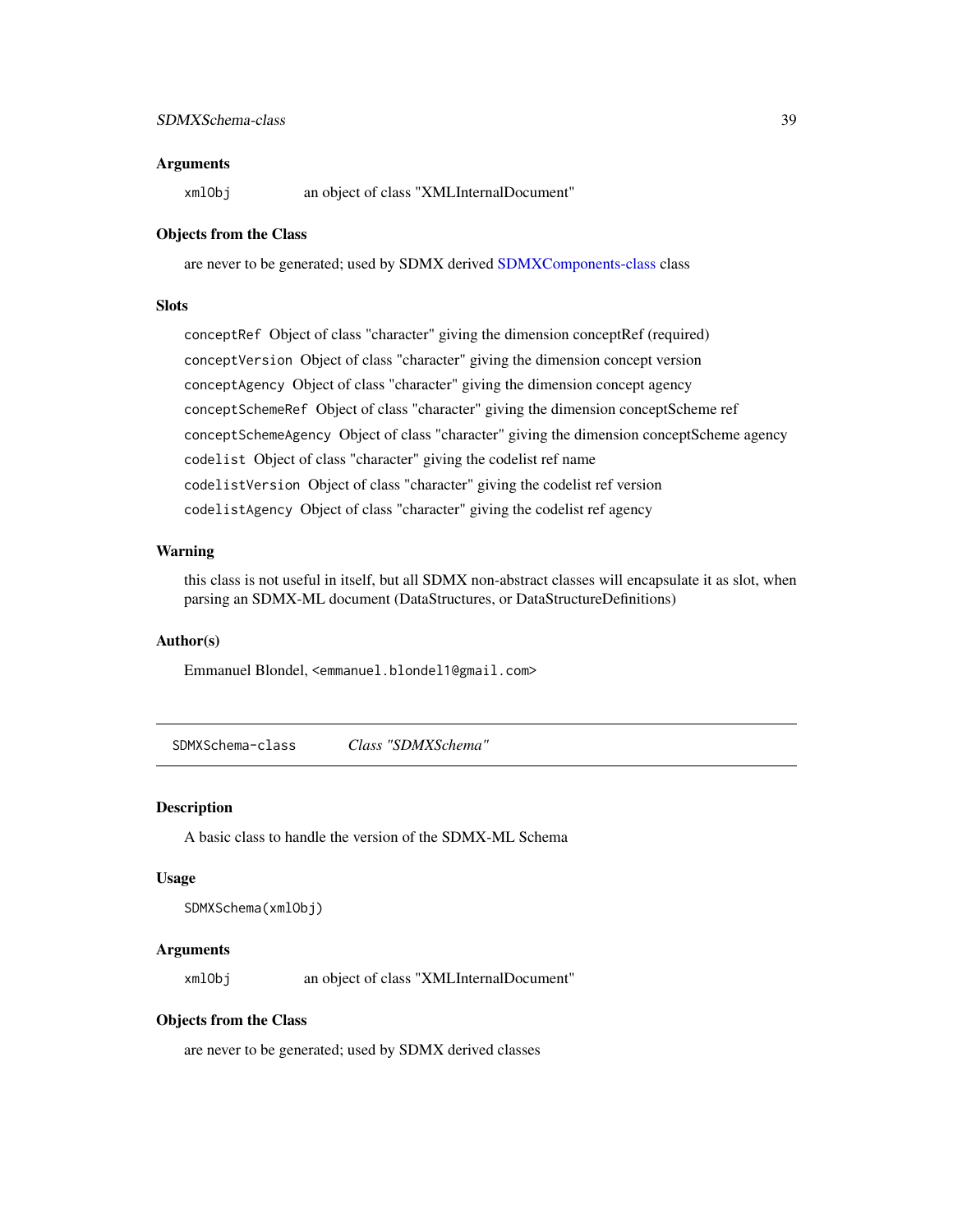## <span id="page-39-0"></span>Slots

version Object of class "character" giving the SDMX-ML schema version

## Methods

getVersion Retrieves the version of the SDMX-ML schema version

## Warning

this class is not useful in itself, but all SDMX non-abstract classes will encapsulate it as slot, when parsing an SDMX-ML document

#### Author(s)

Emmanuel Blondel, <emmanuel.blondel1@gmail.com>

SDMXStructureSpecificData-class

*Class "SDMXStructureSpecificData"*

## Description

A basic class to handle a SDMX-ML structure specific data set

#### Usage

SDMXStructureSpecificData(xmlObj)

### Arguments

xmlObj an object of class "XMLInternalDocument"

#### Objects from the Class

are never to be generated; will be used by the [readSDMX](#page-16-1) main parser function

#### Author(s)

Emmanuel Blondel, <emmanuel.blondel1@gmail.com>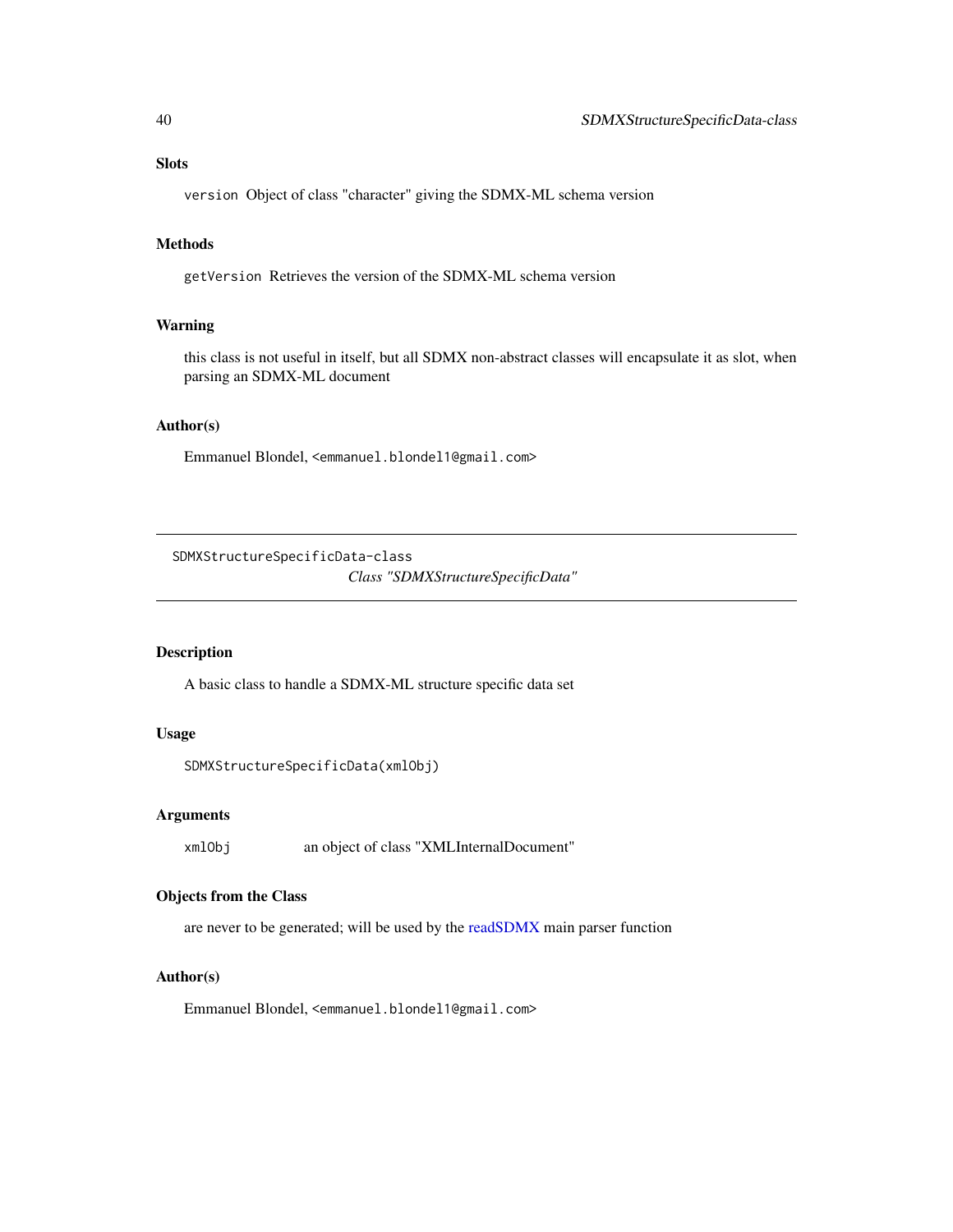<span id="page-40-1"></span><span id="page-40-0"></span>SDMXStructureType-class

*Class "SDMXStructureType"*

## Description

A basic abstract class to handle the type of a SDMX-ML structure document

#### Usage

SDMXStructureType(xmlObj)

## Arguments

xmlObj an object of class "XMLInternalDocument"

## Objects from the Class

are never to be generated; used by SDMX derived classes

#### Slots

type Object of class "character giving the super type "SDMXStructure" subtype Object of class "character" giving the structure type of the SDMX-ML document

#### Methods

getStructureType Returns the structure type of the SDMX-ML document

## Author(s)

Emmanuel Blondel, <emmanuel.blondel1@gmail.com>

SDMXTimeDimension-class

*Class "SDMXTimeDimension"*

## Description

A basic class to handle a SDMX TimeDimension

## Usage

SDMXTimeDimension(xmlObj)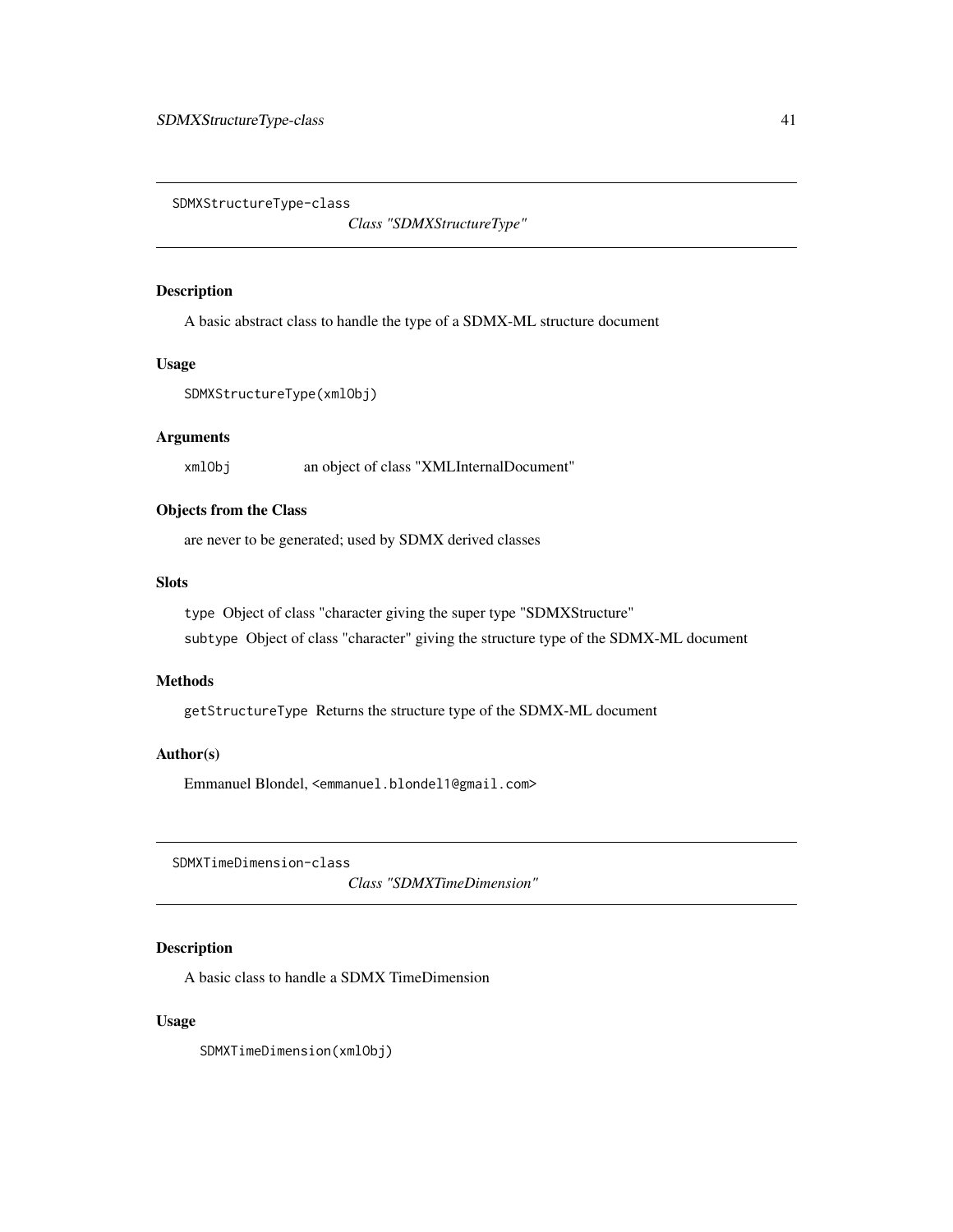#### <span id="page-41-0"></span>Arguments

xmlObj an object of class "XMLInternalDocument"

#### Objects from the Class

are never to be generated; used by SDMX derived [SDMXComponents-class](#page-26-1) class

## **Slots**

conceptRef Object of class "character" giving the dimension conceptRef (required) conceptVersion Object of class "character" giving the dimension concept version conceptAgency Object of class "character" giving the dimension concept agency conceptSchemeRef Object of class "character" giving the dimension conceptScheme ref conceptSchemeAgency Object of class "character" giving the dimension conceptScheme agency codelist Object of class "character" giving the codelist ref name codelistVersion Object of class "character" giving the codelist ref version codelistAgency Object of class "character" giving the codelist ref agency crossSectionalAttachDataset Object of class "logical" crossSectionalAttachGroup Object of class "logical" crossSectionalAttachSection Object of class "logical" crossSectionalAttachObservation Object of class "logical"

## Warning

this class is not useful in itself, but all SDMX non-abstract classes will encapsulate it as slot, when parsing an SDMX-ML document (DataStructures, or DataStructureDefinitions)

#### Author(s)

Emmanuel Blondel, <emmanuel.blondel1@gmail.com>

<span id="page-41-1"></span>SDMXType-class *Class "SDMXType"*

#### Description

A basic class to handle the type of a SDMX-ML document

#### Usage

```
SDMXType(xmlObj)
```
#### Arguments

xmlObj an object of class "XMLInternalDocument"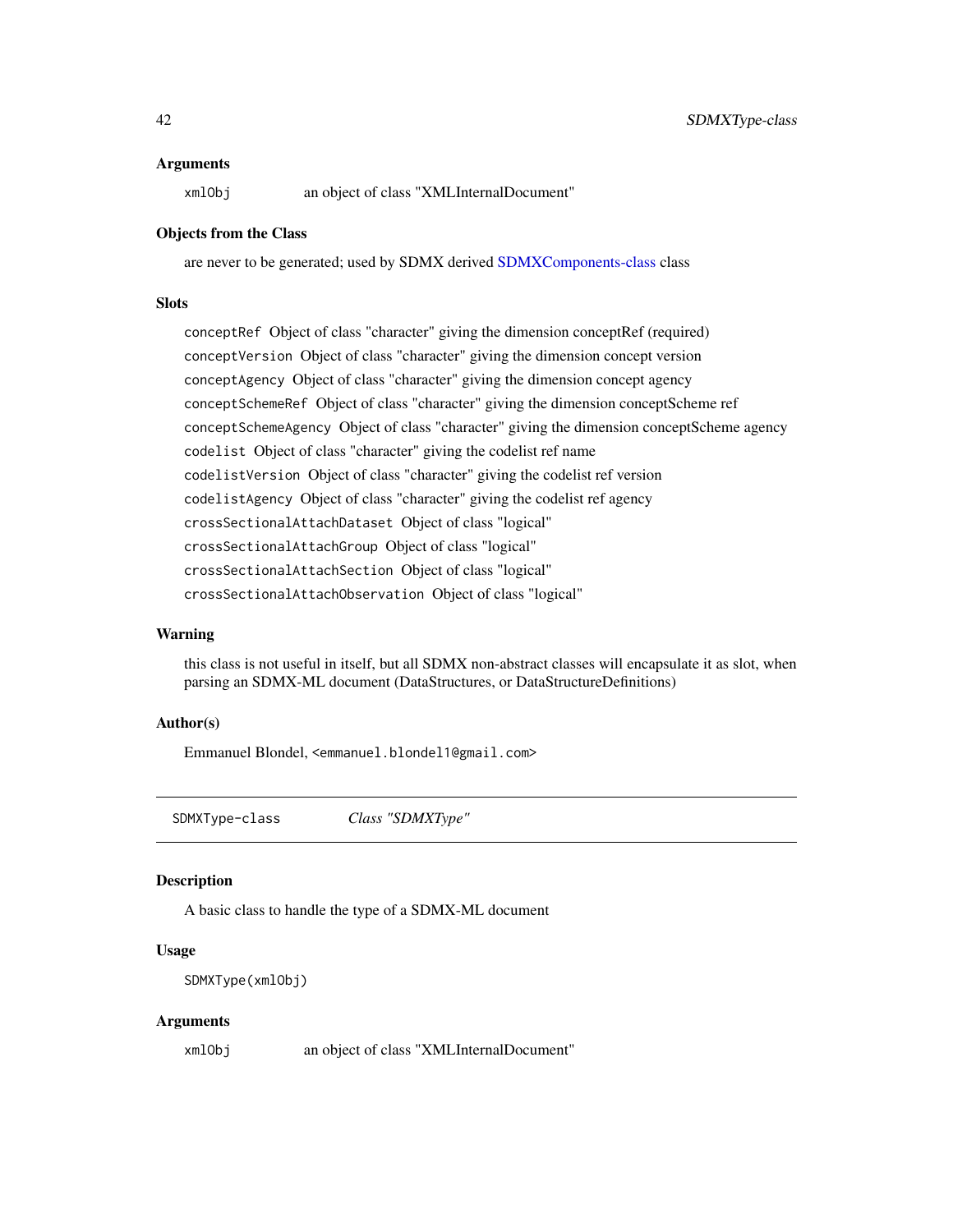#### <span id="page-42-0"></span>Objects from the Class

are never to be generated; used by SDMX derived classes

## Slots

type Object of class "character" giving the type of the SDMX-ML document

## Methods

getType Returns the type of the SDMX-ML document

## Warning

this class is not useful in itself, but all SDMX non-abstract classes will encapsulate itas slot, when parsing an SDMX-ML document

#### Note

At now, the following types have been implemented and tested: GenericDataType, CompactDataType, UtilityDataType and MessageGroupType.

The MessageGroupType was only modeled to allow reading OECD generic data which is provided. Other message types handled in MessageGroup document type are not yet supported.

## Author(s)

Emmanuel Blondel, <emmanuel.blondel1@gmail.com>

SDMXUtilityData-class *Class "SDMXUtilityData"*

## Description

A basic class to handle a SDMX-ML utility data set

#### Usage

```
SDMXUtilityData(xmlObj)
```
#### Arguments

xmlObj an object of class "XMLInternalDocument"

#### Objects from the Class

are never to be generated; will be used by the [readSDMX](#page-16-1) main parser function

#### Author(s)

Emmanuel Blondel, <emmanuel.blondel1@gmail.com>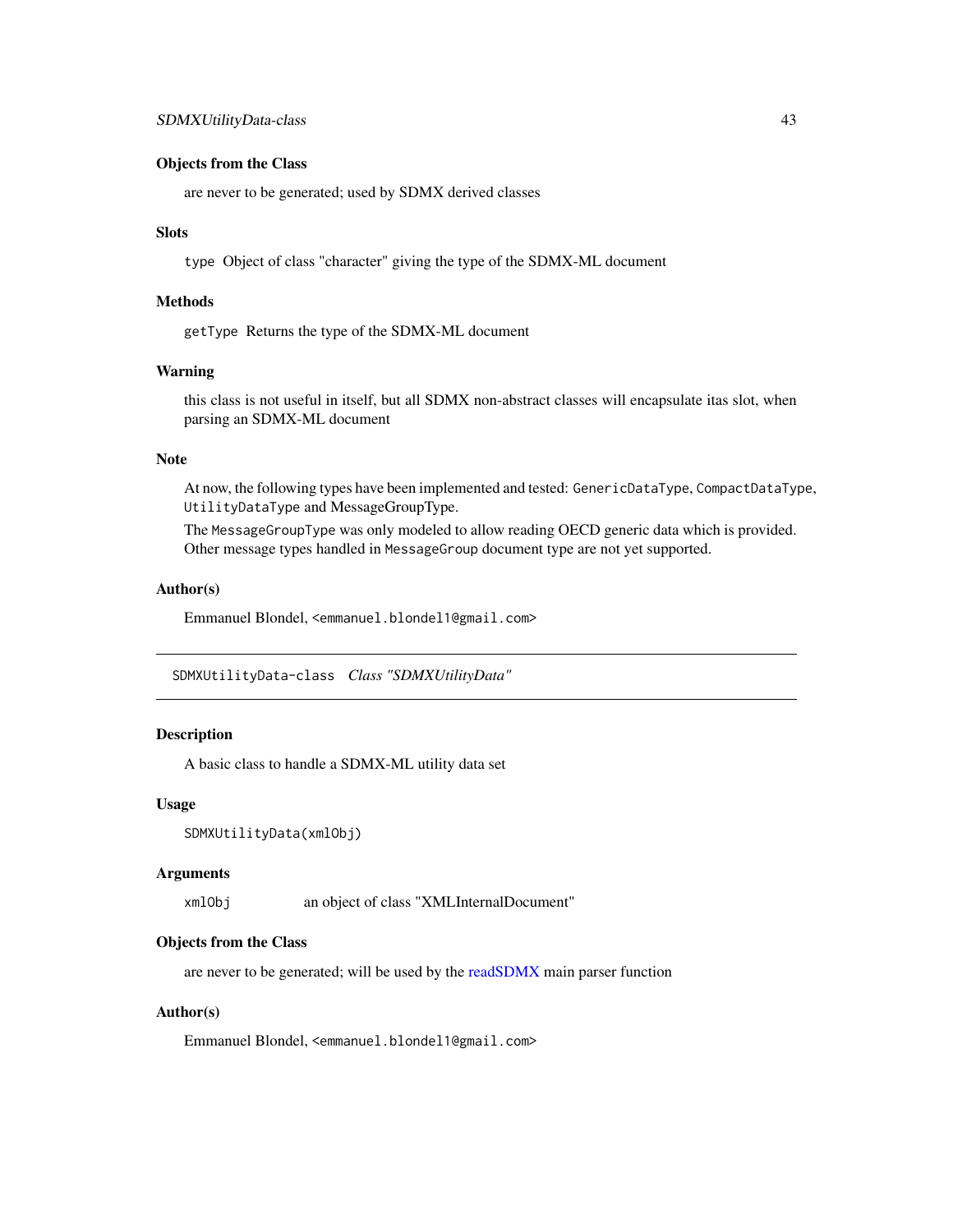<span id="page-43-0"></span>timedimension.SDMXComponents

*timedimension.SDMXComponents*

#### Description

function used to parse the timedimension of a SDMX-ML document

#### Usage

timedimension.SDMXComponents(xmlObj)

#### Arguments

xmlObj an object of class "XMLInternalDocument"

## Warning

timedimension.SDMXComponents is a function used internally to parse the timedimension during instantiation of "SDMXComponents" objects (used in DataStructures / KeyFamilies)

#### Author(s)

Emmanuel Blondel, <emmanuel.blondel1@gmail.com>

## See Also

[SDMXComponents-class](#page-26-1) [SDMXDataStructure-class](#page-29-1)

type.SDMXStructureType

*type.SDMXStructureType*

## Description

function used to parse the structure type of an SDMX-ML object

#### Usage

type.SDMXStructureType(xmlObj)

#### Arguments

xmlObj an object of class "XMLInternalDocument"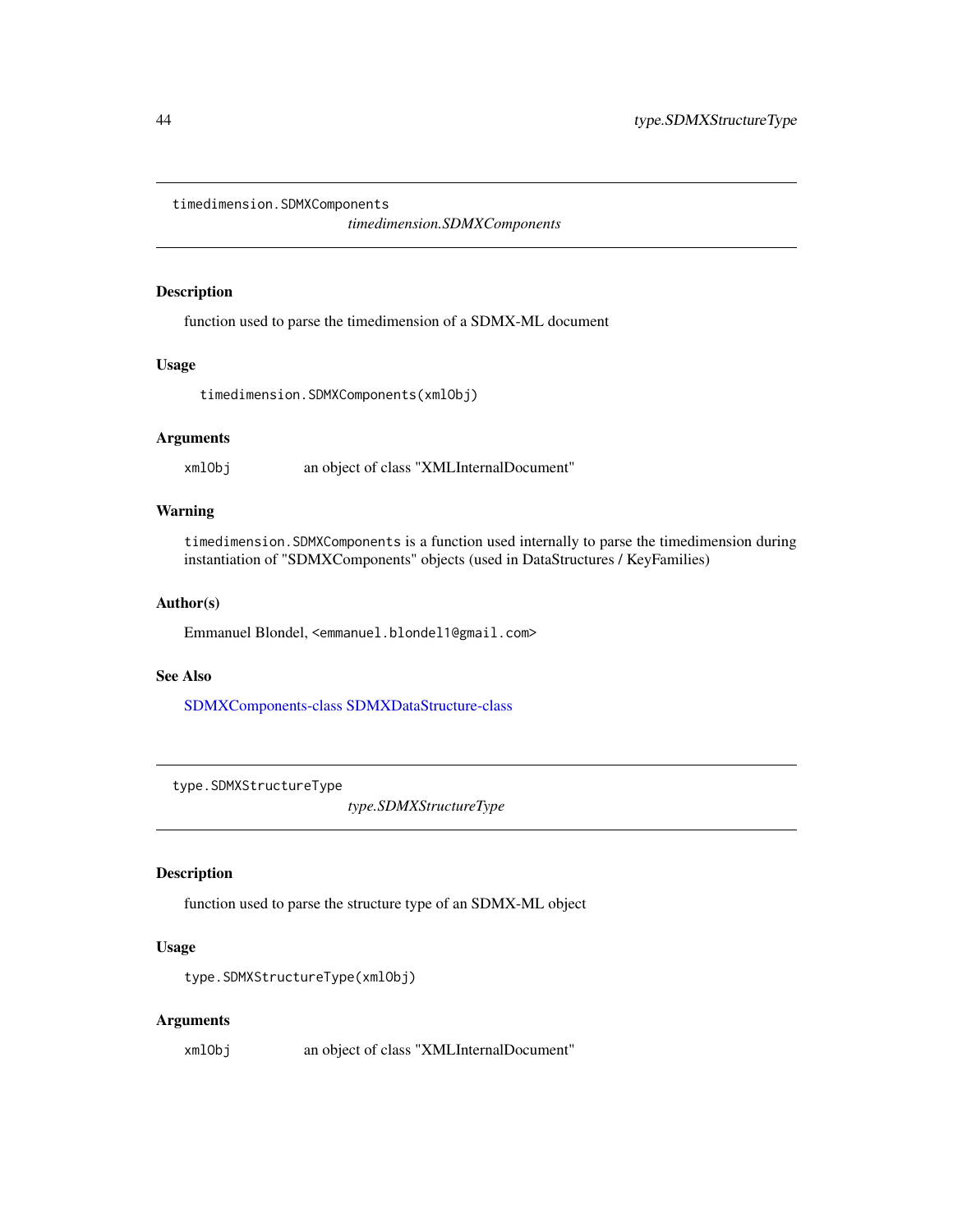## <span id="page-44-0"></span>type.SDMXType 45

## Value

an object of class "character"

#### Warning

type.SDMXStructureType is a function used internally to parse the SDMX structure type during instantiation of SDMX objects

#### Author(s)

Emmanuel Blondel, <emmanuel.blondel1@gmail.com>

## See Also

[SDMXStructureType-class](#page-40-1)

type.SDMXType *type.SDMXType*

#### Description

function used to parse the type of an SDMX-ML object

#### Usage

```
type.SDMXType(xmlObj)
```
## Arguments

xmlObj an object of class "XMLInternalDocument"

## Value

an object of class "character"

## Warning

type.SDMXType is a function used internally to parse the SDMX type during instantiation of SDMX objects

#### Author(s)

Emmanuel Blondel, <emmanuel.blondel1@gmail.com>

## See Also

[SDMXType-class](#page-41-1) [getSDMXType](#page-11-1)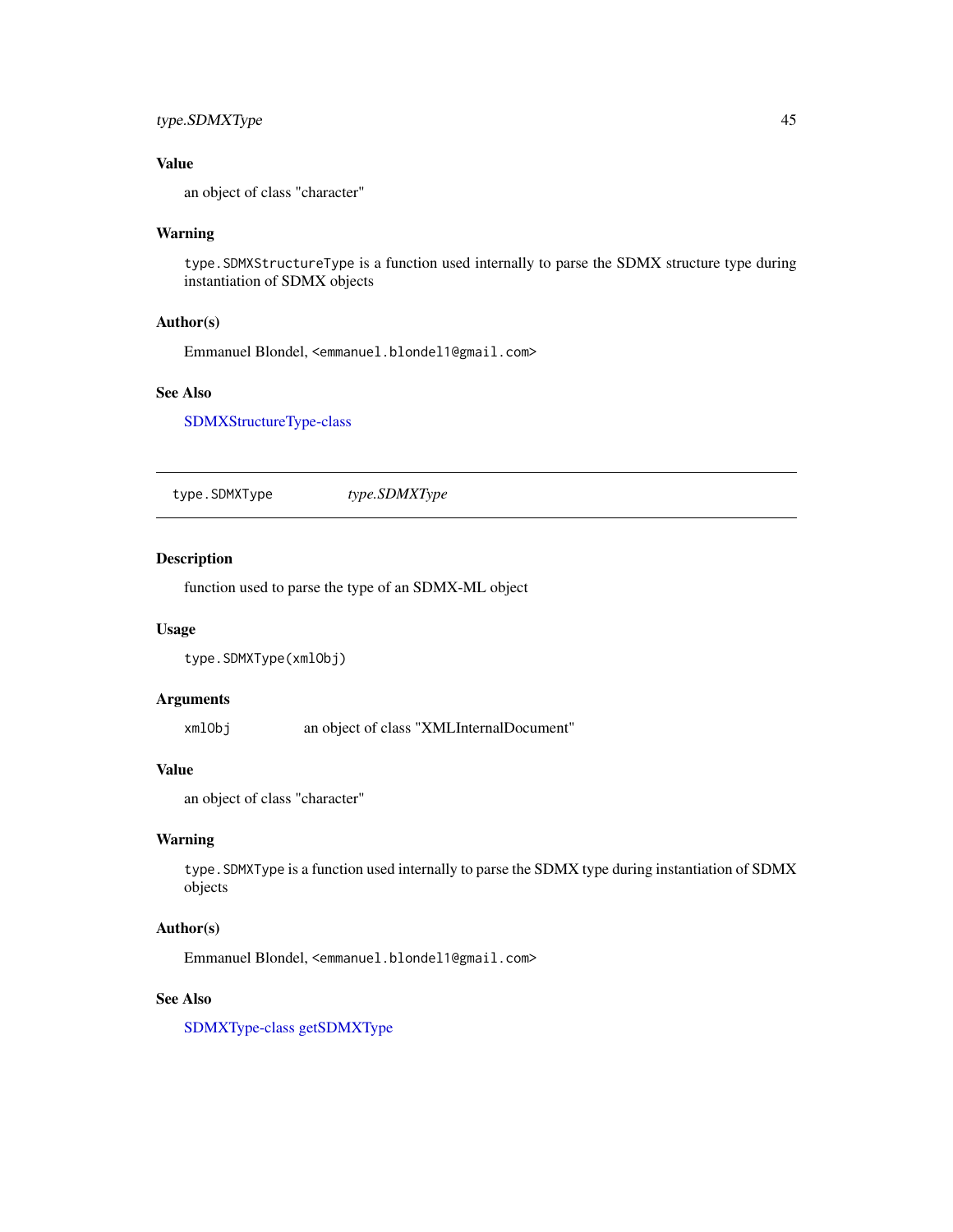<span id="page-45-0"></span>version.SDMXSchema *version.SDMXSchema*

## Description

function used to parse the schema of an SDMX-ML object

## Usage

version.SDMXSchema(xmlObj)

## Arguments

xmlObj an object of class "XMLInternalDocument"

## Warning

version.SDMXSchema is a function used internally to parse the SDMX schema during instantiation of SDMX objects

## Author(s)

Emmanuel Blondel, <emmanuel.blondel1@gmail.com>

## See Also

[SDMXSchema-class](#page-38-1) [getSDMXSchema](#page-10-1)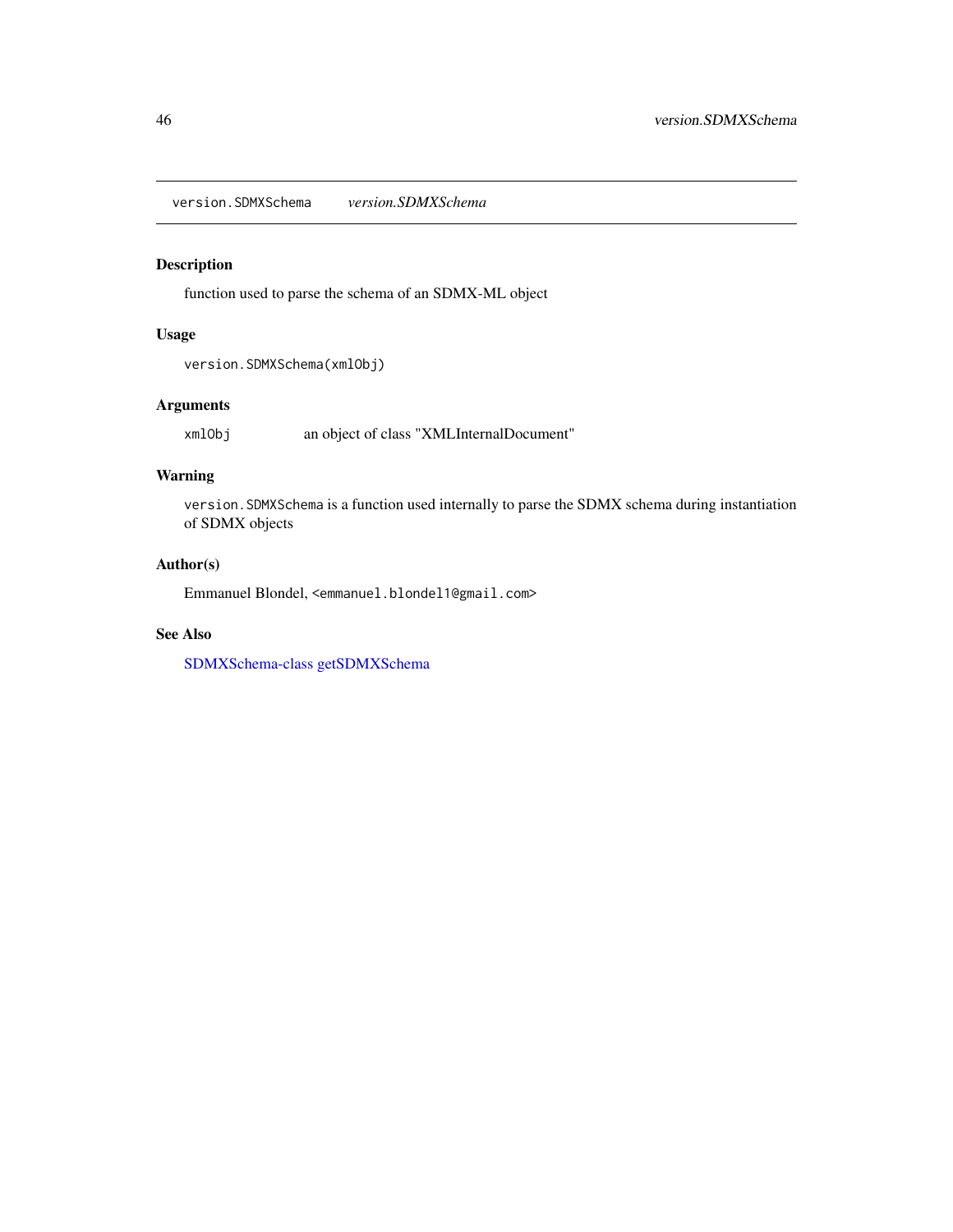# <span id="page-46-0"></span>**Index**

∗Topic SDMX rsdmx, [19](#page-18-0) ∗Topic XML as.XML-methods, [3](#page-2-0) ∗Topic classes SDMX-class, [22](#page-21-0) SDMXAttribute-class, [23](#page-22-0) SDMXCode-class, [24](#page-23-0) SDMXCodelist-class, [25](#page-24-0) SDMXCodelists-class, [26](#page-25-0) SDMXCompactData-class, [26](#page-25-0) SDMXComponents-class, [27](#page-26-0) SDMXConcept-class, [28](#page-27-0) SDMXConcepts-class, [29](#page-28-0) SDMXConceptScheme-class, [29](#page-28-0) SDMXDataStructure-class, [30](#page-29-0) SDMXDataStructureDefinition-class, [31](#page-30-0) SDMXDataStructures-class, [32](#page-31-0) SDMXDimension-class, [33](#page-32-0) SDMXFooter-class, [34](#page-33-0) SDMXFooterMessage-class, [35](#page-34-0) SDMXGenericData-class, [36](#page-35-0) SDMXHeader-class, [37](#page-36-0) SDMXMessageGroup-class, [38](#page-37-0) SDMXPrimaryMeasure-class, [38](#page-37-0) SDMXSchema-class, [39](#page-38-0) SDMXStructureSpecificData-class, [40](#page-39-0) SDMXStructureType-class, [41](#page-40-0) SDMXTimeDimension-class, [41](#page-40-0) SDMXType-class, [42](#page-41-0) SDMXUtilityData-class, [43](#page-42-0) ∗Topic methods as.XML-methods, [3](#page-2-0) getNamespaces-methods, [9](#page-8-0) getSDMXFooter-methods, [10](#page-9-0) getSDMXHeader-methods, [10](#page-9-0) getSDMXSchema-methods, [11](#page-10-0)

getSDMXType-methods, [12](#page-11-0) getStructureType-methods, [13](#page-12-0) getType-methods, [14](#page-13-0) getVersion-methods, [14](#page-13-0) ∗Topic statistics rsdmx, [19](#page-18-0) ∗Topic timeseries rsdmx, [19](#page-18-0) as.XML *(*as.XML-methods*)*, [3](#page-2-0) as.XML,SDMX-method *(*as.XML-methods*)*, [3](#page-2-0) as.XML-methods, [3](#page-2-0) attributes.SDMXComponents, [4](#page-3-0) class.SDMXMessageGroup, [4](#page-3-0) codelists.SDMXCodelists, [5](#page-4-0) concepts.SDMXConcepts, [6](#page-5-0) conceptSchemes.SDMXConcepts, [6](#page-5-0) datastructures.SDMXDataStructures, [7](#page-6-0) dimensions.SDMXComponents, [8](#page-7-0) DSD *(*SDMXDataStructureDefinition-class*)*, [31](#page-30-0) findNamespace, [8](#page-7-0) getNamespaces, *[8,](#page-7-0) [9](#page-8-0)*, *[16](#page-15-0)*

getNamespaces *(*getNamespaces-methods*)*, [9](#page-8-0) getNamespaces,SDMX-method *(*getNamespaces-methods*)*, [9](#page-8-0) getNamespaces-methods, [9](#page-8-0) getSDMXFooter *(*getSDMXFooter-methods*)*, [10](#page-9-0) getSDMXFooter,SDMX-method *(*getSDMXFooter-methods*)*, [10](#page-9-0) getSDMXFooter-methods, [10](#page-9-0) getSDMXHeader *(*getSDMXHeader-methods*)*, [10](#page-9-0) getSDMXHeader,SDMX-method *(*getSDMXHeader-methods*)*, [10](#page-9-0)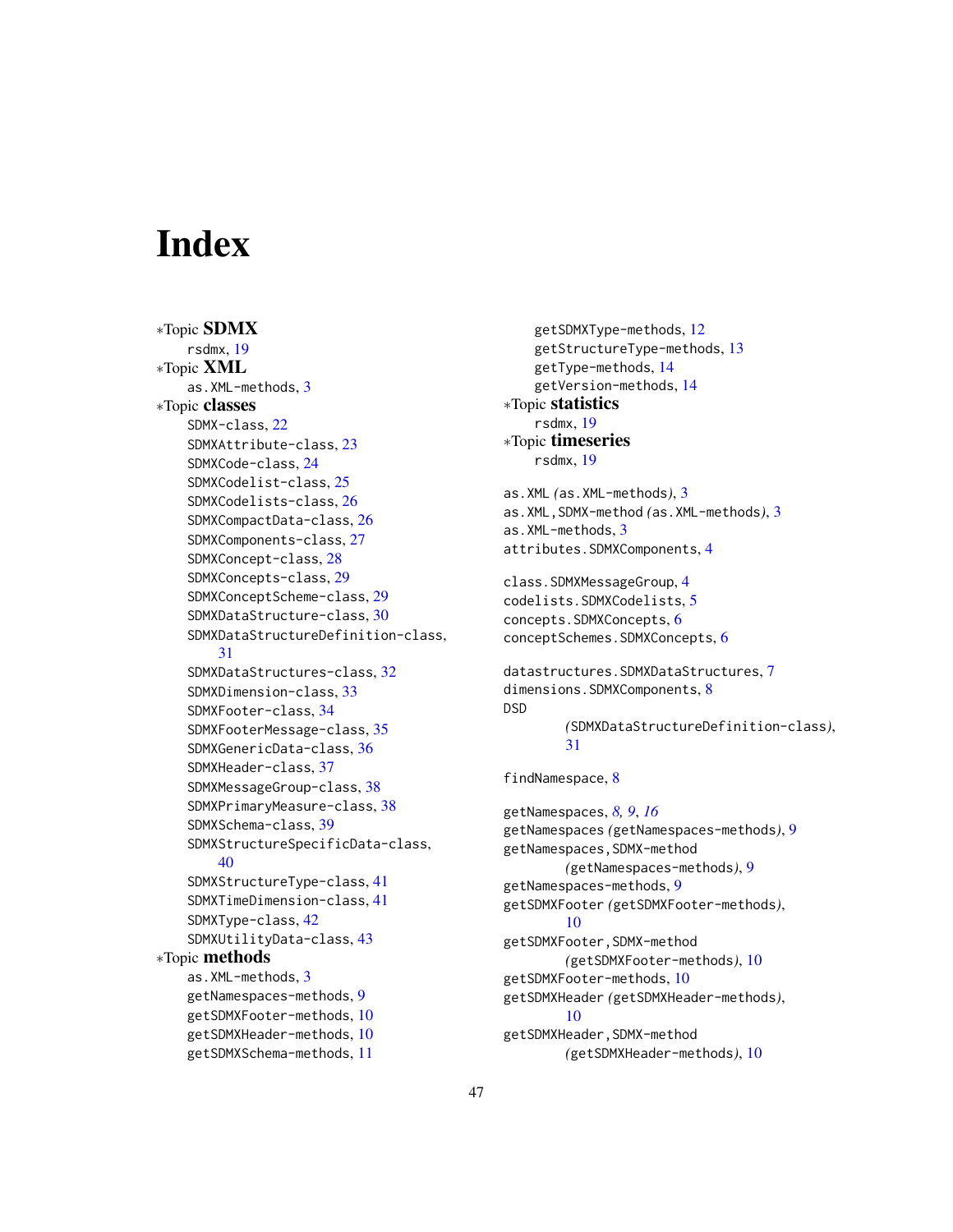getSDMXHeader-methods, [10](#page-9-0) getSDMXSchema, *[15](#page-14-0)*, *[46](#page-45-0)* getSDMXSchema *(*getSDMXSchema-methods*)*, [11](#page-10-0) getSDMXSchema,SDMX-method *(*getSDMXSchema-methods*)*, [11](#page-10-0) getSDMXSchema-methods, [11](#page-10-0) getSDMXType, *[14](#page-13-0)*, *[45](#page-44-0)* getSDMXType *(*getSDMXType-methods*)*, [12](#page-11-0) getSDMXType,SDMX-method *(*getSDMXType-methods*)*, [12](#page-11-0) getSDMXType-methods, [12](#page-11-0) getSoapRequestResult, [12](#page-11-0) getStructureType *(*getStructureType-methods*)*, [13](#page-12-0) getStructureType,SDMXStructureType-method *(*getStructureType-methods*)*, [13](#page-12-0) getStructureType-methods, [13](#page-12-0) getType *(*getType-methods*)*, [14](#page-13-0) getType,SDMXType-method *(*getType-methods*)*, [14](#page-13-0) getType-methods, [14](#page-13-0) getVersion *(*getVersion-methods*)*, [14](#page-13-0) getVersion,SDMXSchema-method *(*getVersion-methods*)*, [14](#page-13-0) getVersion-methods, [14](#page-13-0)

isSoapRequestEnvelope, [15](#page-14-0)

namespaces.SDMX, [16](#page-15-0)

primarymeasure.SDMXComponents, [16](#page-15-0)

readSDMX, *[13](#page-12-0)*, *[15](#page-14-0)*, [17,](#page-16-0) *[21](#page-20-0)*, *[26](#page-25-0)*, *[29](#page-28-0)*, *[32](#page-31-0)*, *[36](#page-35-0)*, *[38](#page-37-0)*, *[40](#page-39-0)*, *[43](#page-42-0)* rsdmx, [19,](#page-18-0) *[22](#page-21-0)* rsdmx-package *(*rsdmx*)*, [19](#page-18-0)

## SDMX, [21](#page-20-0)

SDMX-class, *[9](#page-8-0)*, *[13](#page-12-0)*, *[15](#page-14-0)*, *[21](#page-20-0)*, [22](#page-21-0) SDMX-method *(*SDMX-class*)*, [22](#page-21-0) SDMXAttribute *(*SDMXAttribute-class*)*, [23](#page-22-0) SDMXAttribute-class, [23,](#page-22-0) *[27](#page-26-0)* SDMXAttribute-method *(*SDMXAttribute-class*)*, [23](#page-22-0) SDMXCode *(*SDMXCode-class*)*, [24](#page-23-0) SDMXCode-class, [24,](#page-23-0) *[25](#page-24-0)* SDMXCode-method *(*SDMXCode-class*)*, [24](#page-23-0) SDMXCodelist *(*SDMXCodelist-class*)*, [25](#page-24-0)

SDMXCodelist-class, *[5](#page-4-0)*, [25](#page-24-0) SDMXCodelist-method *(*SDMXCodelist-class*)*, [25](#page-24-0) SDMXCodelists *(*SDMXCodelists-class*)*, [26](#page-25-0) SDMXCodelists-class, *[5](#page-4-0)*, *[24,](#page-23-0) [25](#page-24-0)*, [26,](#page-25-0) *[31,](#page-30-0) [32](#page-31-0)* SDMXCompactData *(*SDMXCompactData-class*)*, [26](#page-25-0) SDMXCompactData-class, [26](#page-25-0) SDMXCompactData-method *(*SDMXCompactData-class*)*, [26](#page-25-0) SDMXComponents *(*SDMXComponents-class*)*, [27](#page-26-0) SDMXComponents-class, *[4](#page-3-0)*, *[8](#page-7-0)*, *[17](#page-16-0)*, *[23](#page-22-0)*, [27,](#page-26-0) *[31](#page-30-0)*, *[33](#page-32-0)*, *[39](#page-38-0)*, *[42](#page-41-0)*, *[44](#page-43-0)* SDMXComponents-method *(*SDMXComponents-class*)*, [27](#page-26-0) SDMXConcept *(*SDMXConcept-class*)*, [28](#page-27-0) SDMXConcept-class, *[6,](#page-5-0) [7](#page-6-0)*, [28,](#page-27-0) *[30](#page-29-0)* SDMXConcept-method *(*SDMXConcept-class*)*, [28](#page-27-0) SDMXConcepts *(*SDMXConcepts-class*)*, [29](#page-28-0) SDMXConcepts-class, *[6,](#page-5-0) [7](#page-6-0)*, *[28](#page-27-0)*, [29,](#page-28-0) *[30](#page-29-0)*, *[32](#page-31-0)* SDMXConceptScheme *(*SDMXConceptScheme-class*)*, [29](#page-28-0) SDMXConceptScheme-class, *[7](#page-6-0)*, *[28](#page-27-0)*, [29](#page-28-0) SDMXConceptScheme-method *(*SDMXConceptScheme-class*)*, [29](#page-28-0) SDMXDataStructure *(*SDMXDataStructure-class*)*, [30](#page-29-0) SDMXDataStructure-class, *[4](#page-3-0)*, *[7,](#page-6-0) [8](#page-7-0)*, *[17](#page-16-0)*, *[27](#page-26-0)*, [30,](#page-29-0) *[32](#page-31-0)*, *[44](#page-43-0)* SDMXDataStructure-method *(*SDMXDataStructure-class*)*, [30](#page-29-0) SDMXDataStructureDefinition *(*SDMXDataStructureDefinition-class*)*, [31](#page-30-0) SDMXDataStructureDefinition-class, [31](#page-30-0) SDMXDataStructureDefinition-method *(*SDMXDataStructureDefinition-class*)*, [31](#page-30-0) SDMXDataStructures *(*SDMXDataStructures-class*)*, [32](#page-31-0) SDMXDataStructures-class, *[7](#page-6-0)*, *[32](#page-31-0)*, [32](#page-31-0) SDMXDataStructures-method *(*SDMXDataStructures-class*)*, [32](#page-31-0) SDMXDimension *(*SDMXDimension-class*)*, [33](#page-32-0) SDMXDimension-class, *[27](#page-26-0)*, [33](#page-32-0) SDMXDimension-method